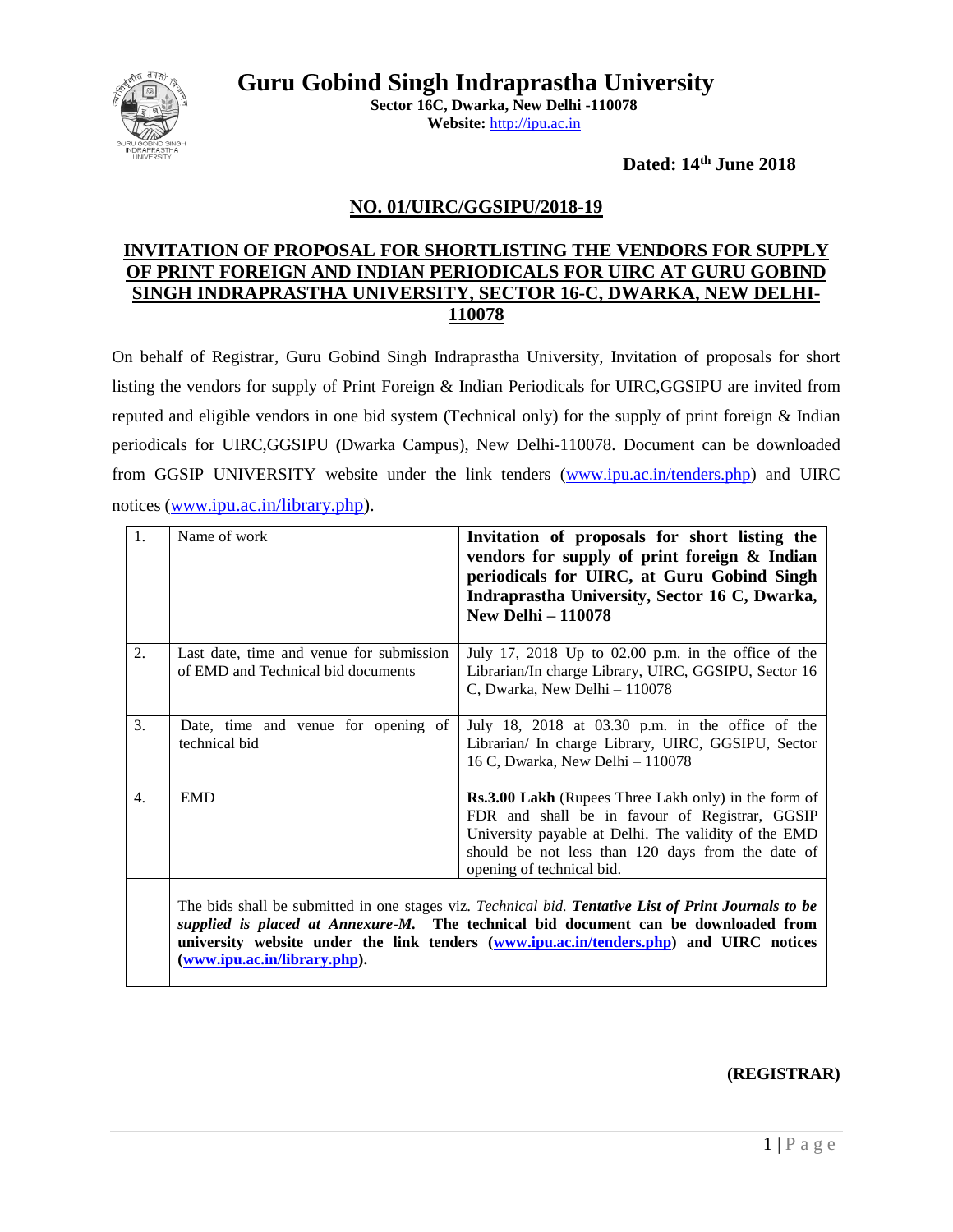



### FOR

# **INVITATION OF PROPOSALS FOR SHORT LISTING THE VENDORS FOR SUPPLY OF PRINT FOREIGN & INDIAN PERIODICALS FOR UIRC, GGSIPU**

AT

Guru Gobind Singh Indraprastha University [*A state University under Govt. of NCT of Delhi]* Sector 16 C, Dwarka, New Delhi 110 078

> *Librarian/In-Charge Library UIRC GGSIPU, Sector 16C, Dwarka, New Delhi 110078 Contact Nos.011 25302218 E-mail : [jkgarg@ipu.ac.in](mailto:jkgarg@ipu.ac.in) [akdeval@yahoo.co.in](mailto:akdeval@yahoo.co.in)*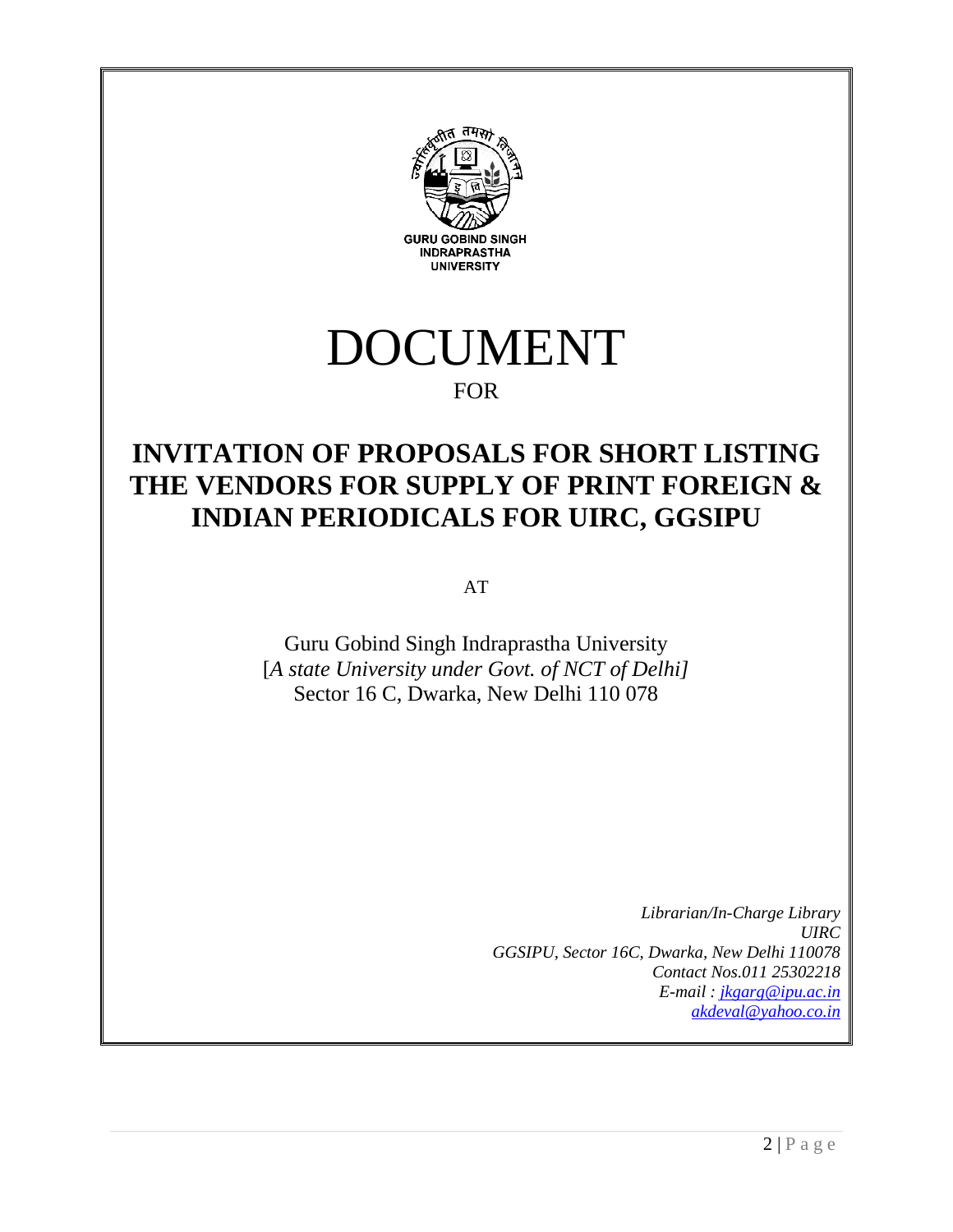# **INVITATION OF PROPOSAL**

### **NO. 01/UIRC/GGSIPU/2018-19**

Registrar, Guru Gobind Singh Indraprastha University (GGSIPU) invites **"Invitation of proposals for short listing the vendors for supply of Print Foreign & Indian Periodicals for UIRC,GGSIPU"** in one bid system – Part I from reputed and experienced vendors/suppliers for the supply of print foreign  $\&$  Indian periodicals for UIRC,GGSIPU**,** Dwarka, New Delhi-110078.

- 1. **Particulars of Items: Supply of print foreign & Indian periodicals for UIRC,GGSIPU**
- **2. Earnest Money Deposit (EMD) in FDR: - Rs.3.00 Lakh** (Rupees Three Lakh only) in the form of FDR and shall be in favour of Registrar, GGSIP University payable at Delhi. The validity of the EMD should be not less than 120 days from the date of opening of technical bid.
- **3. Completion period:** Supply within 6 weeks from the date of issue of work award letter/Purchase Order.
- **4. Availability of Document:** Documents with detail terms & conditions can be downloaded from GGSIP University website.
- **5. Receipt and opening of Tenders:** The Technical bid along with EMD should reach to this office on or before July 17, 2018 up to 02.00 PM. The Technical Bid will be opened on July 18, 2018 at 03.30 pm.
- **6.** The required EMD as stated above in the form of FDR must be enclosed with the technical bid failing which the offer will be treated as non-responsive.
- **7.** GGSIPU reserve the right to accept or reject any or all the bid wholly or partially without assigning any reason thereof.
- **8.** The University reserves the right to relax any terms & conditions in the interest of the University.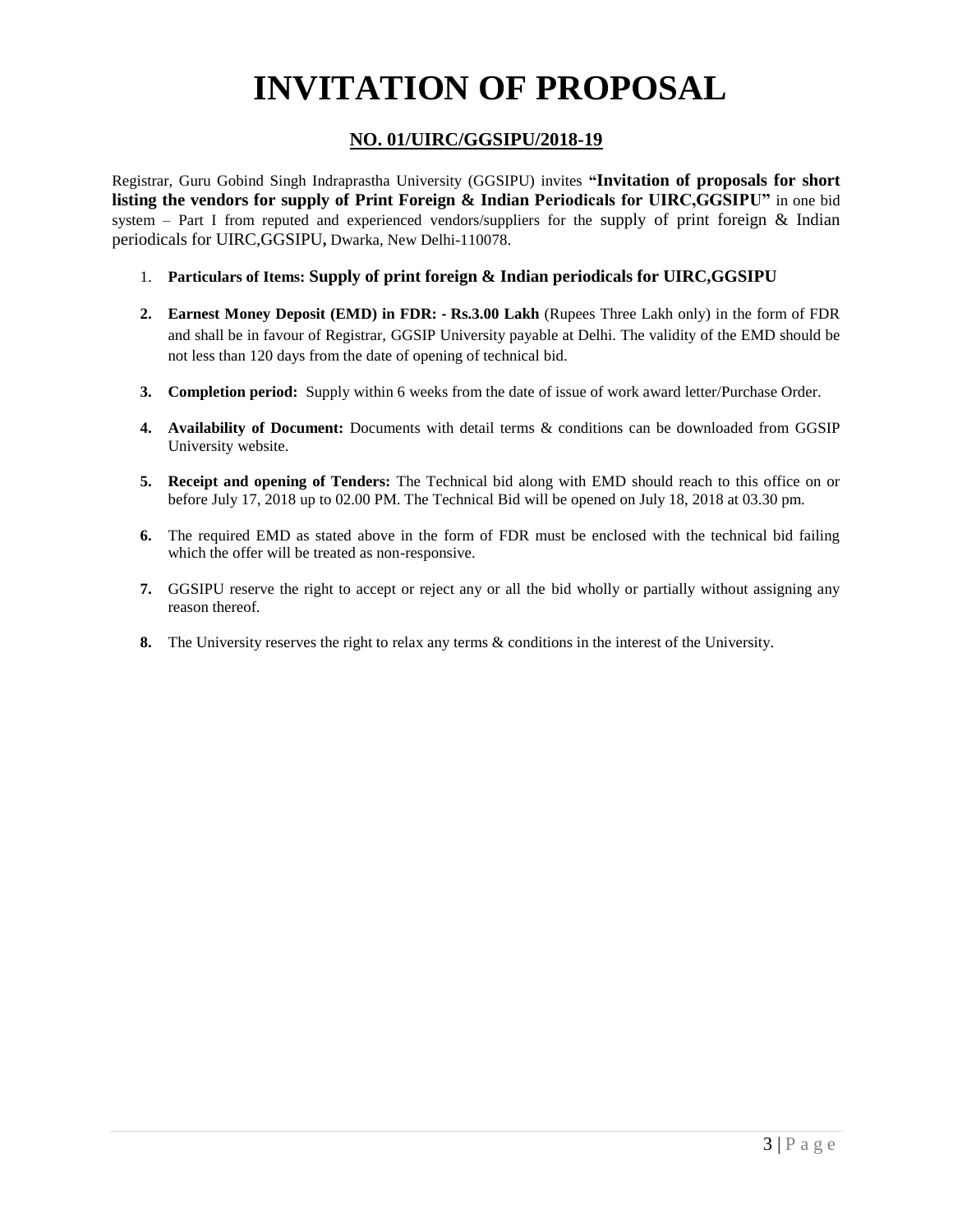#### **INSTRUCTIONS TO BIDDERS**

- **9.0 Scope** The work consists of:
- 9.1 **Supply of print Foreign & Indian periodicals for UIRC, GGSIPU** at Sector-16C, Dwarka, New Delhi as per terms and condition in **Annexure-J.**

#### **10.0 Definitions:**

- 10.1 **GGSIPU** means Guru Gobind Singh Indraprastha University, Delhi
- 10.2 **University** means Guru Gobind Singh Indraprastha University, Delhi
- 10.3 **UIRC** means University Information Resource Centre (Central Library)
- 10.4 **Employer** means the Registrar, GGSIPU and his successor
- 10.5 **Vendor** means the Publisher or his direct authorized distributor (dealing at first point), proprietary firm, partnership firm, limited company private or public or corporation
- 10.6 **"Year"** means "Calendar Year" unless stated otherwise.

#### **11.0 Who can apply:**

- 11.1 If the vendor is a proprietary firm, the application shall be signed by the proprietor with his full typewritten name and the full name of his firm with its current address, Contact details etc.
- 11.2 If the vendor is a firm in partnership, the application shall be signed by all partners of the firm with their full typewritten names and current addresses, or alternatively, by a partner holding power of attorney for the firm. In the latter case a certified copy of the power of attorney should accompany the application. In both cases, a certified copy of partnership deed and current address of all the partners of the firm should accompany the application.
- 11.3 If the vendor is a Limited Company, Public Company or a Corporation, the application shall be signed by a duly authorized person holding power of attorney for signing the application accompanied by a certified copy of the power of attorney. The vendor should also furnish a certified copy of the Memorandum and Articles of Association duly attested by a Public Notary.

#### 11.4 **Joint Venture/ Consortiums are not accepted.**

#### **12.0 Sealing and Marking of Bids**

- 12.1 Technical Bid shall be submitted along with EMD.
- 12.2 The vendor shall place the two separate sealed envelopes marked "**Technical Bid**" and "**Earnest Money Deposit**" in one outer envelope. The inner envelopes will have marking as follows:
	- a) Technical Bid
	- b) Earnest Money Deposit (EMD)
- 12.3 The sealed outer envelope containing the technical bid and EMD shall be addressed to Librarian/In charge Library, UIRC, Guru Gobind Singh Indraprastha University, Sector 16C, Dwarka, New Delhi – 110078.
- 12.4 The sealed bid shall bear the name and identification number of the bid on the cover of the Envelope(s).
- 12.5 In addition to the identification required as above, **each** of the envelopes shall indicate the name and address of the vendor to enable the bid to be returned unopened in case it is declared late or is declared nonresponsive.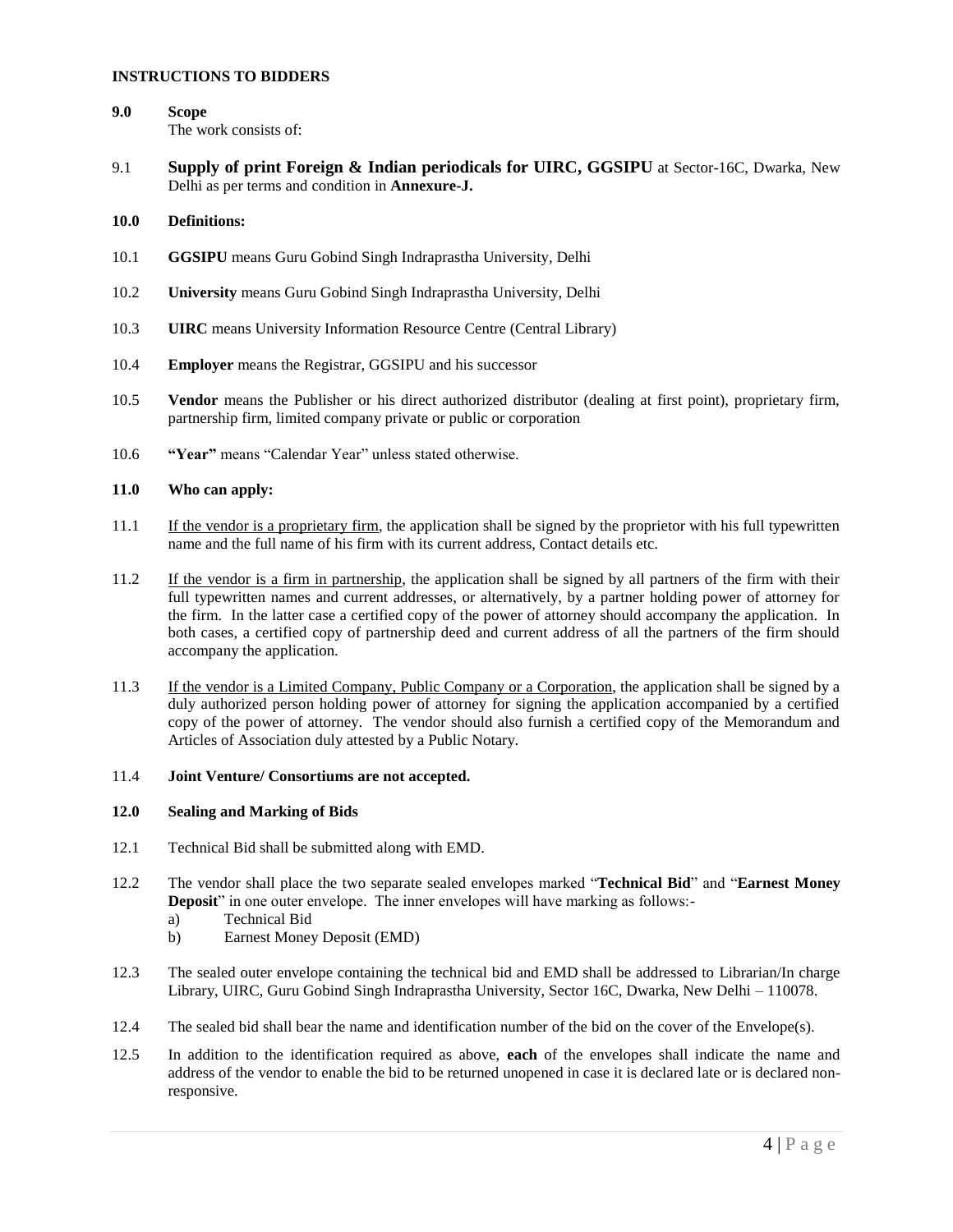#### 13.0 **Bid Submission:**

- 13.1 The envelop named **"Technical Bid"** shall comprise of all documents as per **Clause-14 and Annexure-H.**
- 13.2 Each page of the Technical Bid and document must be sealed and signed by the authorized signatory of the vendor.
- 13.3 Duly signed document along with all corrigenda, addendum issued, if any, should also be sealed as part of technical bid.
- 13.4 Conditions other than those laid down in the document will not be entertained.
- **14.0 Eligibility Criteria for Technical Bid**

**Firm/vendors fulfilling the following eligibility criteria (14 a-n) are eligible to apply for the invitation of proposal for short listing the vendors for supply of Print Foreign and Indian Periodicals to UIRC, GGSIP University.**

- **a) Firm/Vendor submits EMD of Rs. 3.00 lakhs in favour of Registrar, GGSIPU**
- **b) Firm/Vendor having minimum financial turnover of Rs. 10 crore/year during the immediate last three consecutive financial year**
- **c) Firm/Vendor who has not incurred losses in more than two years in the last 3 consecutive financial years**
- **d) Firm/Vendor who have executed at least one of the following in the last three years:**
	- **(i) One single order of similar work of Supply of print Foreign & Indian periodicals having value of Rs. 120 Lakhs**

**OR**

**(ii) Two similar work of Supply of print Foreign & Indian periodicals having value of Rs. 90 Lakhs each**

**OR**

- **(iii) Three similar work of Supply of print Foreign & Indian periodicals having value of Rs. 60 Lakhs each**
- **e) Firm/Vendor who have not been blacklisted/debarred by any of the Government/Public sector agencies in India for supplying of Print Foreign and Indian Journals in libraries**
- **f) Firm/Vendor who is operational in India for last five years**
- **g) Firm/Vendor supplying Print Foreign and Indian Journals to academic/Research libraries in Delhi/NCR for last three years**
- **h) Firm/vendors who is a member of at least one of the following association of** 
	- **(i) Federation of Publishers & Book Sellers Association of India (FPBAI)**
	- **(ii) Delhi State Book Sellers and Publishers Association (DSBPA)**
	- **(iii) Association of India Publishers and Book Sellers**
- **i) Firm/Vendor who is also ready to supply journals of Indian publishers to UIRC, GGSIPU along with the journals of foreign publishers**
- **j) It is mandatory for vendors/firm that they have to supply both the journals of Indian and Foreign origin. Non acceptance of Indian journals will disqualify them from the selection process.**
- **k) Firm/Vendor having valid** 
	- **(i) PAN Number**
	- **(ii) GSTIN Number**
- **l) Firm/Vendor submits latest ITCC/return copy for last 03 financial years i.e. 2016-2017, 2015-2016 and 2014-2015.**
- **m) Firm/vendor who do not have record of poor performance such as abandoning the work, not properly completing the contract, inordinate delays in completion, litigation history or financial failures etc.**
- **n) Firm/Vendor whose business has not been banned by GGSIP University or by any Central / State Government Department/ Public Sector Undertaking or Enterprise of Central / State Government in the last three years.**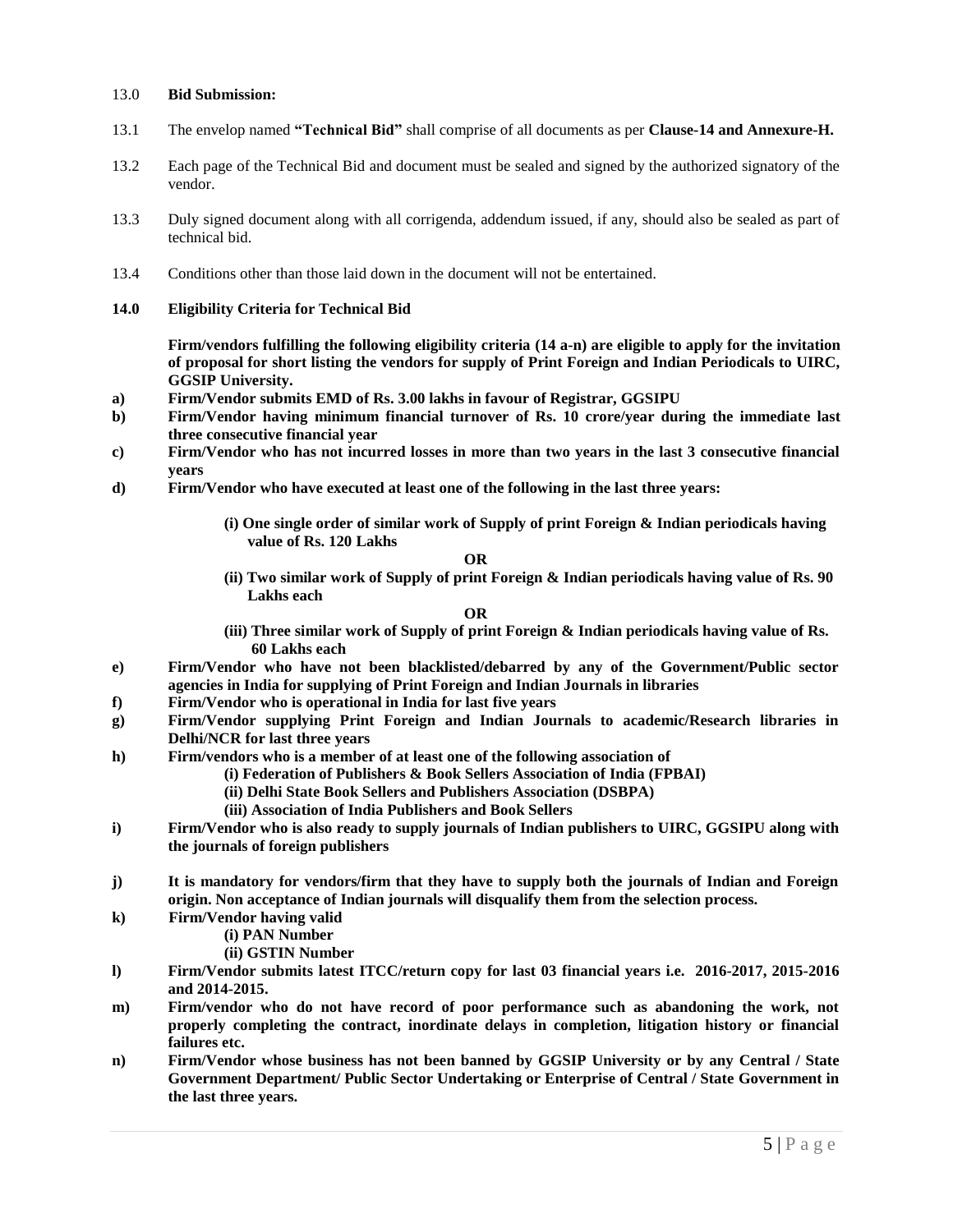#### **o) Firm/Vendor who have not been punished / penalized by way of imprisonment/ fines in last three years.**

#### **All eligibility documents with EMD must be submitted in hard copy as per the date and time mentioned above.**

The formats/Annexure for the documents to be submitted, with Technical bids are placed at **Section –II (Annexure – A to Annexure L):** 

| 14.1 | Letter of Transmittal                                                                     | Annexure $-A$      |
|------|-------------------------------------------------------------------------------------------|--------------------|
|      | Declaration by Bidder                                                                     | Annexure - B       |
|      | <b>Compliance to Bid Requirement</b>                                                      | $An$ nexure – $C$  |
| 14.2 | Performa for Empanelment of Vendors: - Legal status of the company/                       | $Annexure - D$     |
|      | organization with legal proof along with certified copies.                                |                    |
| 14.3 | Income Tax Registration (PAN No.),                                                        | Attach certified   |
|      | <b>GSTIN No.</b>                                                                          | copies             |
| 14.4 | Minimum financial turnover of Rs. 10 Crore (Rupees Ten Crore) each year                   |                    |
|      | during the immediate last three consecutive financial years ending 31 <sup>st</sup> March |                    |
|      | 2017, duly audited, signed & stamped by a Chartered Accountant.                           | <b>Annexure-E</b>  |
|      | The vendor should not have incurred losses in more than two years in the last 3           |                    |
|      | consecutive financial years, duly certified by Chartered Accountant, along with           |                    |
|      | copies of audited profit and loss account of last three years                             |                    |
| 14.5 | Firm should have executed at least one of the following in the last three years:          |                    |
|      |                                                                                           |                    |
|      | One single order of similar work of <b>Supply of print Foreign &amp; Indian</b>           |                    |
|      | periodicals having value of Rs. 120 Lakhs                                                 |                    |
|      | <b>OR</b>                                                                                 |                    |
|      | Two similar work of Supply of print Foreign & Indian periodicals having                   |                    |
|      | value of Rs. 90 Lakhs each                                                                |                    |
|      | <b>OR</b>                                                                                 | <b>Annexure -F</b> |
|      | Three similar work of Supply of print Foreign & Indian periodicals                        |                    |
|      | having value of Rs. 60 Lakhs each                                                         |                    |
|      |                                                                                           |                    |
|      | Explanation:                                                                              |                    |
|      | "Similar work" means the work of <b>Supply of print Foreign &amp; Indian</b>              |                    |
|      | periodicals in big Academic/Research libraries.                                           |                    |
|      | "Value" shall mean gross value of the completed work. This should be certified            |                    |
|      | by an officer of the client organization on their letter-head.                            |                    |
| 14.6 | That the vendor /organization have not been blacklisted/debarred by any of the            |                    |
|      | government/ public sector agencies in India. A declaration of fair business               | $An$ nexure – G    |
|      | practice by the vendor.                                                                   |                    |
| 14.7 | The vendor should be operational in India for last five years.                            |                    |

#### **15.0 Opening of Technical Bids & Evaluation:-**

- 15.1 The evaluation of technical bid will be done on the basis of criteria mentioned at:
- 15.1.1 Eligibility criteria for technical bid prescribed at para 14 above {(14 a-n) and (14.1 to 14.7)} in respect of experience in similar class of works completed, financial turnover, profitability and valid registrations, etc.
- 15.1.2 Short listing/selection criteria defined at Annexure-K.
- 15.1.3 Details submitted by the vendor/Firm in "Performa for empanelment of Vendors" (Annexure-D).
- 15.2 The vendor/Firm supplying the journals will be shortlisted, on the basis of total marks obtained as per Annexure-L.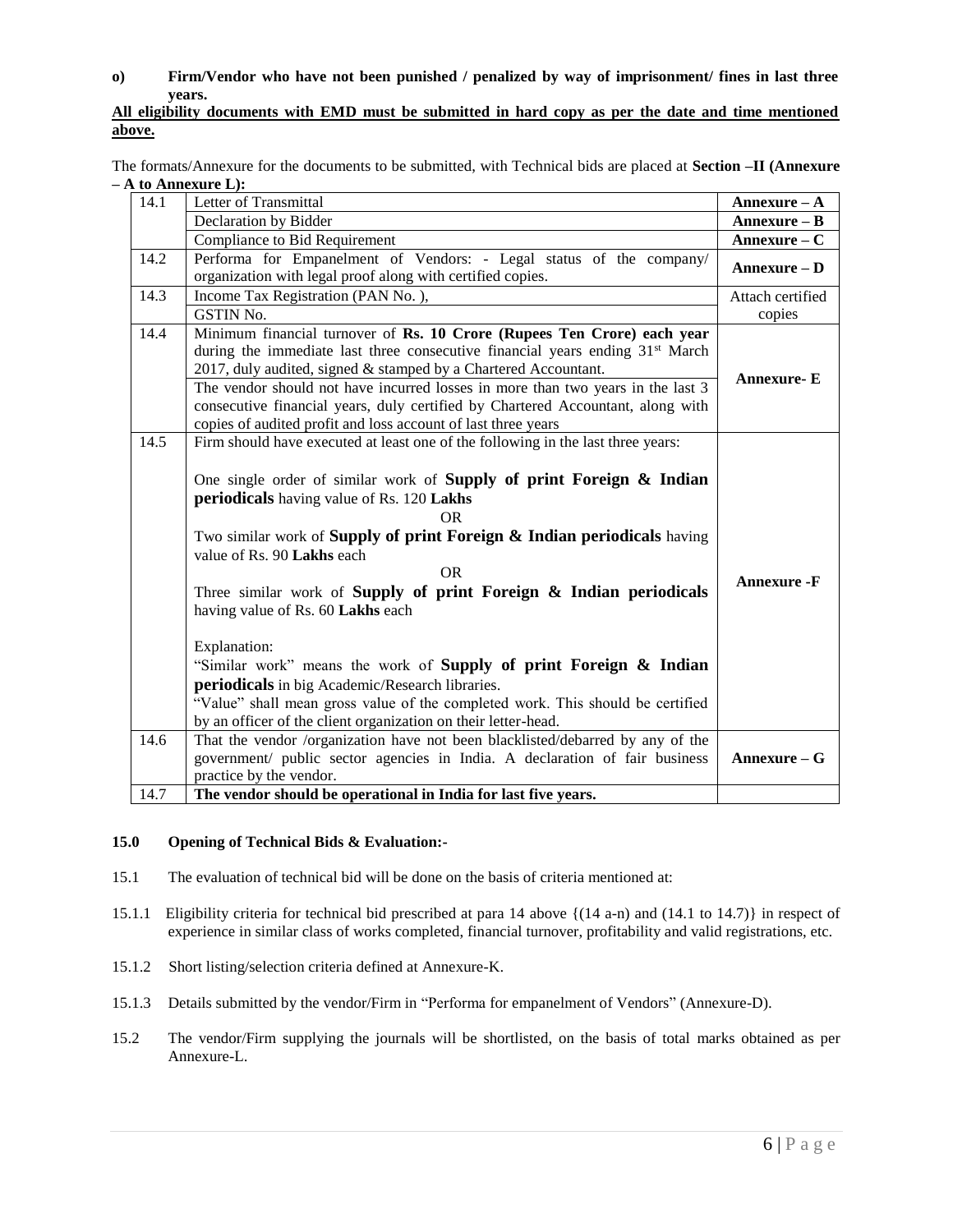- 15.3 In case of tie between two or more vendors/firms during the process, the firm will be shortlisted on the basis of Point No.1 below and tie again will be on the basis of Point No.2 and tie again on the basis of Point No.3, the short listing will be done on the basis of following criteria:
	- 1. Vendor/firm that has its local office in Delhi/New Delhi/NCR region will be short listed over the other competing vendor or firm.
	- 2. Vendor/firm that has higher Gross Annual Turnover over the other competing vendor or firm will be short listed.
	- 3. Vendor/firm that has longer journal subscription experience over the other competing vendor or firm will be short listed.
- 15.4 **Even though any vendor may satisfy the above requirements, he/she would be liable to disqualification if he/she has:-**
	- **Made misleading or false representation or deliberately suppressed the information in the forms, statements and enclosures required in the eligibility criteria document.**
	- **Record of poor performance such as abandoning work, not properly completing the contract, or financial failures/weaknesses etc.**

#### **16.0 Earnest Money Deposit:**

- 16.1 The Earnest Money Deposit (EMD) must be attached (see Clause 2). The Earnest money shall be accepted in the form of Fixed Deposit Receipt (FDR) only and shall be in favour of "Registrar, GGSIPU", payable at Delhi.
- 16.2 Bid with no earnest money deposit will summarily be rejected. In case of successful vendor of the technical bids, the earnest money will be returned only after obtaining the required Performance guarantees along with the agreement on non-judiciary stamp paper of Rs. 100/-. The successful vendor shall be required to enter into an agreement with the University for providing the supply of foreign & Indian periodicals to UIRC, GGSIPU.
- 16.3 In the case of unsuccessful vendors, the Earnest Money Deposit will be refunded without any interest.

#### 16.4 **The validity of the EMD should be not less than 120 days from the date of opening of technical bid.**

#### **17.0 General:**

- 17.1 All information called for in the enclosed forms should be furnished against the relevant places in the forms. If for any reason, information is furnished on a separate sheet, this fact should be mentioned against at the relevant place. Even if no information is to be provided in a column, a "Nil" or "No Such Case" entry should be made in that column. If any particular/query is not applicable in case of the vendor, it should be stated as "not applicable". The vendors are cautioned that incomplete information called for in the document or deliberate suppression of any information may result in the bid being summarily disqualified. Bids received after the expiry of the stipulated date and time mentioned in the tender document will not be entertained.
- 17.2 The bid document should be legibly written and serially numbered with proper tagging and binding. The vendor should sign each page of the bid.
- 17.3 There should not be any overwriting in the bid documents submitted by the bidder. Pages of the eligibility criteria document are to be numbered. Additional sheets, if any added by the vendor, should also be numbered. Bid should be submitted as a package with signed letter of transmittal.
- 17.4 **References, information and certificates from the respective clients certifying suitability, technical knowledge or capability etc. of the vendors should be signed by officer of the client organization with name & designation.**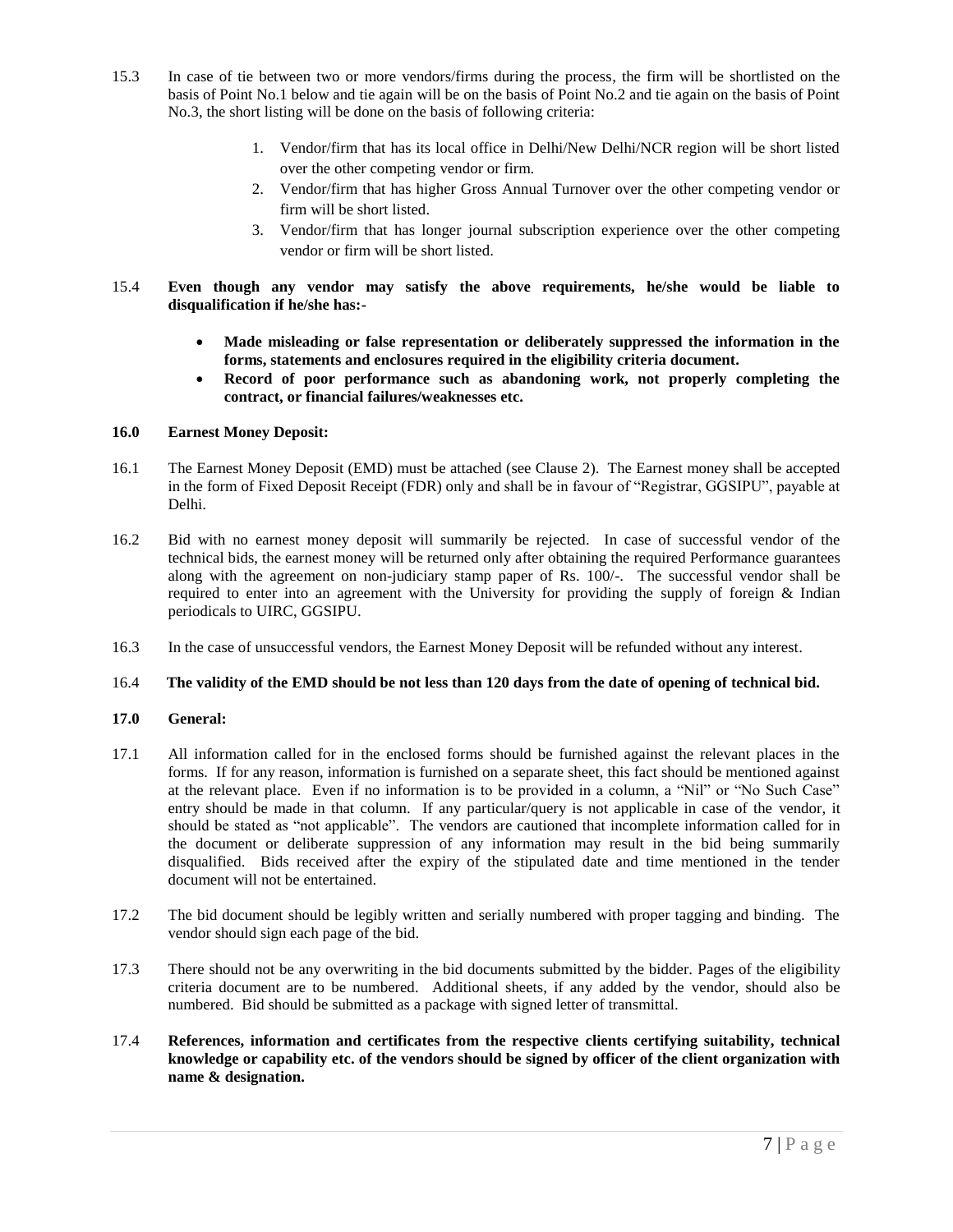17.5 The vendor may furnish any additional information which he thinks is necessary to establish his capabilities to successfully complete the envisaged work. He is, however, advised not to furnish superfluous information. No information shall be entertained after submission of bid document unless it is called for by the University.

#### 17.6 **Any information furnished by the vendor found to be incorrect either immediately or at a later date, would render him liable to be debarred from taking up of any work in GGSIPU. Wherever, the vendor is debarred, it shall result in forfeiture of EMD/performance guarantees.**

- 17.7 GST or any other tax on material applicable on the date of submission of bid in respect of this contract shall be payable by the vendor and University will not entertain any claim whatsoever in respect of the same.
- 17.8 On acceptance of the bid, the name of the accredited representative(s) of the vendor who would be responsible for taking instructions from the University shall be communicated in writing to the Librarian/In charge Library.
- 17.9 **The vendor shall furnish a list of University employees related to him, if any in the "Technical Bid".**
- 17.10 **If the vendor obtains a contract with GGSIPU as a result of wrong bidding or other non-bonafide methods of competitive bidding, the University reserves the right to terminate the contract without any liability to the university. On termination of such contract the EMD/performance guarantees shall be forfeited.**
- 17.11 Without prejudice to any of the rights or remedies under this contract if the vendor ceases to exist, the University shall have the option of terminating the contract without any compensation whatsoever to the legal heir of the contractor.
- 17.12 The successful vendor will have to sign an agreement within stipulated time period as mentioned in the letter of intent. The necessary fees, stamp duties, etc. required for completing the agreement have to be borne by the vendor.
- 17.13 The University reserves the Right to place order for subscription of any new print journal or discontinue subscription of any print journals already subscribed after signing the contract or at the time of placement of purchase order.
- 17.14 **The validity of empanelment is for a period of 03 years; however renewal will be given on yearly basis up to 03 years, on the basis of annual performance.**

#### **18.0 Scope and condition of work order**

The Scope of work shall consist of supply of print Foreign & Indian periodicals to UIRC, GGSIPU, complete in all respects, and technical support, if any required by UIRC, GGSIPU.

The work order of supplying the print foreign and Indian periodicals to UIRC, GGSIPU will be allotted as per the criteria outlined below:

- On the basis of total marks obtained as per annexure  $-L$ , three (03) vendors/firms will be shortlisted for executing the work order. Vendor/firm obtaining the highest marks will be identified as "H1", vendor/firm getting second highest marks will be identified as "H2" and the third highest marks obtained by the vendor/firm will be identified as "H3".
- Work order with total subscription order value will be allotted to these three (03) shortlisted vendors/firms in the ratio of 50%, 30% and 20% among these three shortlisted vendors/firms identified as H1, H2 and H3, respectively.
- The university shall award the work order in the ratio of 50%, 30% and 20% to the respective vendors identified as H1, H2 and H3, respectively. In case of any dispute between the vendors, with respect to the work order of the university, the decision of the university shall be final and binding for the vendors.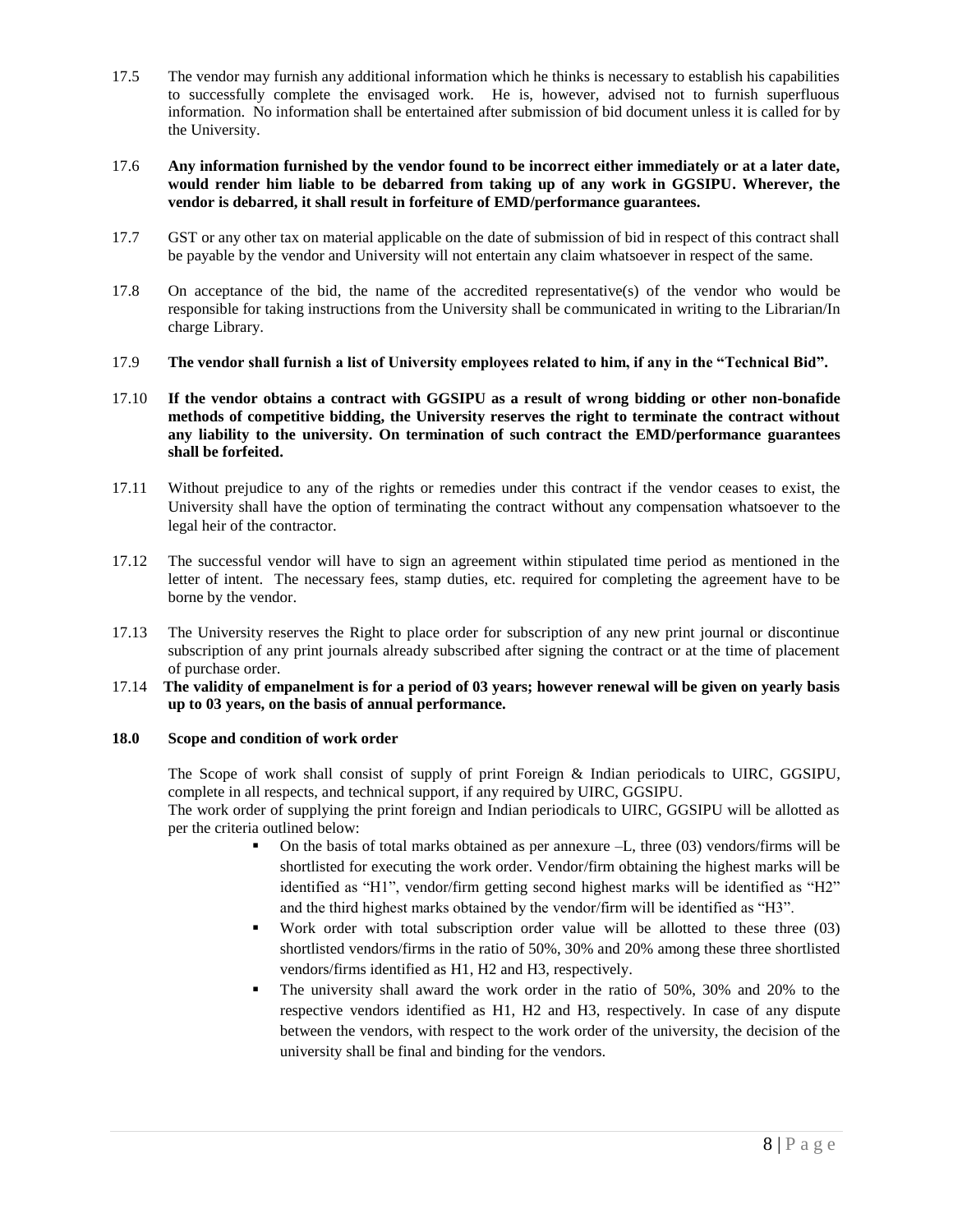#### **19.0 Final decision making authority**

The University reserves the right to accept or reject any bid and to annul the process and reject all bids at any time, without assigning any reason or incurring any liability to the vendors. No claim whatsoever will be entertained / paid by the university to the vendors (s).

#### **20.0 Summary Rejection of bid:**

The bid not accompanied with Earnest Money Deposit shall be summarily rejected. Similarly, if the vendor proposes any alternation in or additions to the prescribed form of bid document or decline to carry out any work of the bid document; or any conditions mentioned, etc., his bid is liable to be rejected.

#### **21.0 Particular provisions**

The University reserves the right to execute the work or reject the bid without assigning any reason or incurring any liability to the vendors.

#### **22.0 Amendment of bid document:**

- 22.1 Before the deadline for submission of bid, the University may modify the bid document by issuing addenda.
- 22.2 Any addendum thus issued shall be a part of the bid document and shall be uploaded on the GGSIP University website. Prospective vendors must visit the website before filling and submission of bid Document for such information, if any.

#### **23.0 Validity of bid:**

**Seventy Five days** from the date of opening of **Technical Bid**. During this period no vendor shall be allowed to modify/withdraw his bid. In case of withdrawal, the EMD submitted by the vendor shall be forfeited and no claim shall be entertained on this regard.

#### **24.0 Performance Guarantee:**

- 24.1 With in 30 days from the award of the work contract, the successful bidder/vendors shall be required to furnish performance guarantees (Security Deposit) in the form of FDR of a nationalized bank of 10% of the total value of the work contract and bank guarantee of an amount of 20% of the total value of the work contract. No payment shall be released to the vendor until the vendor has furnished the performance guarantees. The Performance Guarantee should be valid up to 18 months. The Performance Guarantee shall be accepted in the following form and shall be in favour of "Registrar, GGSIPU", payable at Delhi:
	- i. Fixed Deposit Receipt (FDR) of a Nationalized Bank
	- ii. Bank Guarantee (As per Annexure-I)
- 24.2 Performance Guarantee shall be released only after completion of the work contract.
- 24.3 In case of non submission of Performance Guarantee within specified time, the earnest money will be forfeited and the University may consider to black list/de-bar the vendor.
- 24.4 In case a fixed deposit receipt/ Bank Guarantee of any bank are furnished by the vendor to the University as part of the Performance Guarantee and the Bank is unable to make payment against the said instrument. The loss caused thereby shall fall on the supplier and the supplier shall forthwith on demand furnish additional security to the University to make good the deficit.

#### **25.0 Status Reports**

At the end of every 03 month the vendor will submit a status report giving the details of the periodicals supplied during the month along with action taken on the pending supplies.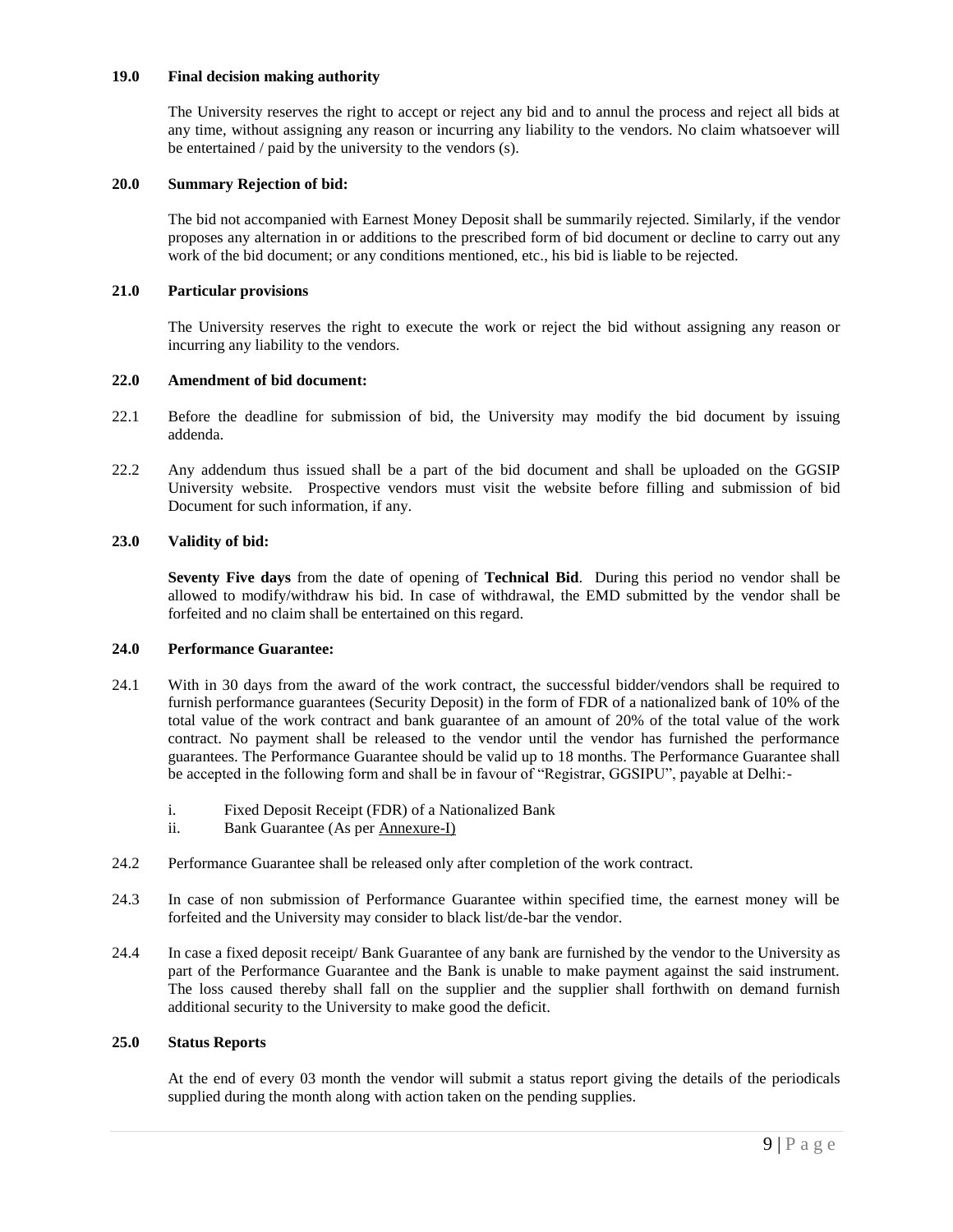#### **26.0 Payment Terms**

- 26.1 All payment to the vendors for the work contract shall be made by the University only in Indian Rupees.
- 26.2 No advance will be paid to the vendor. The vendors will have to arrange the remittance from their own resources. The payment will be made to the vendors after they submit the documentary proof of having remitted the full subscription dues to the respective publisher certified by their bankers that the payment has been released in favour of the publishers. No interest would be payable on amount paid by the vendors to the publishers on account of any delay in payments by GGSIPU.
- 26.3 Publisher's prices plus handling/postage will be considered for payment only on the production of documentary proof received from the publisher. The delivery of issues of journals should be done using the fastest possible mode of delivery preferably by Air Mail/Air Freight and deliver them by hand or by registered post without charging any extra cost to the library. Private Couriers are not allowed inside the complex. The journals available in dual currency should be billed in the currency by which the converted cost is the lowest in Rupees. Special lower prices, if any offered by the publisher for developing countries would be chargeable by the vendors/agencies.
- 26.4 All foreign currencies in the invoices shall be converted at the prevailing nationalized bank exchange rates only at the time of remittance. The invoice should be duly supported by the issuing bank and countersigned by the vendor.
- 26.5 All subscription to periodicals should be in the name of Librarian. The vendor should immediately place order on publisher for all journals in a supply order placed by UIRC in one go and should not delay the subscription/ submission of bills or place the subscription order in piecemeal.
- 26.6 The periodicals for which publishers do not accept the subscription for any reason, the amount of subscription in respect of such periodicals should be immediately refunded to the university. In case of delay in refunding the amount to the university, penalty as per the terms and conditions at "Annexure-J" shall be payable by the vendor to the university for delaying the refund of the amount to the university.
- 26.7 Each invoice should be submitted in triplicate clearly specifying contract no, goods description, quantity, unit price, total amount etc.
- 26.8 Supplementary bills may be raised as and when the subscription rate is revised by the publisher and paid by the vendor. All supplementary bills shall be submitted along with publisher price proof.
- 26.9 The vendor will have to make necessary arrangements to provide online access of the periodicals on Internet wherever made available by the publishers on FOAP (Free Online against Print) basis. In case the vendor fails to arrange for online access of the journals subscribed (print + online), the vendor will be held responsible for the same and penalty as per the terms and conditions mentioned at "Annexure-J" will be charged from the firm.

#### **27.0 Technical Support**

- 27.1 For online access of the journals, wherever free online is available along with subscription of print, the vendor will have to provide the technical support.
- 27.2 The firm/vendor has to inform the UIRC library, about the availability of free/paid online access to the ordered journals. The vendor would inform about any additional journals that becomes available during the subscription period.
- 27.3 Free/paid online access to journals where ever applicable with the print order has to be IP authenticated. (IP range will be provided at the time of placing the order). In case if the firm or agency fails to provide the online accessibility within 60 days from the date of billing, the firm/agency will be subject to a legal action and a penalty as per the terms and conditions detailed at Annexure-J will be imposed by the institute.
- 27.4 Activation of online journals has to be done by the firm without charging any additional service charges.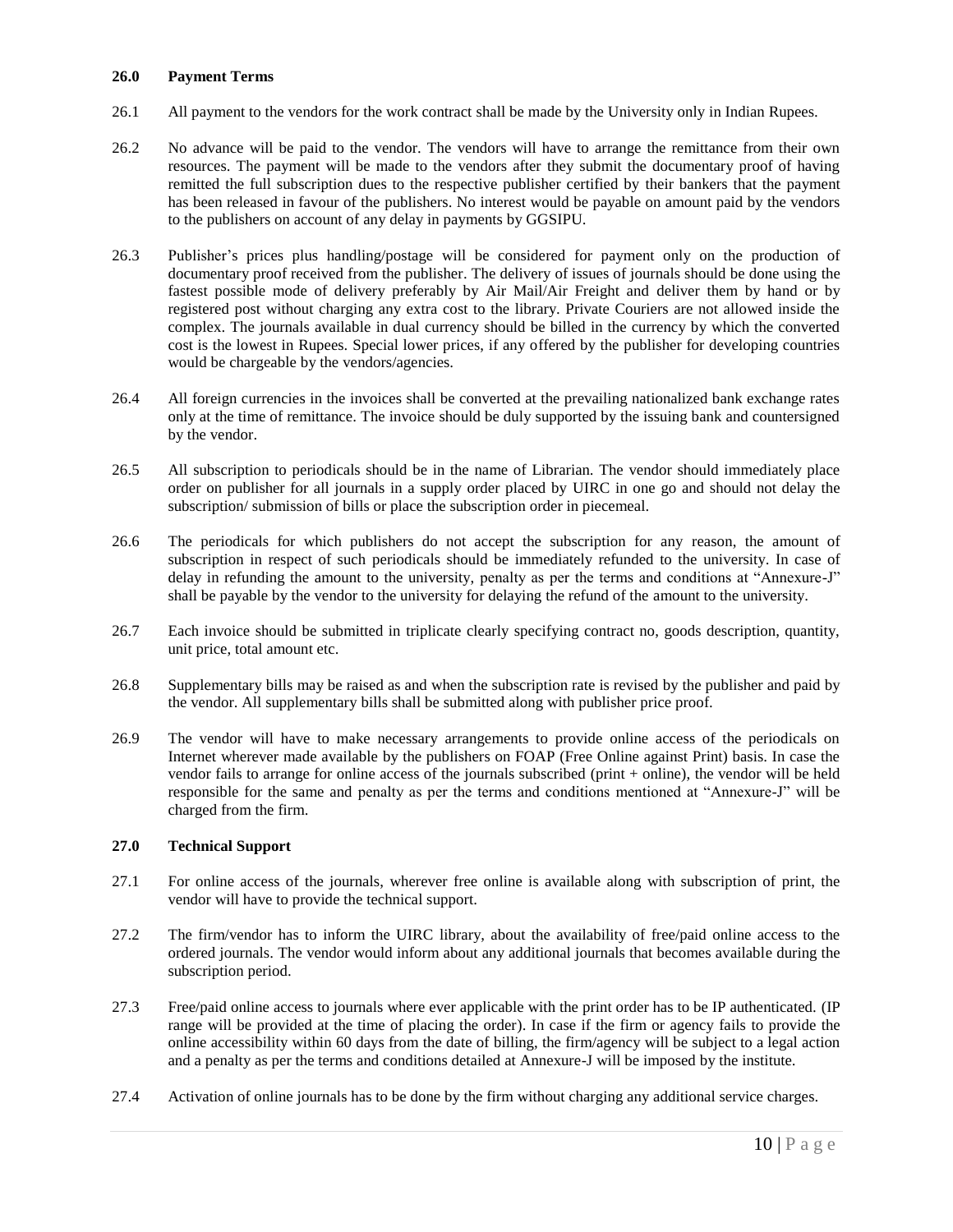27.5 The vendor will provide all the facilities of subscription model/license agreement with the publishers wherever applicable.

#### **28.0 Substitution and Wrong Supplies**

Unauthorized substitution or materials delivered in error of wrong description or quality or supplied in excess quantity or rejected goods shall be returned to the vendor at vendor's cost and risk.

#### **29.0 Insurance, Freight and Deliveries**

- 29.1 The supplier shall make his own arrangements towards safe and complete delivery including insurance, freight, state level permits etc. as applicable at the designated locations for the supply of the print journals, indicated by University in the Purchase Order.
- 29.2 The vendor will keep University informed about changes, if any, in various stages of deliveries.

#### **30.0 Arbitration and Settlement of Disputes:**

- 30.1 Disputes/outstanding issues, if any should be resolved amicably by the parties to the contract.
- 30.2 If after thirty (30) days from the commencement of such informal negotiations, University and the supplier are unable to resolve amicably the dispute; either party may require that the dispute be referred for resolution to the formal mechanisms as specified hereunder:
- 30.2.1 Any dispute or differences whatsoever arising between the parties out of or relating to the supply of periodicals shall be settled by arbitration in accordance with the provisions of the Arbitration & Conciliation Act, 1996 and the award made in pursuance thereof shall be binding on the parties. The sole arbitrator shall be appointed by the Vice Chancellor, GGS Indraprastha University and it shall be no objection that arbitrator is employee of the university.
- 30.2.2 The performance of the contractual obligations under this contract shall not stop for any reason whatsoever during the said dispute/proceedings, unless the vendor is specifically directed by University to desist from working in this behalf.
- 30.2.3 The venue of arbitration shall be Delhi/ New Delhi. The language of proceedings shall be English. The Law governing the substantive issues between the parties shall be the Laws of India. All disputes are subject to the jurisdiction of the Delhi Courts only.
- 30.2.4 Fees/charges etc., if any, payable to the arbitrator, shall be paid equally by both the parties. It is also a term of the contract that the arbitrator shall be deemed to have entered on the reference on the date he issues notice to both the parties calling them to submit their statement of claims and counter statement of claims.
- **31.0 Force Majeure** For purpose of this Clause, Force Majeure shall mean fires, floods, natural disasters or other acts, that are unanticipated or unforeseeable, and not brought about at the instance of the party claiming to be affected by such event, or which, if anticipated or foreseeable, could not be avoided or provided for, and which has caused the non-performance or delay in performance, such as war, turmoil, strikes, sabotage, explosions, quarantine restriction beyond the control of either party. A party claiming Force Majeure shall exercise reasonable diligence to seek to overcome the Force Majeure event and to mitigate the effects thereof on the performance of its obligations under this Supply Order.

If a Force Majeure situation arises, the supplier shall promptly notify the University in writing of such conditions and the cause thereof. Unless otherwise directed by the University in writing, the Supplier shall continue to perform its obligations under the Purchase Order as far as is reasonably practical, and shall seek all reasonable alternative means for performance not prevented by the Force Majeure event.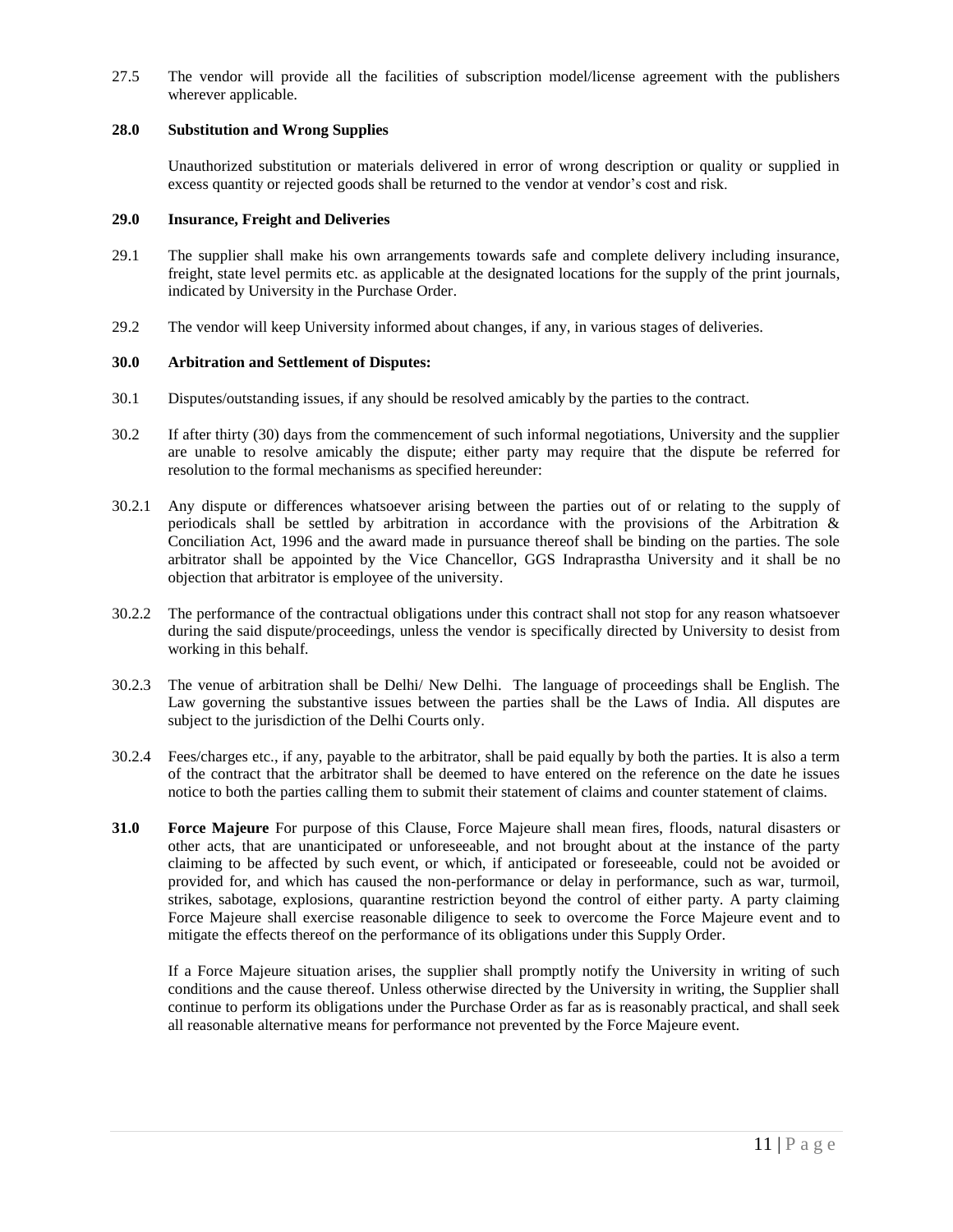#### **SECTION II**

### **INFORMATION REGARDING TECHNICAL ELIGIBILITY (Annexure A to M)**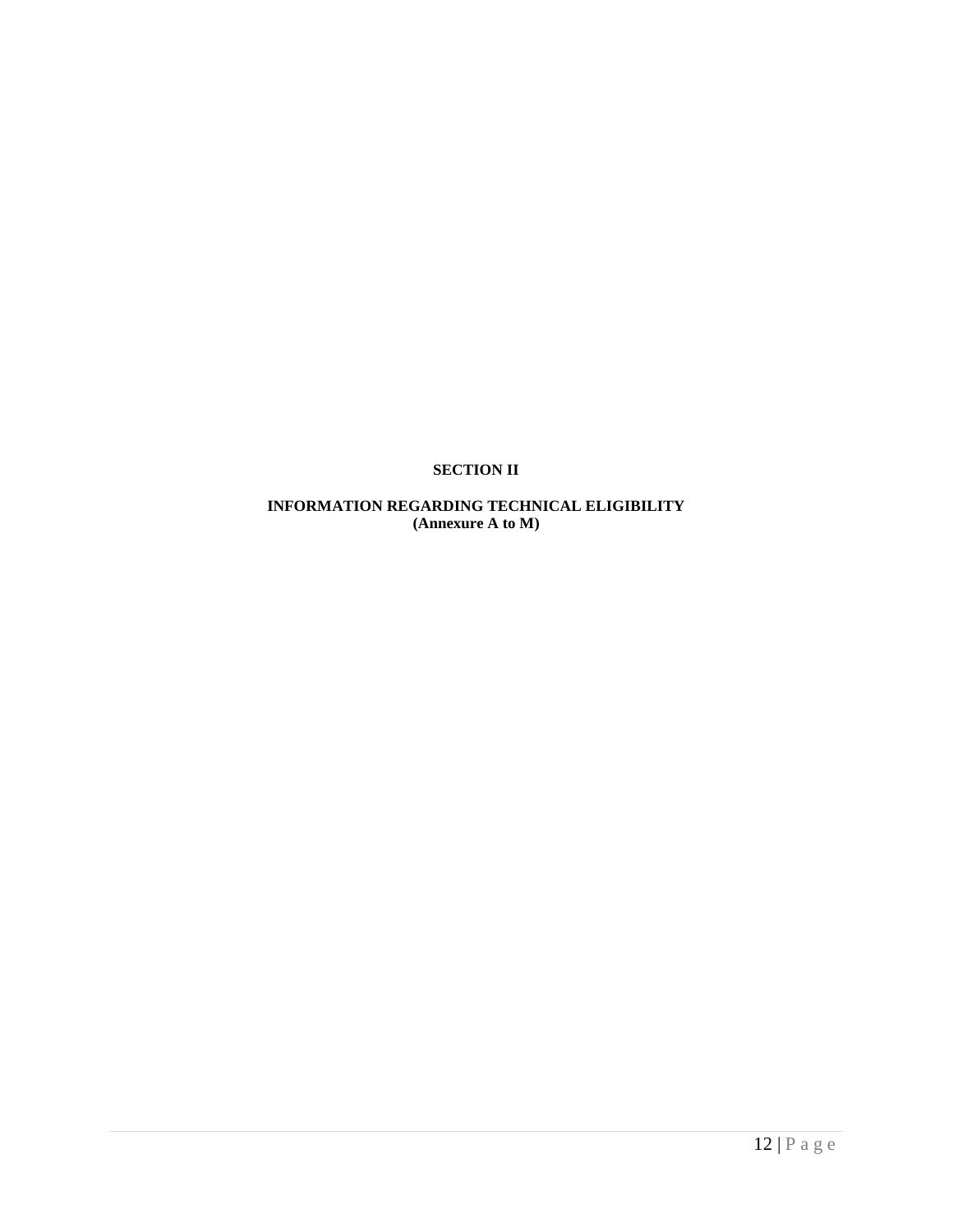#### **LETTER OF TRANSMITTAL**

From:

To

**The Registrar** GGS IPU Sector 16C, Dwarka, Delhi

\_\_\_\_\_\_\_\_\_\_\_\_\_\_\_\_ \_\_\_\_\_\_\_\_\_\_\_\_\_\_\_\_

#### Sub: **Submission of document for the work of "Supply of print foreign & Indian periodicals for UIRC,GGSIPU, Sector 16C, Dwarka, New Delhi".**

Sir,

Having examined the details given in document for the above work, I/we hereby submit the relevant information:-

- 1. I/we hereby certify that all the statement made and information supplied in the enclosed annexure / forms accompanying statement are true and correct.
- 2. I/we have furnished all information and details necessary for eligibility and have no further pertinent information to provide.
- 3. I/we submit the requisite solvency certificate and authorize the Registrar, GGSIPU to approach Bank issuing the solvency certificate to confirm the correctness thereof. I/we also authorize the GGSIPU to approach individuals, employers, firms and corporation to verify our competence and general reputation.

Name & Signature(s) of vendor(s) with seal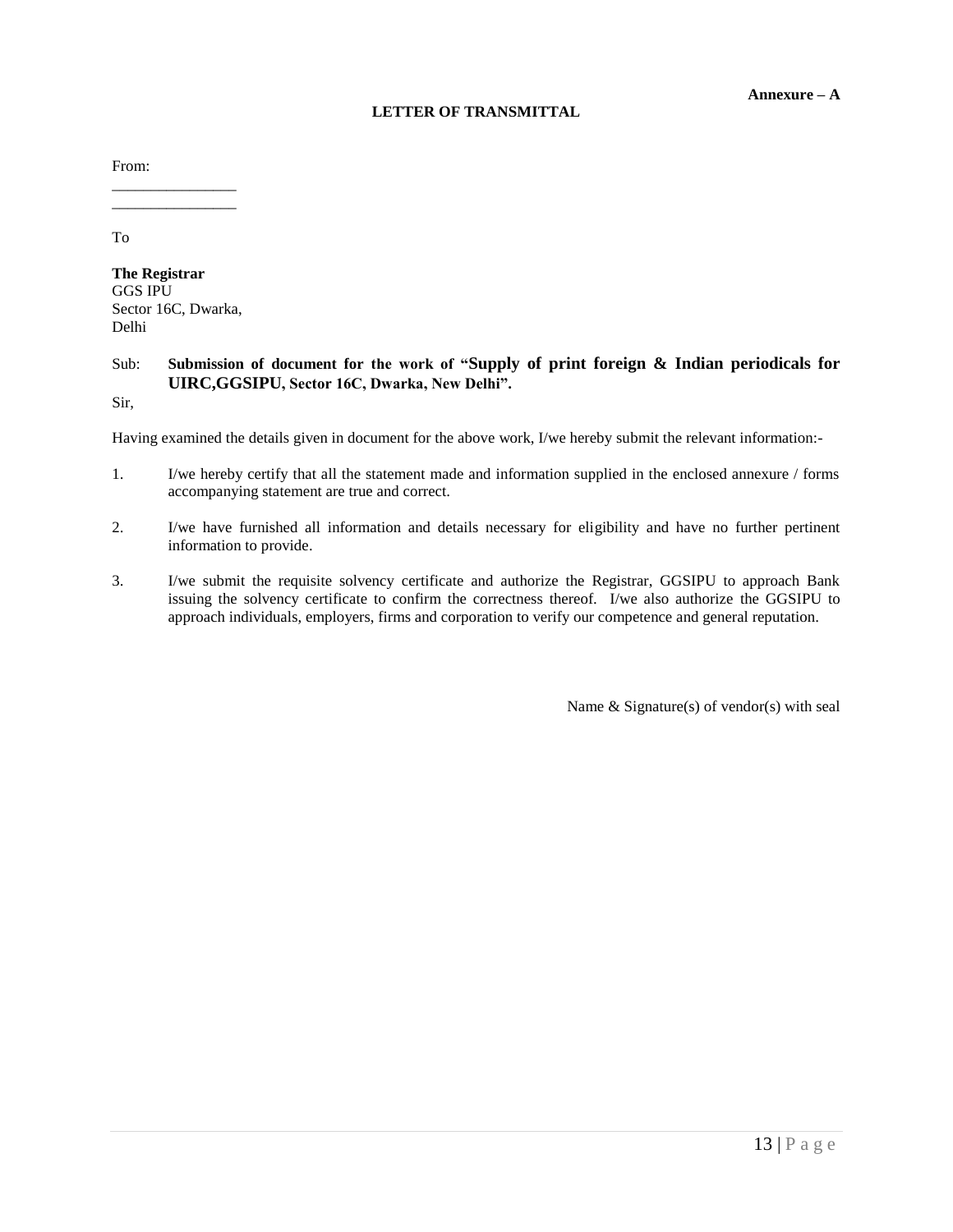#### **DECLARATION BY THE VENDOR**

We \_\_\_\_\_\_\_\_\_\_\_\_\_\_\_\_\_\_\_\_\_\_\_\_\_\_\_\_\_\_\_\_ (Name of the vendor) hereby represent that we have gone through and understood the Bidding Document and our Bid has been prepared accordingly in compliance with the requirement stipulated in the said documents.

We are submitting a copy of Bidding Document marked "Original" as part of our Bid duly signed and stamped on each page in token of our acceptance. We undertake that the Bidding Document shall be deemed to form part of our bid and in the event of award of work to us, the same shall be considered for constitution of Contract Agreement. Further, we shall sign and stamp each page of bidding documents as a token of Acceptance and as a part of the Contract in the event of award of Contract to us.

| <b>SIGNATURE OF VENDOR</b> |  |
|----------------------------|--|
| <b>NAME OF VENDOR</b>      |  |
| <b>COMPANY SEAL</b>        |  |

**Note :** This declaration should be signed by the vendor's representative who is signing the Bid.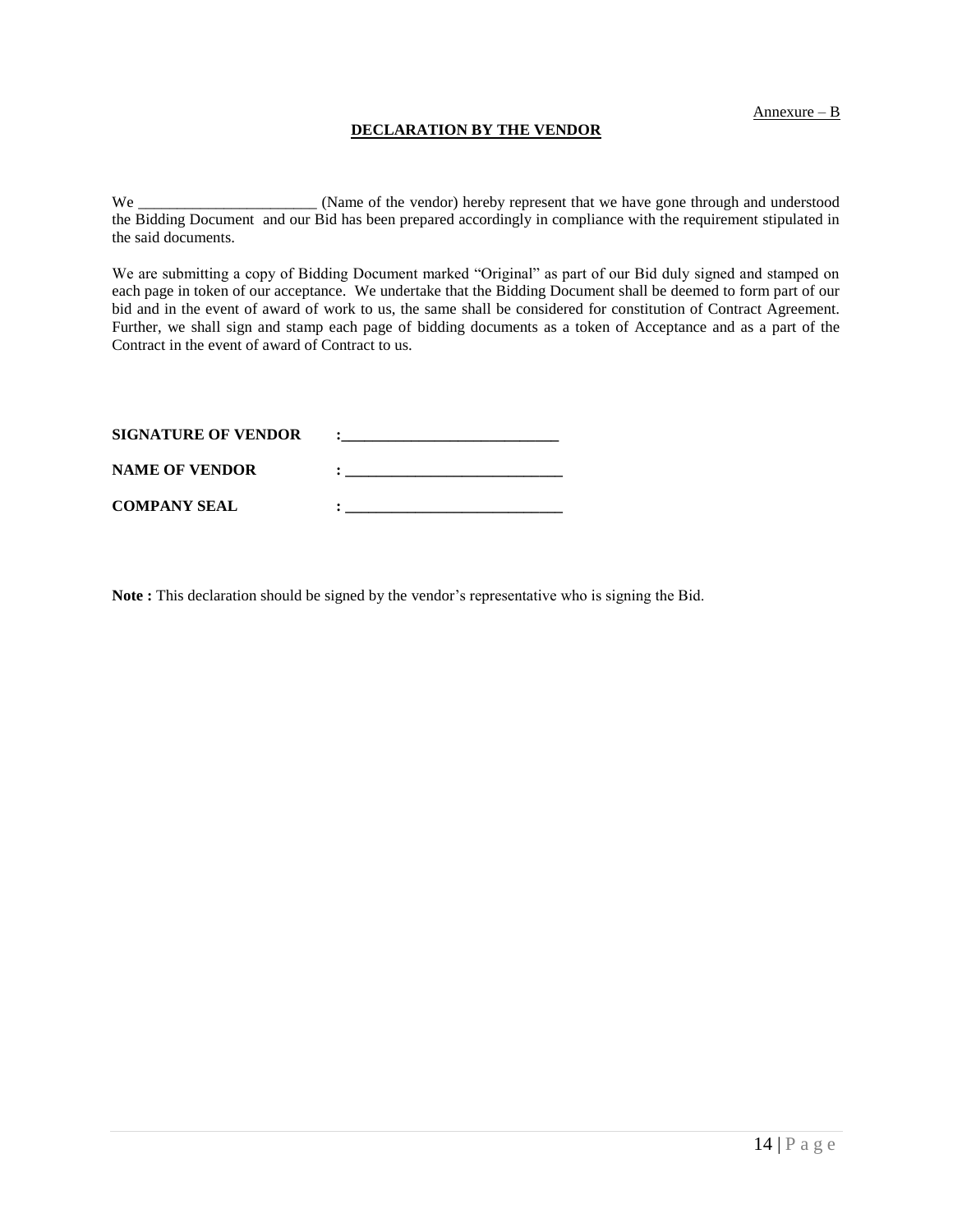#### **COMPLIANCE TO BID REQUIREMENT**

We hereby agree to fully comply with, abide by and accept without variation, deviation or reservation all technical, commercial and other conditions whatsoever of the Bidding Documents and Addendum to the Bidding Documents, if any, for subject work issued by GGSIPU.

We hereby further confirm that any terms and conditions if mentioned in our bid (Un-priced as well as Priced Part) shall not be recognized and shall be treated as null and void.

| <b>SIGNATURE OF VENDOR</b> |  |
|----------------------------|--|
| <b>NAME OF BIDDER</b>      |  |
| <b>COMPANY SEAL</b>        |  |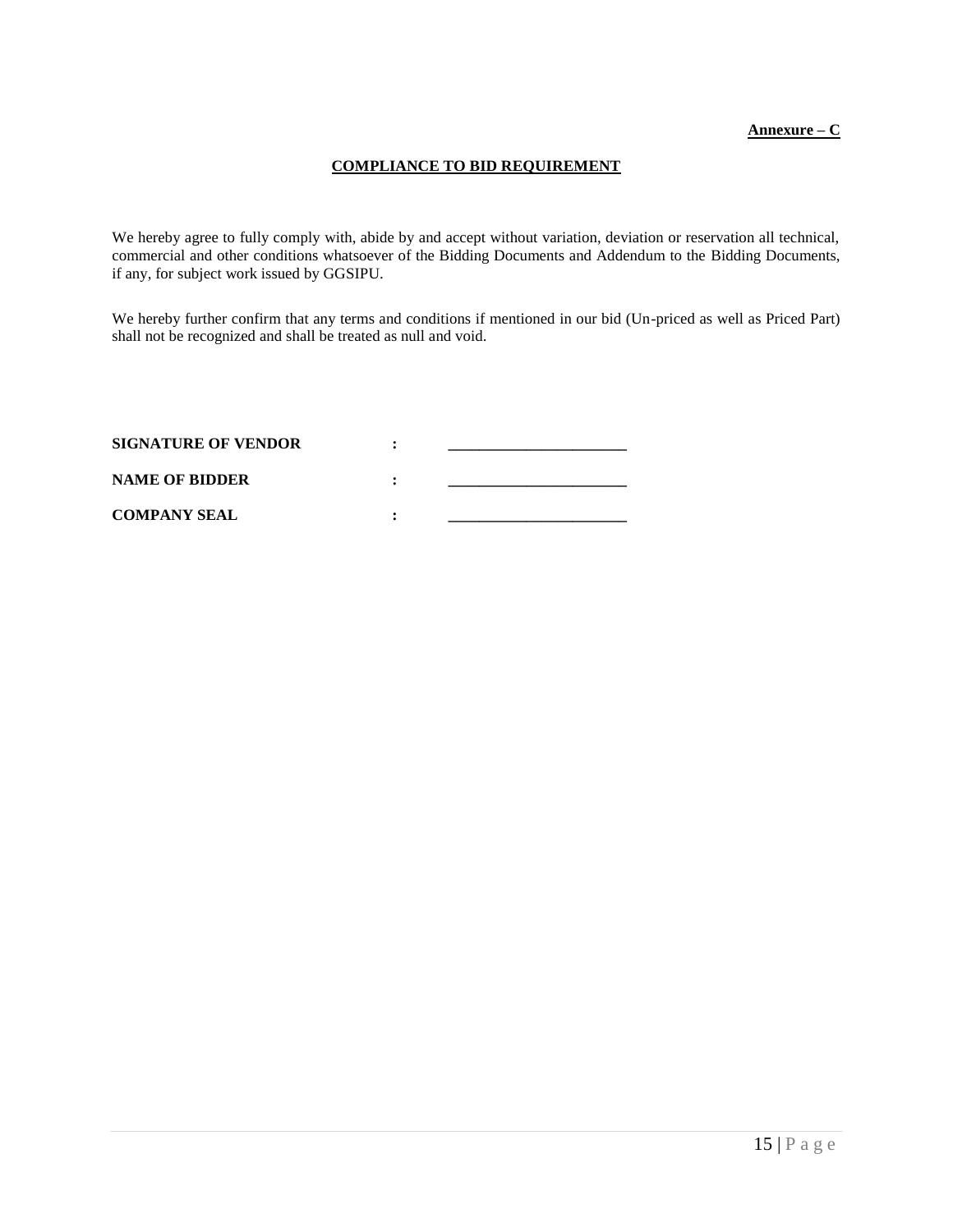### **Performa for Empanelment of Vendors**

- 1. Name & Address of the vendor :
- 2. Telephone No./Fax No./ e-mail :
- 3. (a) Address of your local office in Delhi/National Capital Region (With Contact numbers, Fax, e-mail etc.) and number of regular manpower deployed in local office.

(b) In Case, Your local office is not established, how do you propose to provide service i.e. "Hand delivery of the issues of Journals"

- 4. Legal status of the vendor (attach copies of original document defining the legal status)
	- a) An Individual
	- b) A proprietary firm
	- c) A firm in partnership
	- d) A limited company or Corporation
	- e) A Public Sector Undertaking
- 5. List of Academic /Research Libraries (along with total number) to whom served as a Subscription agent in Delhi/NCR in last three years **(please enclose the duly signed and stamped list in order of volume of business):**
- 6. Attach letter of satisfaction of service from the libraries mentioned at point 5 above
- 7. Amount of Business with single library **with proof** {largest volume. in Lakhs, (approx.) with library name}
- 8. Mode of supply of journals proposed
- 9. Particulars of registration with various Government Bodies (Attach attested Photo Copy) Organization /Place of registration Registration No
- 10. Membership no. for the Federation of Publishers & Book Sellers Association of India (FPBAI) along with proof
- 11. Membership no. for the Delhi State Book Sellers and Publishers Association (DSBPA) along with proof
- 12. Membership no. for the Association of India Publishers and Book Sellers along with proof
- 13. Bankers name, address with telephone No.
- 14. Details of EMD
- 15. Enclose latest ITCC/return Copy for 03 years
- 16. Time taken for delivery after publication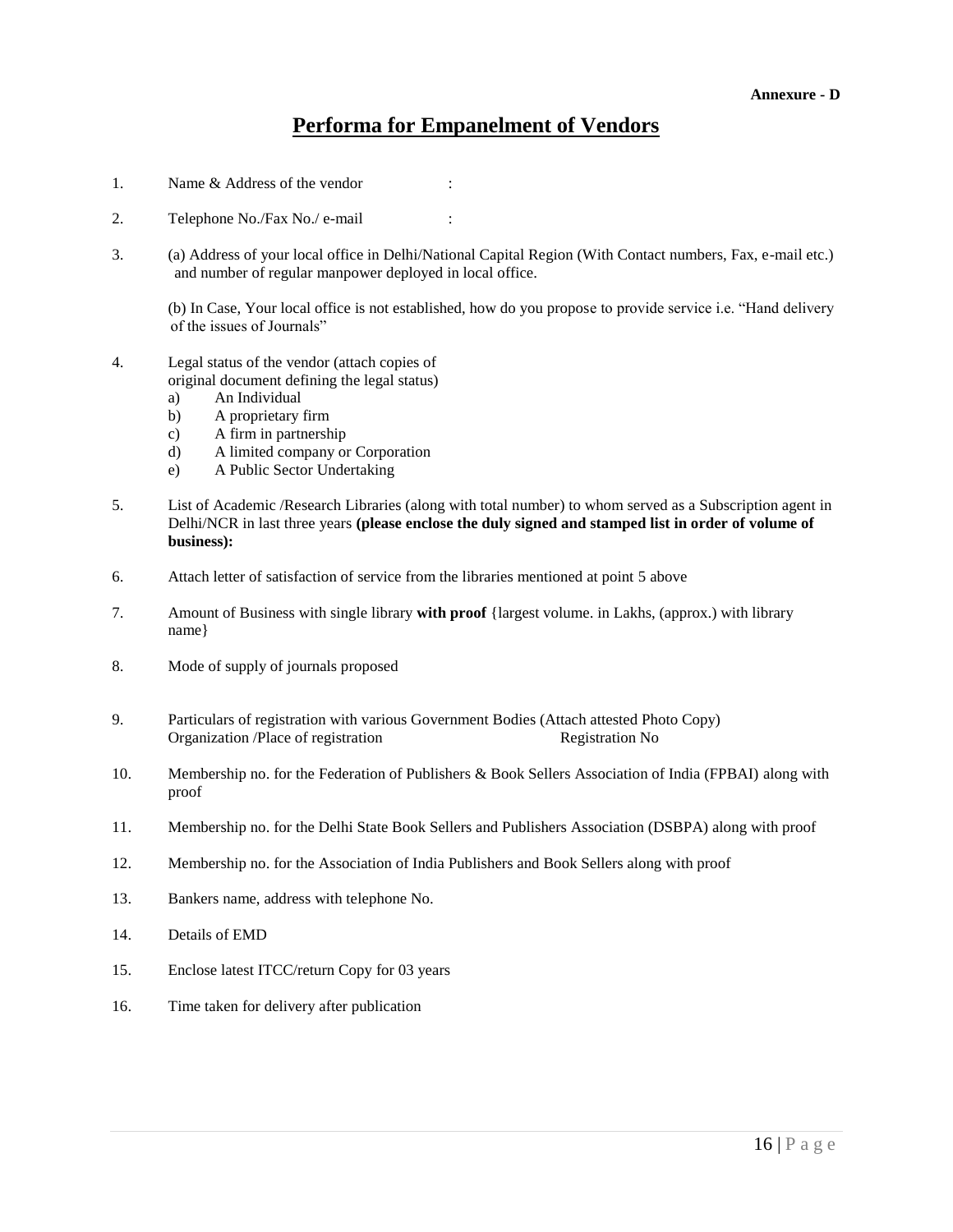| 17 | A. PAN No.<br>--------------------------------- |
|----|-------------------------------------------------|
|    |                                                 |

- 18. Names and Titles of Directors & Officers with designation to be concerned with this work.  $\cdot$
- 19. Name & Designation of individuals authorized to act for the organization : (Pl attach power of attorney in favour of authorized representative duly signed by authorized signatory)
- 20. Has the vendor ever required to suspended work for a period of more than six months in the last three years. If so, give the name of the project and reasons of suspension of work:
- 21. Has the vendor, or any constituent partner in case of partnership firm, ever abandoned the awarded work before its completion in the last three years? If so, give name of the project and reasons for abandonment: :
- 22. Has the vendor, or any constituent partner in case of partnership firm, ever been debarred/ black listed for empanelment in any organization in the last three years ? If so, give details:
- 23. Has the vendor, or any constituent partner in case of partnership firm, ever been convicted by a court of law in the last three years? If so, give details:
- 24. Total experience in supplying journals to Indian libraries (in Years):
- 25. Please indicate whether you are agreeing for the following points/enclose relevant document.

| Sl No. | <b>Description</b>                                                                                                                                                                                                       | Yes/No | <b>Remarks</b> |
|--------|--------------------------------------------------------------------------------------------------------------------------------------------------------------------------------------------------------------------------|--------|----------------|
|        | Agree to airlift and deliver them by hand/registered post                                                                                                                                                                |        |                |
| ii     | Agree to refund the proportionate cost of the missing issues                                                                                                                                                             |        |                |
| iii    | Agree to supply for both Indian and Foreign Publishers                                                                                                                                                                   |        |                |
| iv     | The vendor has to manage the remittance from their own resources.                                                                                                                                                        |        |                |
| V      | Agree to submit remittance proof from the Scheduled bank only.                                                                                                                                                           |        |                |
| Vi     | Submit Bank Guarantee from Scheduled Bank for a period of 18<br>months for 20% of the total amount of the order placed as<br>performance guarantee and 10% /security deposit of the total<br>amount of the order placed. |        |                |
| vii    | Agree with all the Standard Terms and Conditions mentioned in the<br>Annexure J of the document.                                                                                                                         |        |                |

26. Any other information considered necessary but not included above:

(Stamp, Name & Signature of vendor)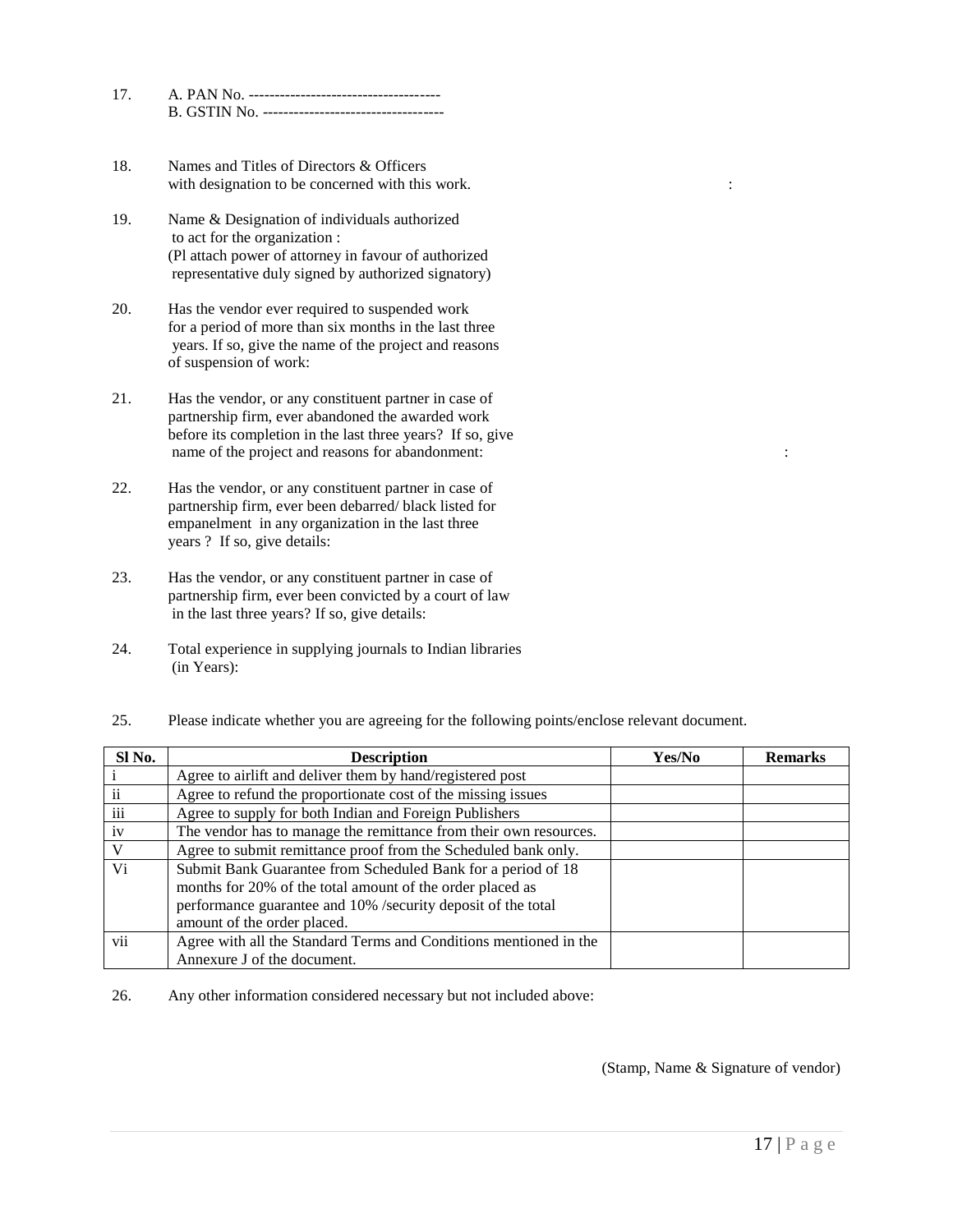#### **DETAILS OF ANNUAL TURNOVER**

#### **A. FINANCIAL DETAILS**

| <b>Financial Years</b> | <b>Gross Annual Turnover (In Lakhs)</b> | <b>Profit/Loss (In Lakhs)</b> |
|------------------------|-----------------------------------------|-------------------------------|
| 2016-2017              |                                         |                               |
| 2015-2016              |                                         |                               |
| 2014-2015              |                                         |                               |

**B. Duly certified copies of audited balance sheet and profit & loss account by Chartered Accountant, for above three years is submitted herewith.** 

 **(Stamp, Name & Signature of Vendor)**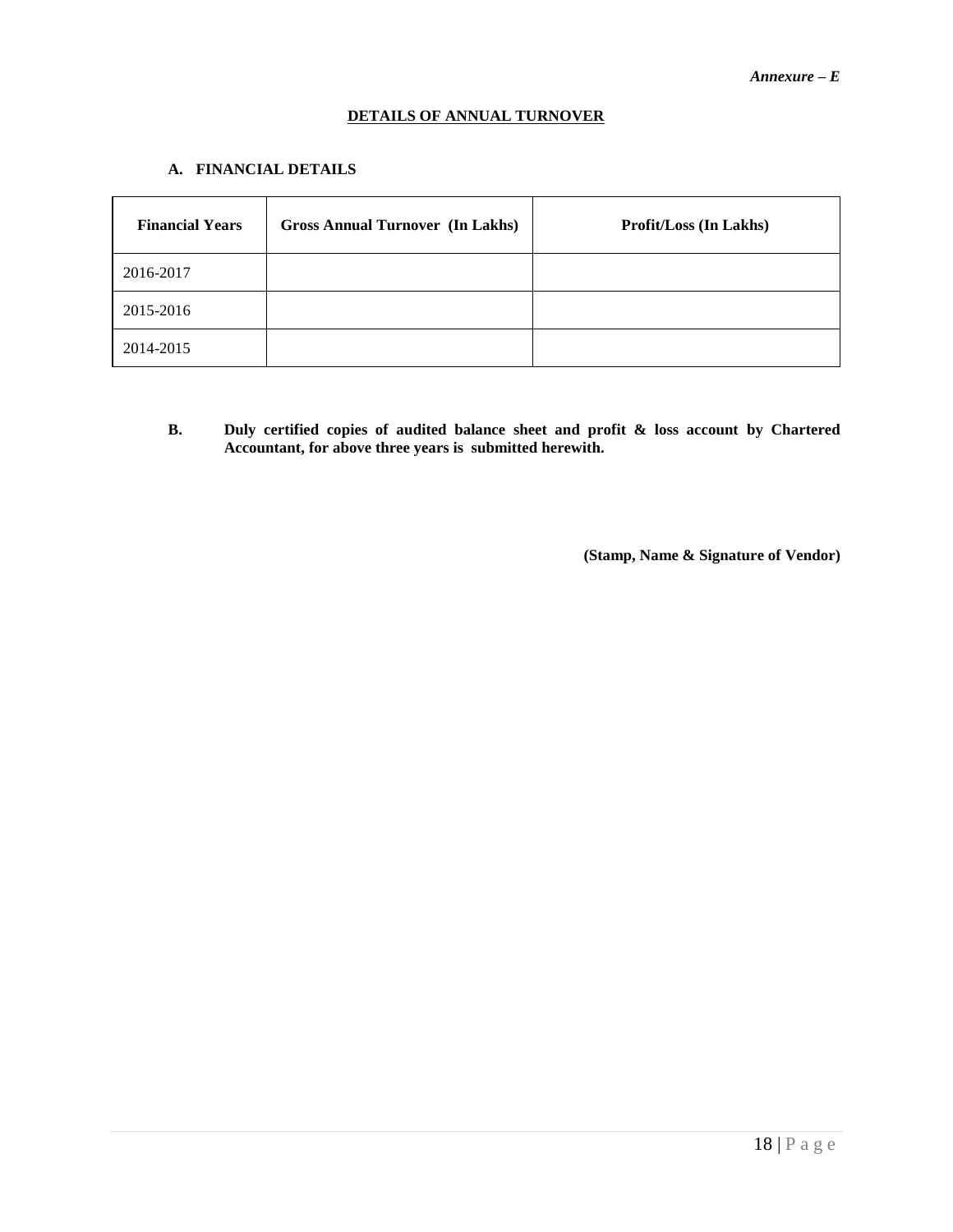*Annexure – F*

#### **DETAILS OF SUPPLY OF PRINT INDIAN AND FOREIGN PERIODICALS IN LAST 03 (THREE) YEARS**

| S.<br>No. | POSTAL ADDRESS OF<br>CLIENT WITH CONTACT<br><b>NUMBERS</b> | <b>STARTING</b><br><b>DATE</b> | <b>SCHEDULED</b><br><b>COMPLETION</b><br><b>DATE</b> | <b>ACTUAL</b><br><b>COMPLETION</b><br><b>DATE</b> | SIMILAR WORK<br>WITH VALUE* | <b>REASONS</b><br>${\rm FOR}$<br>DELAY, IF,<br>ANY |
|-----------|------------------------------------------------------------|--------------------------------|------------------------------------------------------|---------------------------------------------------|-----------------------------|----------------------------------------------------|
|           |                                                            |                                |                                                      |                                                   |                             |                                                    |
|           |                                                            |                                |                                                      |                                                   |                             |                                                    |
|           |                                                            |                                |                                                      |                                                   |                             |                                                    |
|           |                                                            |                                |                                                      |                                                   |                             |                                                    |
|           |                                                            |                                |                                                      |                                                   |                             |                                                    |
|           |                                                            |                                |                                                      |                                                   |                             |                                                    |
|           |                                                            |                                |                                                      |                                                   |                             |                                                    |
|           |                                                            |                                |                                                      |                                                   |                             |                                                    |

**\*As per clause-14(eligibility criteria for technical bid) under instruction to bidders (Kindly specify one single order/Two similar order/ Three similar orders)**

**(Stamp, Name & Signature of Vendor)**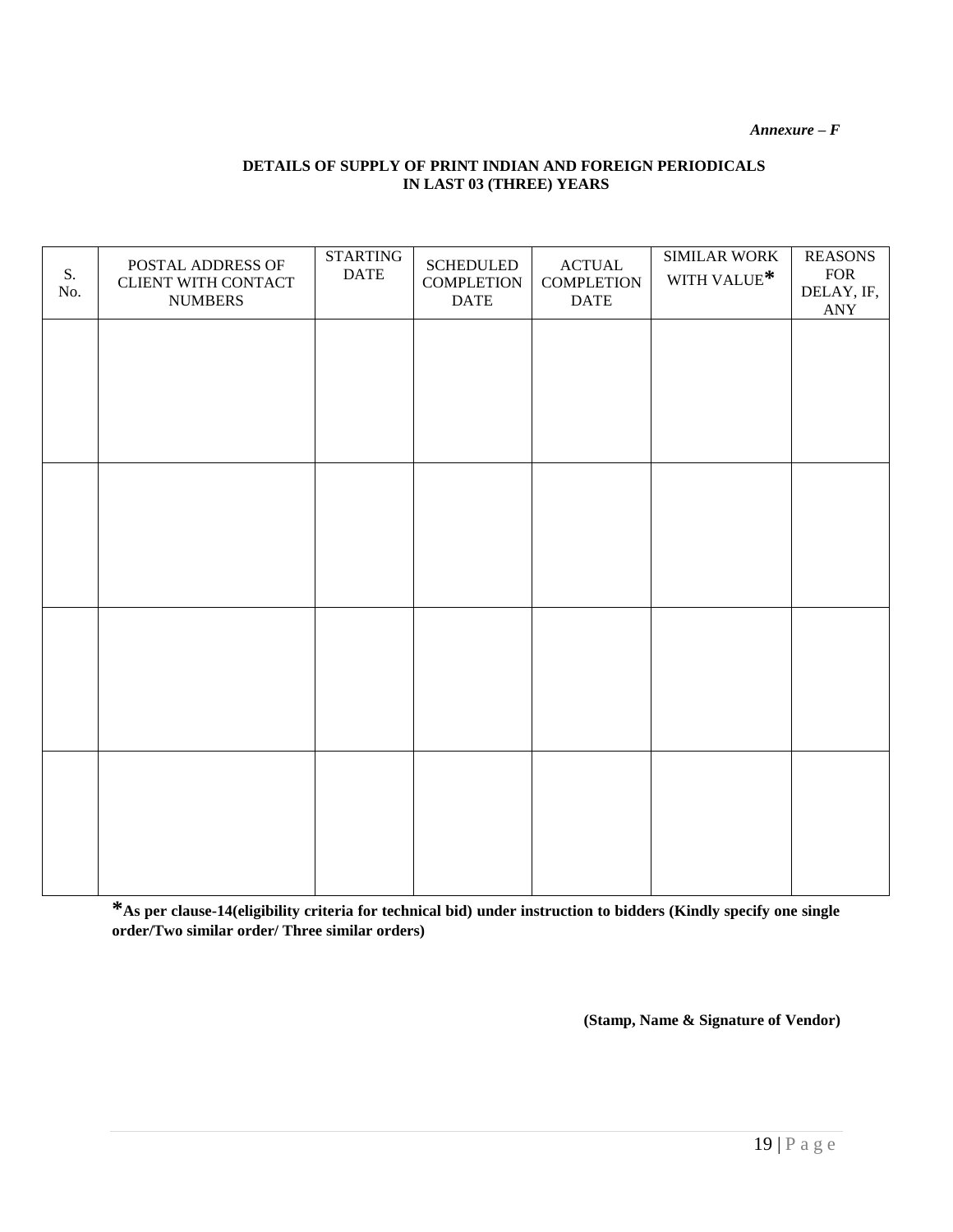#### **DECLARATION FOR FAIR BUSINESS BY THE VENDOR**

This is to certify that We, M/s and the submission of this offer confirm that:-

- i) We have not made any misleading or false representation in the forms, statements and attachments in proof of the qualification requirements;
- ii) We do not have records of poor performance such as abandoning the work, not properly completing the contract, inordinate delays in completion, litigation history or financial failures etc.
- iii) Our business has not been banned with us by any Central / State Government Department/ Public Sector Undertaking or Enterprise of Central / State Government in the last three years.
- iv) We have submitted all the supporting documents and furnished the relevant details as per prescribed format.
- v) The information and documents submitted by us are correct and we are fully responsible for the correctness of the information and documents submitted by us.
- vi) We understand that in case of any statement/information/document furnished by us or to be furnished by us in connection with this offer is found to be incorrect or false, our EMD/ performance guarantees as the case may be, in full will be fortified and business dealings will be banned.
- vii) We have not been punished / penalized by way of imprisonment/ fines in last three years.
- viii) We have not been blacklisted/debarred by any of the Government/Public Sector Agencies/Universities or any other academic and research libraries during the last three years or is not under blacklisting as on date.

SEAL, SIGNATURE & NAME OF THE VENDOR

Signing this document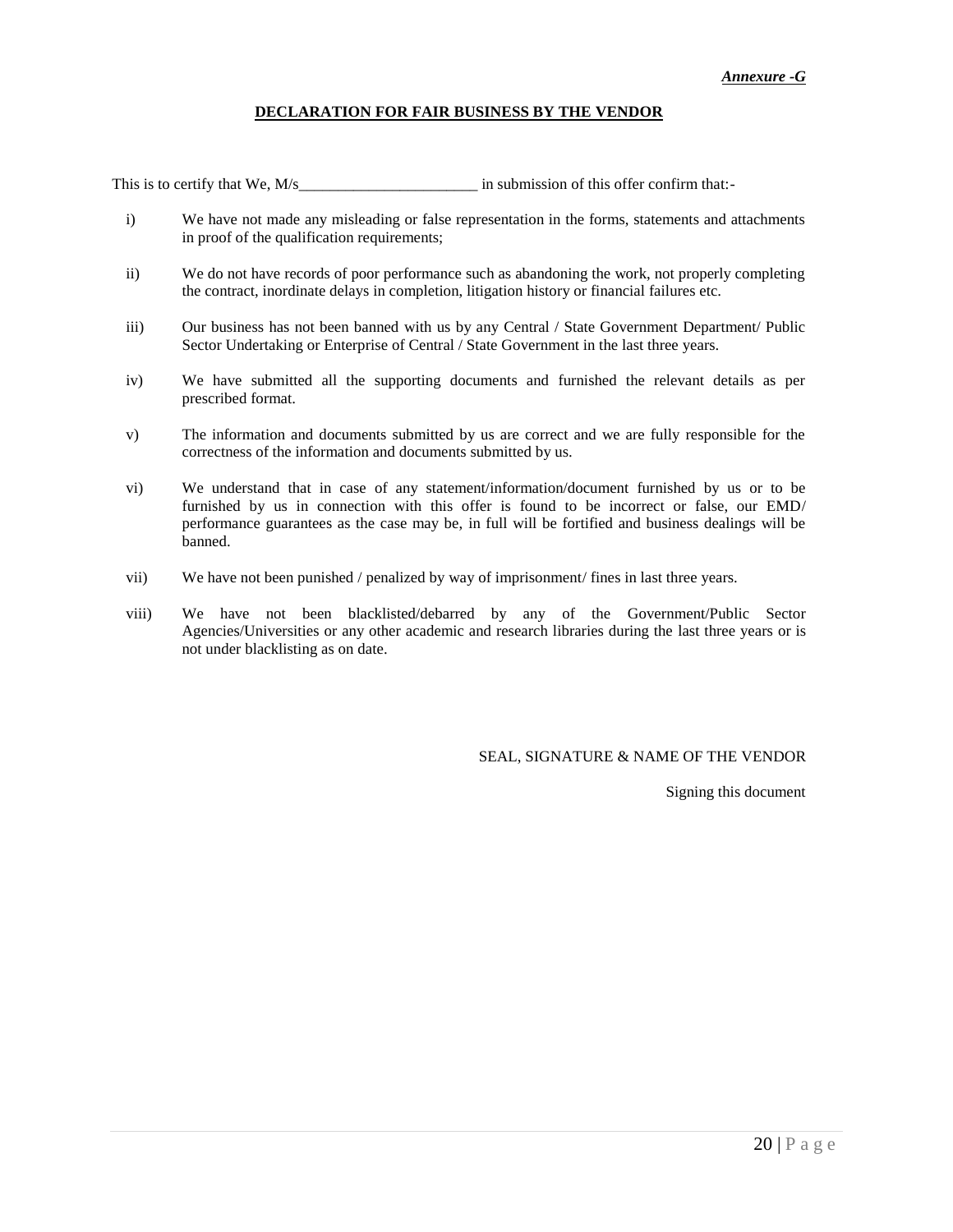#### **CHECK LIST FOR SUBMISSION OF BID**

Vendor is requested to fill this check list and ensure that all details/documents have been furnished as called for in the Bidding Document along with duly filled in, signed & stamped checklist. Further, all the pages of the bid have been page numbered in sequential manner.

#### **Please tick and ensure compliance**:

| 1  | <b>EMD</b>                                                                                                                                                                                                    |  |
|----|---------------------------------------------------------------------------------------------------------------------------------------------------------------------------------------------------------------|--|
| 2  | Bid Forwarding Letter/Letter of Transmital.                                                                                                                                                                   |  |
| 3  | Power of Attorney in Favour of the person<br>who has signed the bid on stamp paper of<br>Appropriate value.                                                                                                   |  |
| 4  | Partnership Deed in case of partnership firm and<br>Article of Association in case of limited company.                                                                                                        |  |
| 5  | Duly certified copies of audited balance sheet and profit and loss account for 03 years.                                                                                                                      |  |
| 6  | Annexure(s) – A to M                                                                                                                                                                                          |  |
| 7  | Attested photocopy of Valid, PAN, GST Registration                                                                                                                                                            |  |
| 8  | Letter of satisfaction of service                                                                                                                                                                             |  |
| 9  | Proof of amount of business with single library                                                                                                                                                               |  |
| 10 | Attested photocopy of registration with government bodies                                                                                                                                                     |  |
| 11 | Proof of membership number with<br>Federation of Publishers & Book Sellers Association of India (FPBAI)<br>Membership no. for the Delhi State Book Sellers and Publishers Association<br>$\bullet$<br>(DSBPA) |  |
| 12 | Membership no. for the Association of India Publishers and Book Sellers<br>Attested photocopy of latest ITCC/return copy                                                                                      |  |
| 13 | List of academic/research libraries to whom served as a subscription agent                                                                                                                                    |  |
| 14 | Performa for empanelment of vendor                                                                                                                                                                            |  |
| 15 | Self-attested letter stating that the vendor is operational in India for the last five years                                                                                                                  |  |
| 16 | List of university employee related to vendor, if any                                                                                                                                                         |  |
|    | <b>SIGNATURE OF VENDOR</b>                                                                                                                                                                                    |  |
|    | $\frac{1}{2}$ . The contract of the contract of $\frac{1}{2}$<br><b>NAME OF VENDOR</b>                                                                                                                        |  |
|    | <b>COMPANY SEAL</b><br>:                                                                                                                                                                                      |  |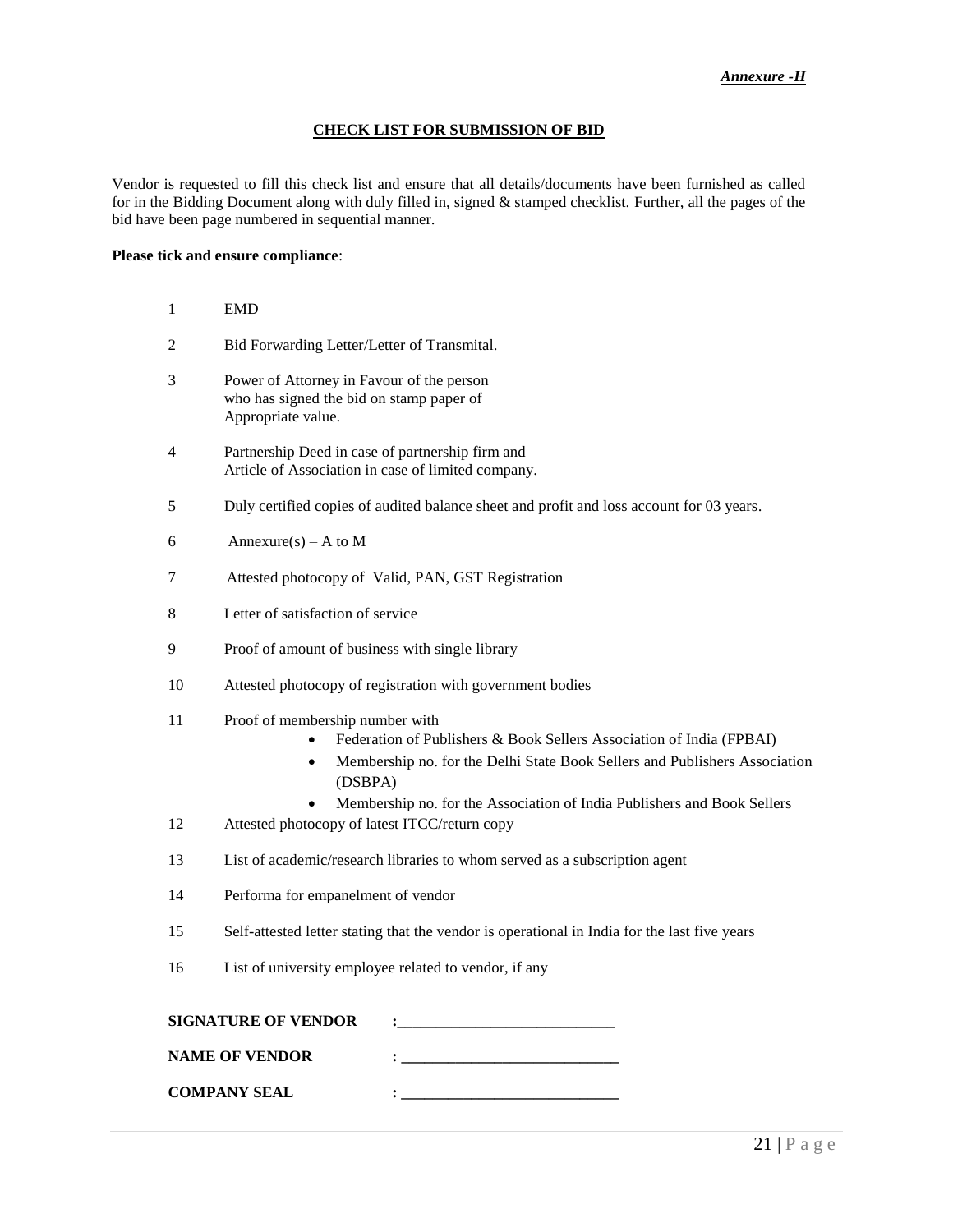#### **Form of Performance Guarantee Bank Guarantee Bond**

1. In consideration of the GGSIPU (hereinafter called "The University") having offered to accept the terms and conditions of the proposed agreement between ---------------- and ----------------------------- (hereinafter called "the said Contractor(s)") for the work ------------------------------------------------- (hereinafter called "the said agreement") having agreed to production of a irrevocable Bank Guarantee for Rs.---------------------- (Rupees ---------------------------------------------- only) as a security/guarantee from the contractor(s) for compliance of his obligations in accordance with the terms and condition in the said agreement.

We, ------------------ (indicate the name of the Bank) --------------- (hereinafter referred as "the Bank") hereby undertake to pay to the University an amount not exceeding Rs.--------------- (Rupees ---------------------------------- only) on demand by the University.

- 2. We, -----------------------(indicate the name of the Bank) do hereby undertake to pay the amounts due and payable under this guarantee without any demure, merely on a demand from the University stating that the amount claimed is required to meet the recoveries due or likely to be due from the said contractor(s). Any such demand made on the bank shall be conclusive as regards the amount due and payable by the bank under this Guarantee. However, our liability under this guarantee shall be restricted to an amount not exceeding Rs.------------------ (Rupees -------------------------------------- only).
- 3. We, the said bank further undertake to pay the University any money so demanded notwithstanding any dispute or disputes raised by the contractor(s) in any suit or proceeding pending before any court or Tribunal relating thereto, our liability under this present being absolute and unequivocal.

The payment so made by us under this bond shall be a valid discharge of our liability for payment there under and the Contractor(s) shall have no claim against us for making such payment.

- 4. We, ---------------------------------(indicate the name of the Bank) further agree that the guarantee herein contained shall remain in full force and effect during the period that would be taken for the performance of the said agreement and that it shall continue to be enforceable till all the dues of the University under or by virtue of the said agreement have been fully paid and its claims satisfied or discharged or till Project-in-Charge on behalf of the University certified that the terms and conditions of the said agreement have been fully and properly carried out by the said Contractor(s) and accordingly discharges this guarantee.
- 5. We, --------------------------------(indicate the name of the Bank) further agree with the University that the University shall have the fullest liberty without our consent and without affecting in any manner our obligation hereunder to vary any of the terms and conditions of the said agreement or to extend time of performance by the said Contractor(s) from time to time or to postpone for any time or from time to time any of the powers exercisable by the University against the said contractor(s) and to forbear or enforce any of the terms and conditions relating to the said agreement and we shall not be relieved from our liability by reason of any such variation, or extension being granted to the said Contractor(s) or for any forbearance, act of omission on the part of the University or any indulgence by the University to the said Contractor(s) or by any such matter or thing whatsoever which under the law relating to sureties would, but for this provision, have effect of so relieving us.
- 6. This guarantee will not be discharged due to the change in the constitution of the Bank or the Contractor(s).
- 7. We, -------------------------------------(indicate the name of the Bank) lastly undertake not to revoke this guarantee except with the previous consent of the University in writing.
- 8. This guarantee shall be valid upto -------------------- unless extended on demand by the University. Notwithstanding anything mentioned above, our liability against this guarantee is restricted to Rs.----- ---------- (Rupees --------------------------------------- only) and unless a claim in writing is lodged with us within six months of the date of expiry or the extended date of expiry of this guarantee all our liabilities under this guarantee shall stand discharged.

Dated the ----------- day of -------------- for ---------------- (indicate the name of the Bank)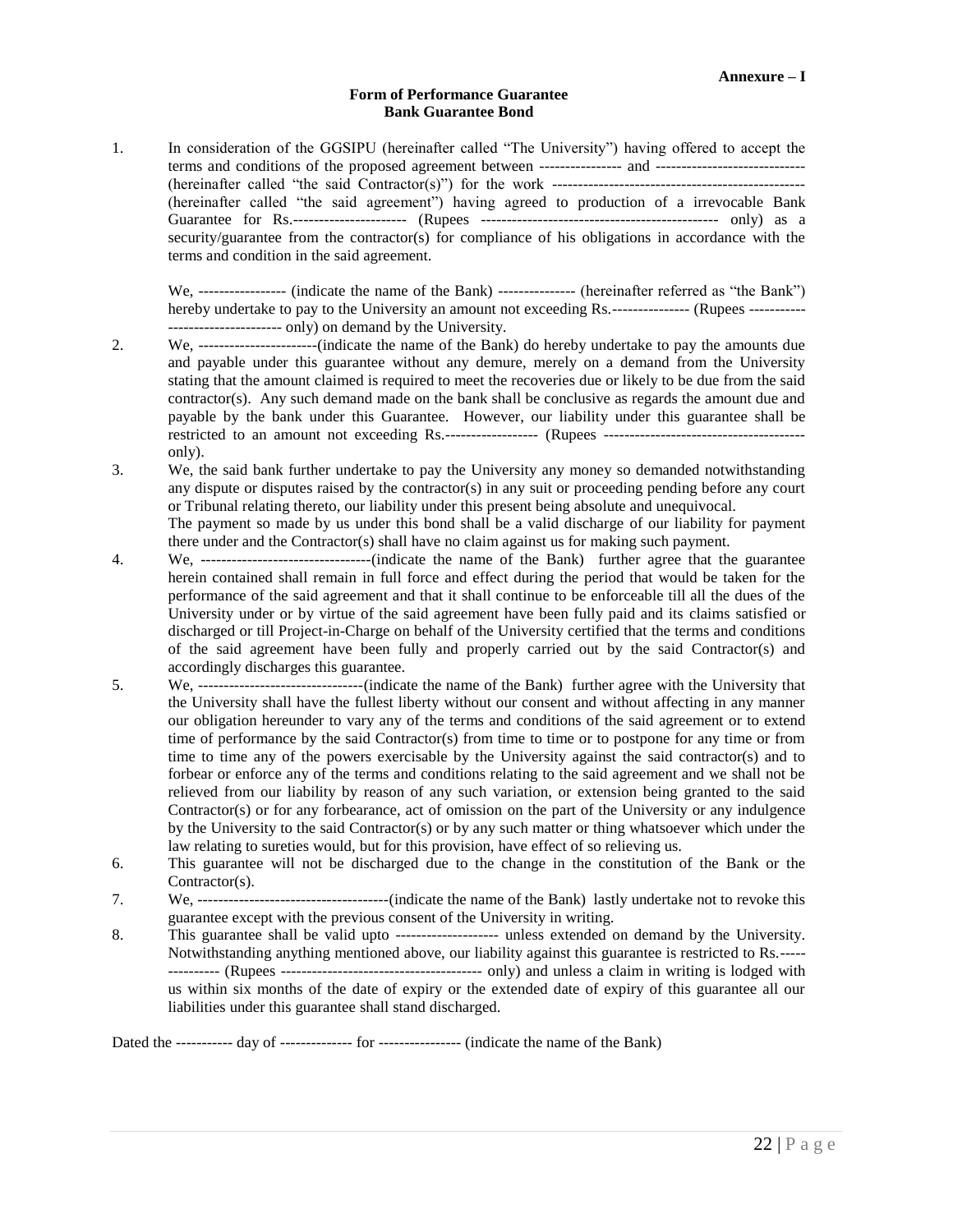## **Terms and conditions for supply of journals and periodicals to UIRC, Guru Gobind Singh Indraprastha University, Delhi**

### **1. Subscription:-**

- a. The supplier on receipt of a firm purchase order, shall subscribe all the journals (Foreign and Indian), offering an uniform discount, enlisted on the enclosed list on behalf of the GGSIPU within six weeks from the date of the order from their own funds and shall submit reimbursement bills/invoices with the proof of remittance of subscription to the publishers etc.
- b. The subscription must be entered in the name of the University in records of the respective publishers.
- c. If the Supplier fails to subscribe for any title(s) for what so ever be the reason within the stipulated period of six weeks**,** the order is liable to be cancelled and university will be free to procure such title(s) from other sources at the risk and cost of the supplier.
- d. All correspondence relating to the subscription of the journals shall be addressed to: **University Librarian, University Information Resource Centre (UIRC: Central Library), Guru Gobind Singh Indraprastha University, Sector 16-C, Dwarka, New Delhi-110078.**
- e. The vendor/supplier will not delay in submitting bills after the receipt of order (s) and shall invariably submit them within two month as specified.
- f. The vendor shall have to furnish a duly signed and stamped certificate that the journals supplied to the library are the institutional issues and not students or individual issues. False information/hiding of information/misrepresentation of information in this regard is liable for blacklisting and debarring from the further business in GGSIP University.
- g. If any ordered journal is available under open access, the vendor will inform library and refund the payment to library within 03 months from the date of receipt of payment from GGSIP University. In case, vendor fails to refund the payment to library within 03 months from the date of receipt of payment, the vendor will have to refund the full amount of that particular periodical with 10% interest to GGSIP University in favour of Registrar, GGSIP University.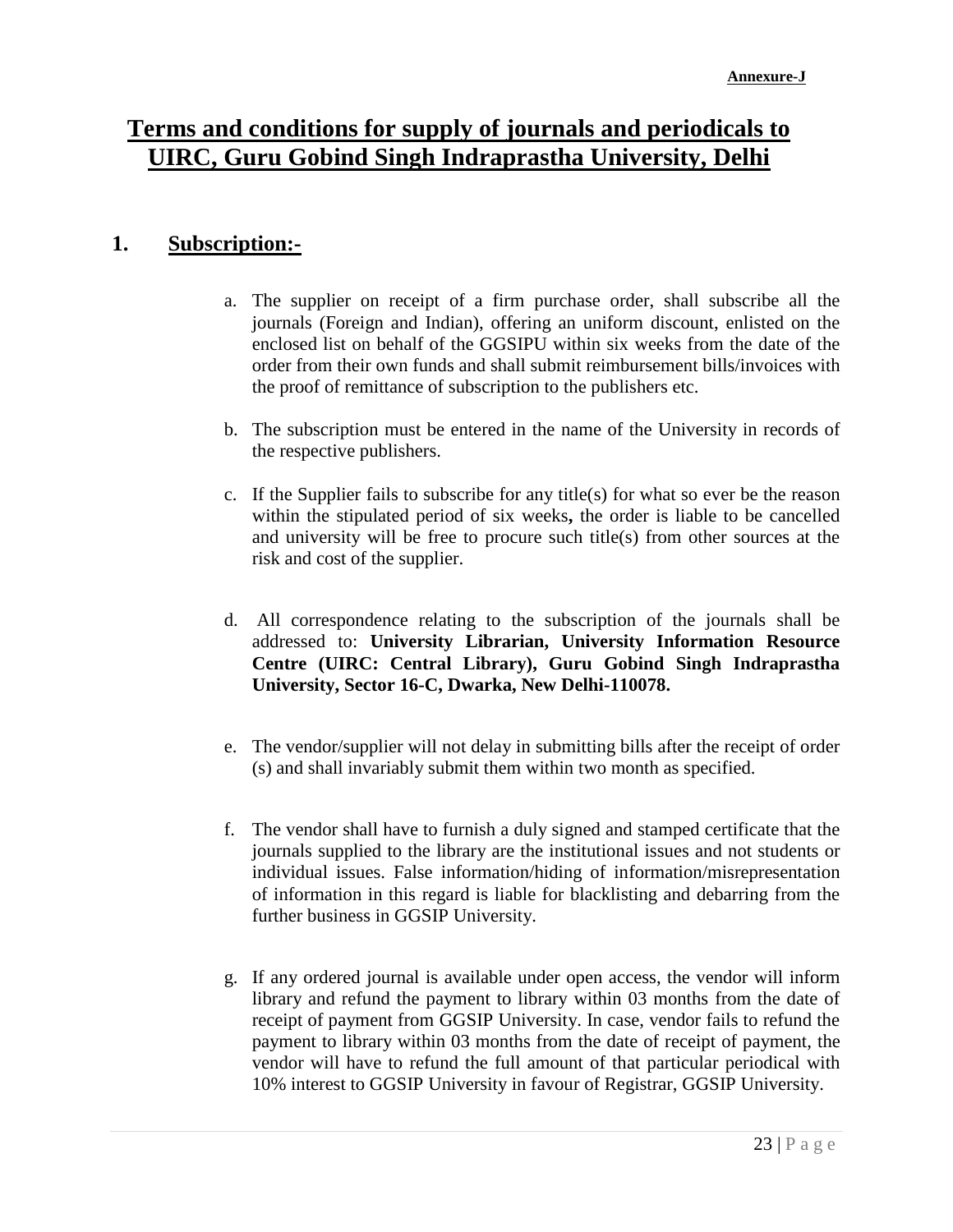- h. Any lapses in receiving the copies of print journals or disruption in online access, in case of paid online journals/ Free Online Against Print (FOAP) is liable for refund of payment with penalty.
- i. In the event of the non-supply of journals or some issues of a journal to the library by any reason, the subscription agency undertakes to replace the same at his own cost or to refund the full proportionate cost thereof, as the case may be.

### **2. Subscription Prices, Conversion Rate and Terms of Payment:-**

- a. The firm will make payment from their own source on our behalf for the Journals/periodicals ordered for supply with them. Afterwards they will raise their bills along with the proof of Bank remittances for the amount paid along with the proof of Exchange rates prevailing on the date of remittance of the subscription amounts to the publishers concerned duly certified by their bankers or acknowledgement of the same by the publisher. Such bills will be accepted for payment against production of bank memo for verification of conversion rates charged in the invoices.
- b. The Foreign Journals available in dual currencies should be billed in the currency by which the converted cost is the lowest in Indian rupees.
- c. The university shall check the bills/invoices, relevant documents in support of remittance, bank conversion certificate etc and pass the invoices for payment of subscription and release payment within three weeks of submission of bills with all supporting documents.
- d. The foreign currencies shall be converted to Indian currency at the bank rate of exchange applicable on the date of issue of draft.
- e. The supplier shall submit acknowledgement from the publisher to the university within six weeks of payment.
- f. Apart from the basic price for the journals as fixed by the publisher, the university may reimburse the minimum cost of postage (if there is any option of mailing based on documentary evidence). The university will not pay any other charges to the supplier.
- g. Any institutional discount/reduction/concession rates allowed by the publishers in respect of supply of said journals to the library shall be obtained by the subscription agency and passed on to the GGSIP University library. This shall preferably intimate to GGSIP University at the time of the payment being made. In case, at any stage, it has been found that agency has hidden some facts with regard to concession/ reduction/refund, agency is liable to be prosecuted/ blacklisted.
- h. Price quoted by the publisher will only be accepted by GGSIP University library. In case, the publisher is forced to revise the price due to any changes in price by the publisher, the vendor should bring it to the notice of the librarian, GGSIP University. The librarian will decide such cases on the merit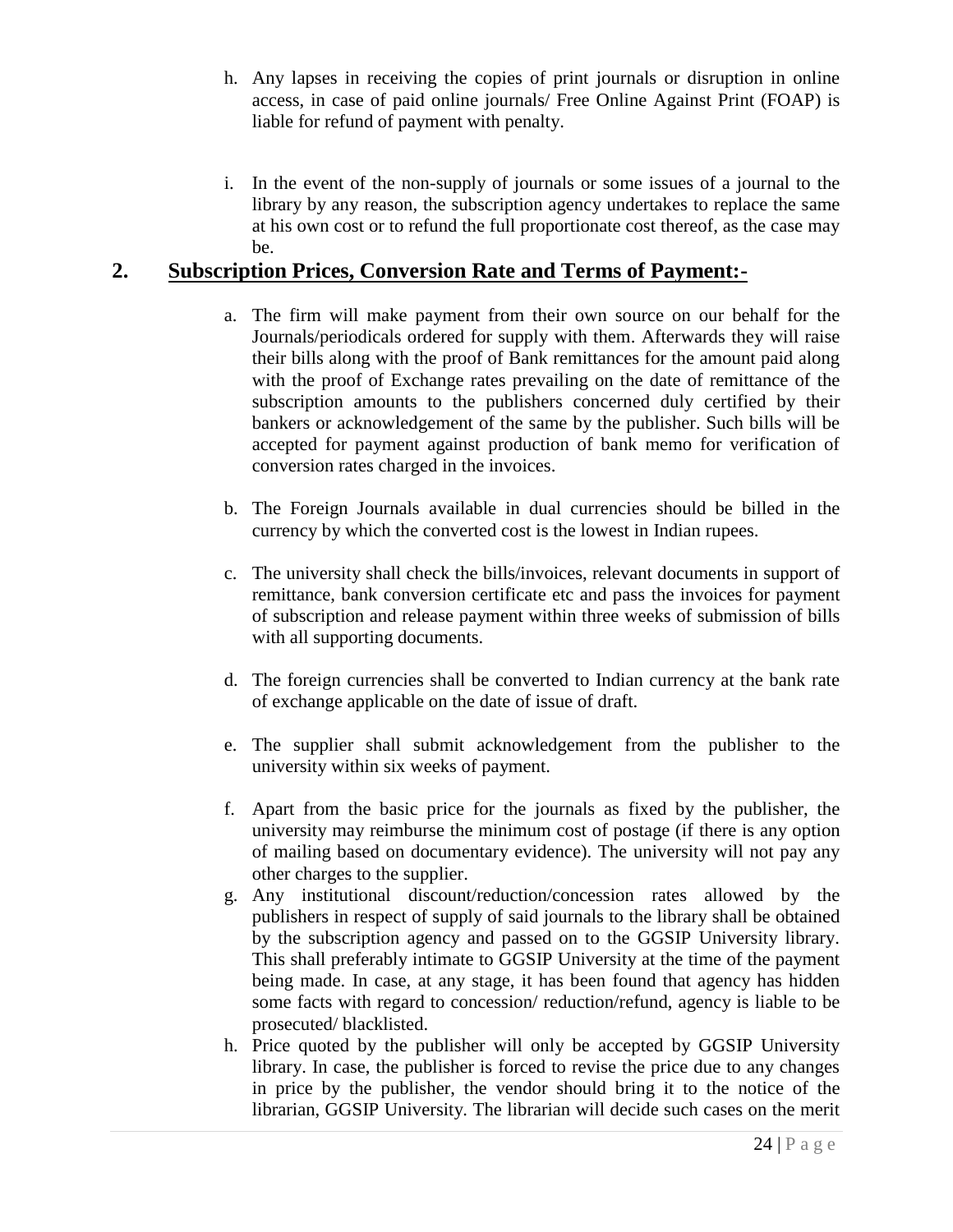of each case. If the price revision has been allowed, additional payment will be made only after receiving the copy of the publisher's quoted price.

- i. GGSIP University library shall be at liberty to withhold any of the payments in full or in parts, subject to recovery of taxes or penalties.
- j. Though the advance payments will be made by the vendor, no interest will be payable by GGSIP University on this amount for the period between the payment made by the vendor to publishers and the payment by GGSIP University to the vendor.

### **3. Delivery of Journals:**

- a. The vendor shall supply to the Librarian, GGSIP University, copies of all issues of periodicals ordered to him within a two month of the date of publication of the issues or within two month from the date of receipt of payment from GGSIP University, whichever is earlier.
- b. Similarly, the access of online subscription of e-journals/FOAP should be activated within 08 weeks from the date of receipt of payment from GGSIP University.
- c. However, the vendor may seek additional time by sending a written request with documentary proof to the librarian, GGSIP University, if the delivery is expected to be delayed due to circumstances beyond his/her control.
- d. Periodical coming by surface mail or sea mail shall similarly be handdelivered.
- e. The vendor shall ensure regular supply of periodicals to the library for which advance payment has been made.
- f. Vendor shall airlift the journals and deliver them preferably through their own delivery man without charging any extra cost to GGSIP university library.
- g. The vendor will ensure timely supply of issues of journals ordered to him by sending regular reminders on his own to the publishers.
- h. In order to avoid loss in transit the library shall prefer to receive all journals by hand-delivery.
- i. The journals are to be supplied by the vendor at GGSIP University library address i.e. **University Librarian, University Information Resource Centre (UIRC: Central Library), Guru Gobind Singh Indraprastha University, Sector 16-C, Dwarka, New Delhi-110078.**

### **4. Delay in Supplier's Performance**

### **a. Missing issues:**

- i. The supplier shall monitor claims for missing issues of journals, if any and arrange to provide replacements within six month period.
- ii. If the missing issues of the journals are not replaced by the publishers, the supplier shall refund the proportionate cost of missing nonsupplied issues by  $31<sup>st</sup>$  May of subsequent year and supply authentic good Xerox copy of the missing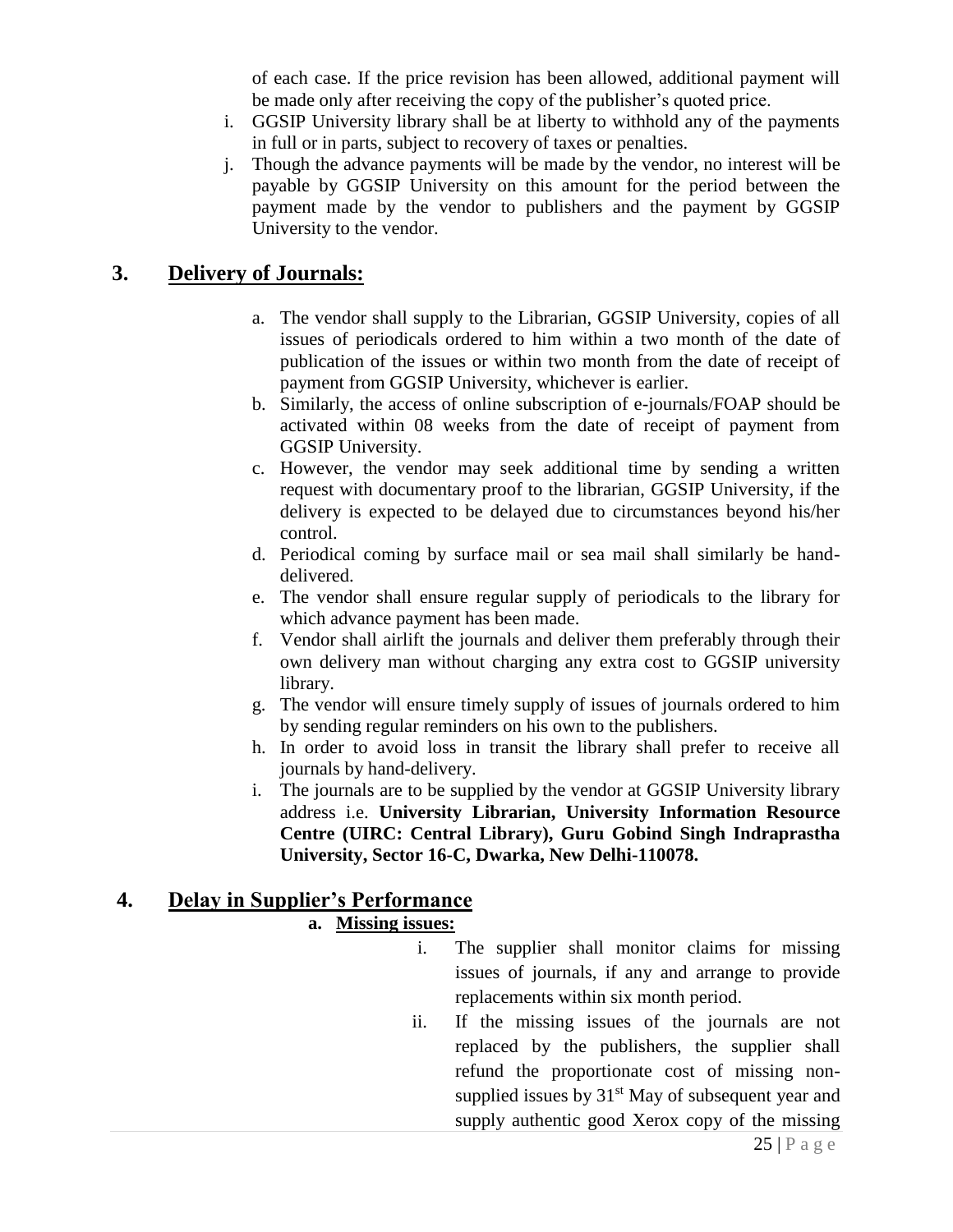issues. The cost of Xerox will be borne by the supplier.

iii. Incase vendor fails to refund the proportionate cost of missing non-supplied issues by  $31<sup>st</sup>$  May of subsequent year, the vendor have to refund the proportionate cost of missing issue with 10% of the cost of missing issues as penalty.

### **b. Supply not Started Print Journals:**

- i. The supply of journals must ordinarily be completed within 02 months from the date of publication or within 02 months from the date of receipt of payment to vendor from GGSIP University.
- ii. However, the vendor may seek additional time by sending a written request to the librarian GGSIP University supported by a confirmation from the publisher regarding receipt of payment and that the delay in supply is either due to delay in publication or due to "Act of God or any unusual/ unforeseen circumstances beyond the control of the vendor or publisher.
- iii. As soon as practicable, after receipt of vendor written request, the librarian will evaluate the situation and may, at its discretion, extend the supplier's time for supply of journal, failing which  $4$  (b)(iv) will be implemented.
- iv. In case, vendor fails to supply any journal to GGSIP university library even after 03 months from date of publication or within 03 months from the date of receipt of payment from GGSIP university, the vendor will have to refund the full subscription amount of that particular journal with 10% interest as penalty charge to GGSIP university.

### **c. Subscription of Print Journals for which Publisher's do not accept the Subscription**

The periodicals for which publishers do not accept the subscription for any reason, the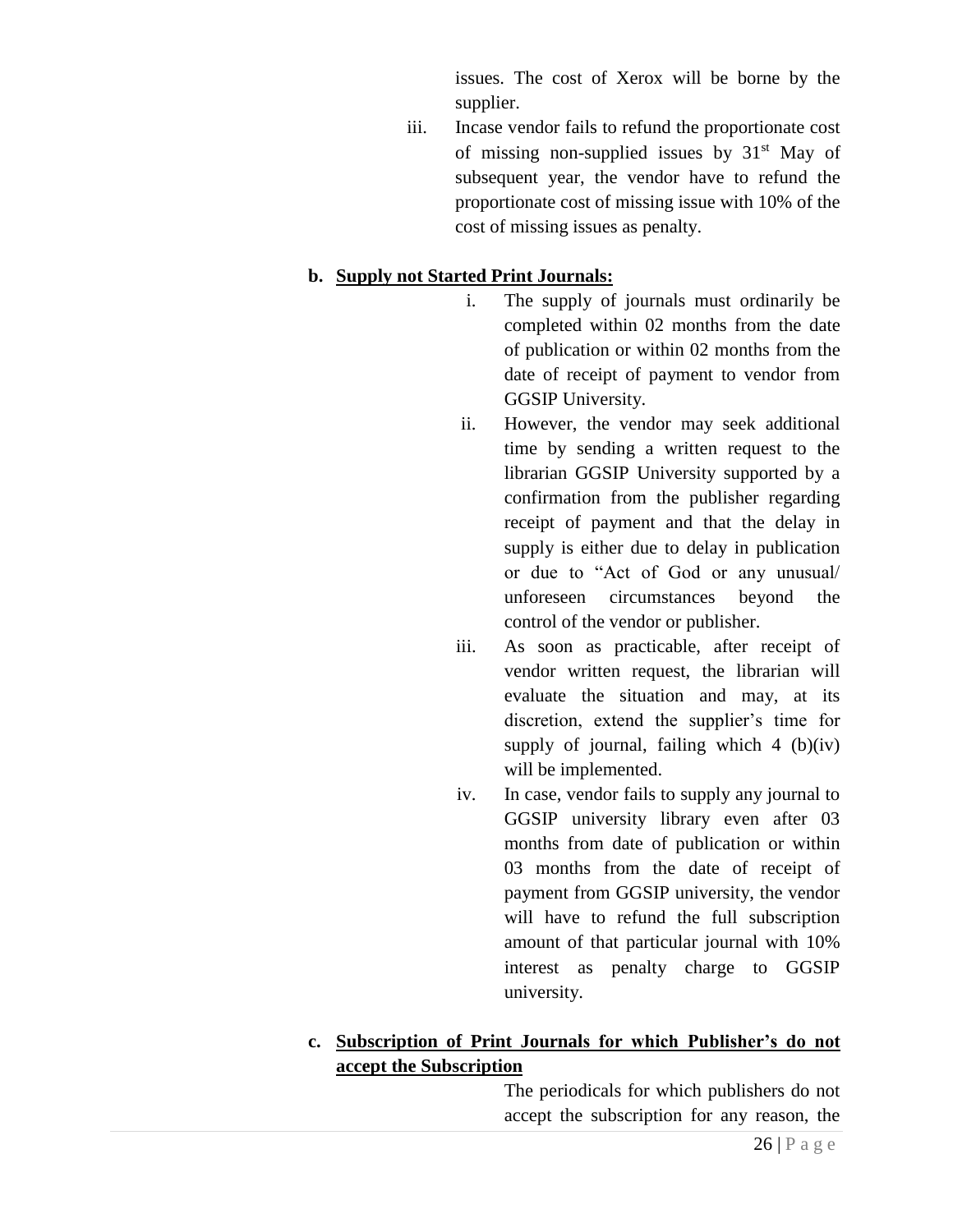amount of subscription in respect of such periodicals should be refunded to the university within 03 months from the date of receipt of payment from GGSIP university. In case of delay in refunding the amount to the university, a sum equivalent to 10% of the subscription amount shall be payable by the vendor to the university as penalty for delaying the refund of the amount to the university, in addition to the full subscription amount of that particular journal.

### **d. Online Activation of Paid e-journals/ Free Online Against Print Journals (FOAP)**

- i. The firm/vendor has to inform the UIRC Library, about the availability of free/paid online access to the ordered journals. A list of such journals has to be attached alongwith the technical bid. The vendor would inform about any additional journals that become available during the subscription period.
- ii. Free online facility of journals wherever it is applicable with the print order has to be IP authenticated. IP range will be provided at the time of placing the order.
- iii. In case the firm or agency fails to provide the online accessibility of FOAP within 60 days from the date of billing, the firm/agency will be subject to a legal action and a penalty of 2% of the cost of the subscription per week or part thereof until online activation is implemented, up to a maximum deduction of 10 percent of the subscription amounts of that journal will be imposed.
- iv. In case the firm or agency fails to provide the online accessibility of paid e-journal within 60 days from the date of billing, the firm/agency will be subject to a legal action and a penalty of 10% of the subscription amount shall be payable by the vendor.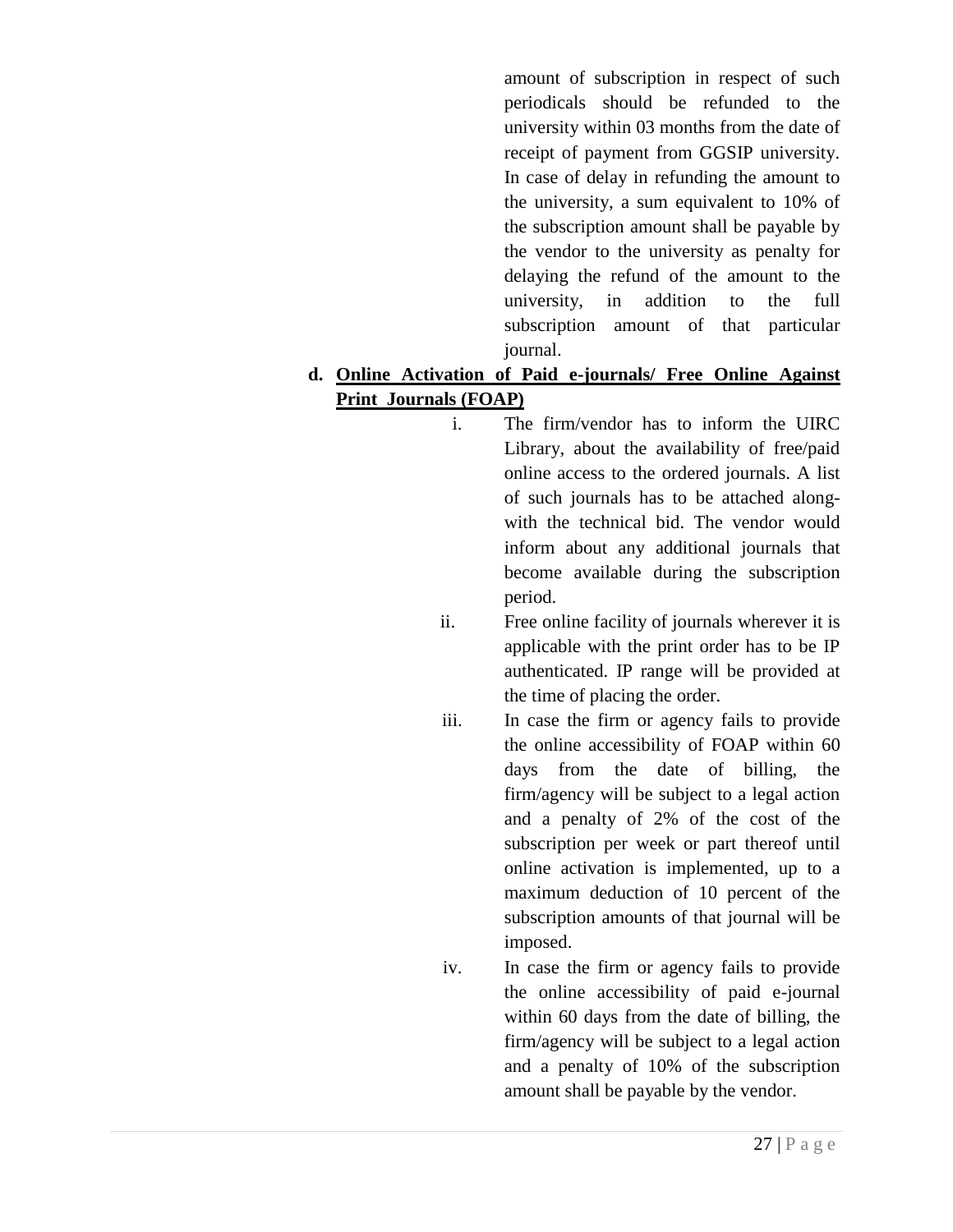- v. Further, if the vendor is not able to provide the online accessibility of paid e-journal within 03 months (90 days) from the date of receipt of payment from GGSIP university, the vendor will have to refund the full subscription amount of that particular paid e-journal with 10% interest as penalty charge to GGSIP university.
- vi. Activation of online journals has to be done by the firm without charging any additional service charges or subscription.
- vii. The vendor will provide all the facilities of subscription model/license agreement with the publishers wherever applicable.

### **5. Price-Proof:**

For all the periodicals, the Supplier shall charge the Publishers' current subscription rates as indicated in the publishers' current catalogues or invoices. Wherever concession rates are available, the Supplier must charge accordingly. The publishers' invoices or their current price lists and relevant proof of remittance should support the bills submitted by the Supplier.

### **6. Security Deposit:**

- a. The EMD will not carry any interest on it. The EMD will be refunded in full after the finalisation of Tender. However, in case of tender accepted for the supply of print journals, the EMD will be refunded only after depositing of the performance guarantees (Security Deposit). The successful firm will be required to deposit Security amount @ 10 % of the total order value in the shape of Fixed Deposit duly drawn in favour of Registrar, GGSIPU, Dwarka ,Sector 16-C, New Delhi-110078 with a validity of 18 months . The deposit shall remain till the supply of ordered journals (including back logs or missing issues, if any) is completed.
- b. The successful firm will also have to submit a performance guarantee (bank guarantee) @ 20% of the total order value from a scheduled bank for the period of 18 months or till the supply is completed.

### **7. Subletting of Work:**

The publisher/distributor/agent shall not assign or sublet the work or any part of it to any other person or party.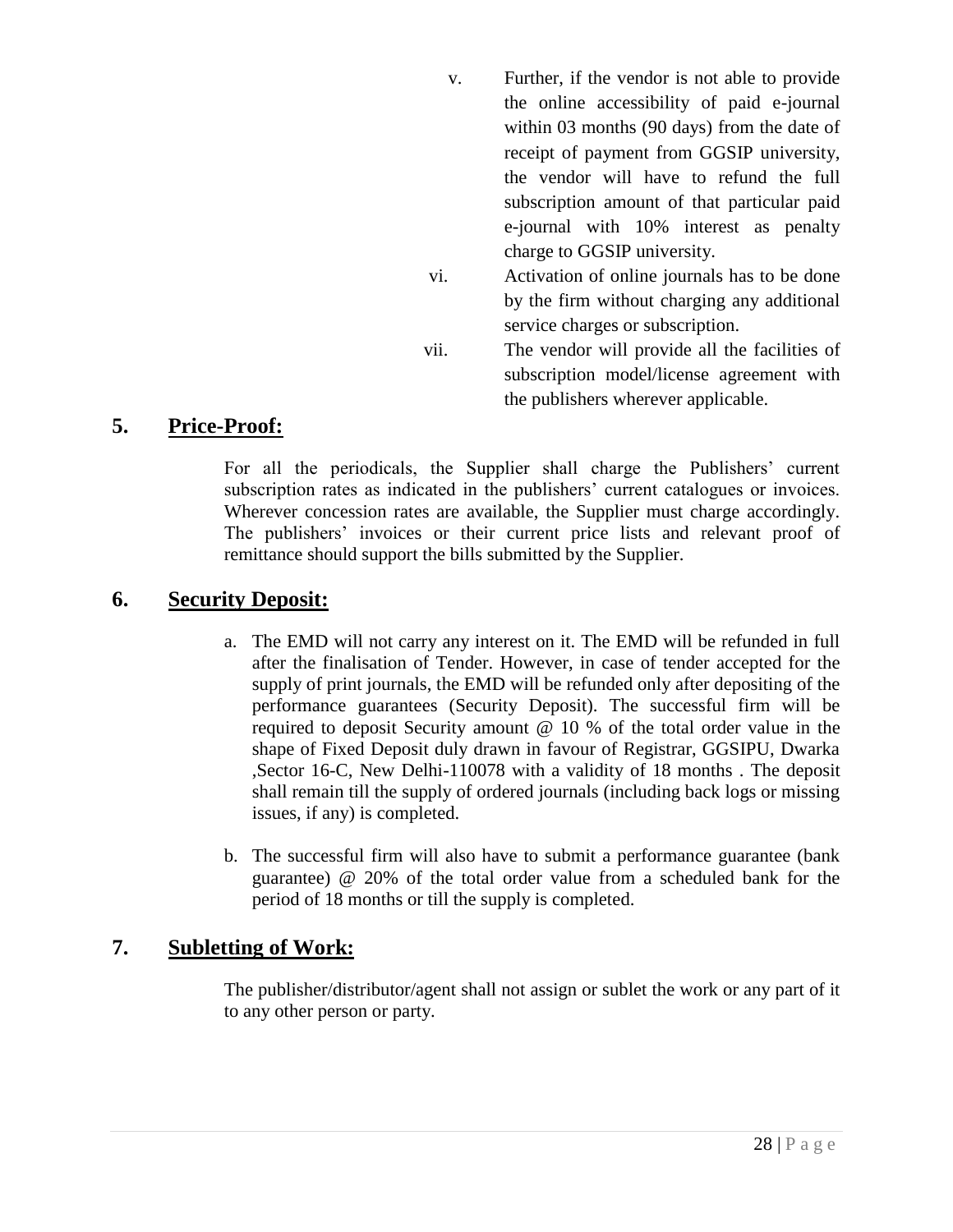### **8. Right to Call Upon Information Regarding Status of Supply:**

- a. At the end of every 03 months, the vendor will submit a status report giving the details of the journals supplied during the months along with action taken on the pending supplies.
- b. GGSIP university has the right to call upon information regarding status of supply at any point of time.

### **9. General:**

- a. The successful firm (s) will have to enter into an agreement on a non-judicial stamp paper of Rs. 100, the cost of which has to be borne by the Firm Agency itself.
- b. The agreement will remain valid for 30 months from the date of execution of the agreement.
- c. The Vice-Chancellor, GGSIPU, Dwarka , Sector 16-C, New Delhi-110078 reserves the right to accept or to cancel/reject any or all item (s) of the tender at any stage without assigning any reason. Decision of the Vice-Chancellor, GGSIPU on any dispute related to this tender shall be final and binding.
- d. The number of foreign journals to be supplied in the year 2019 is ---- (approximately) which may marginally vary from year to year.
- e. In the case of any dispute or misunderstanding arising out of this agreement, the decision of the Vice-Chancellor of the university shall be the final and binding on including debarring / suppliers including fixing of penalty for any violation of this agreement.
- f. All matters and disputes related to journal subscription are subject to legal jurisdiction of Honorable High Court, Delhi.
- g. This agreement is to be read, understand and effected in continuation and consonance with the terms and conditions of the tender document.

### **10. Breach of Terms and Condition:**

- a. GGSIP university may terminate the contract without any notice incase the publisher/distributor/agent commits a breach of any of the terms and conditions of the contract. GGSIP university decision that a breach has occurred will be final and shall be accepted without demur by the publisher/distributor/agent.
- b. The University may, without prejudice to any other remedy for breach of the contract/agreement/supply order, by written notice of default sent to the supplier, terminate the contract/agreement in whole or part if the supplier fails to deliver or arrange to deliver the journal/ journal issues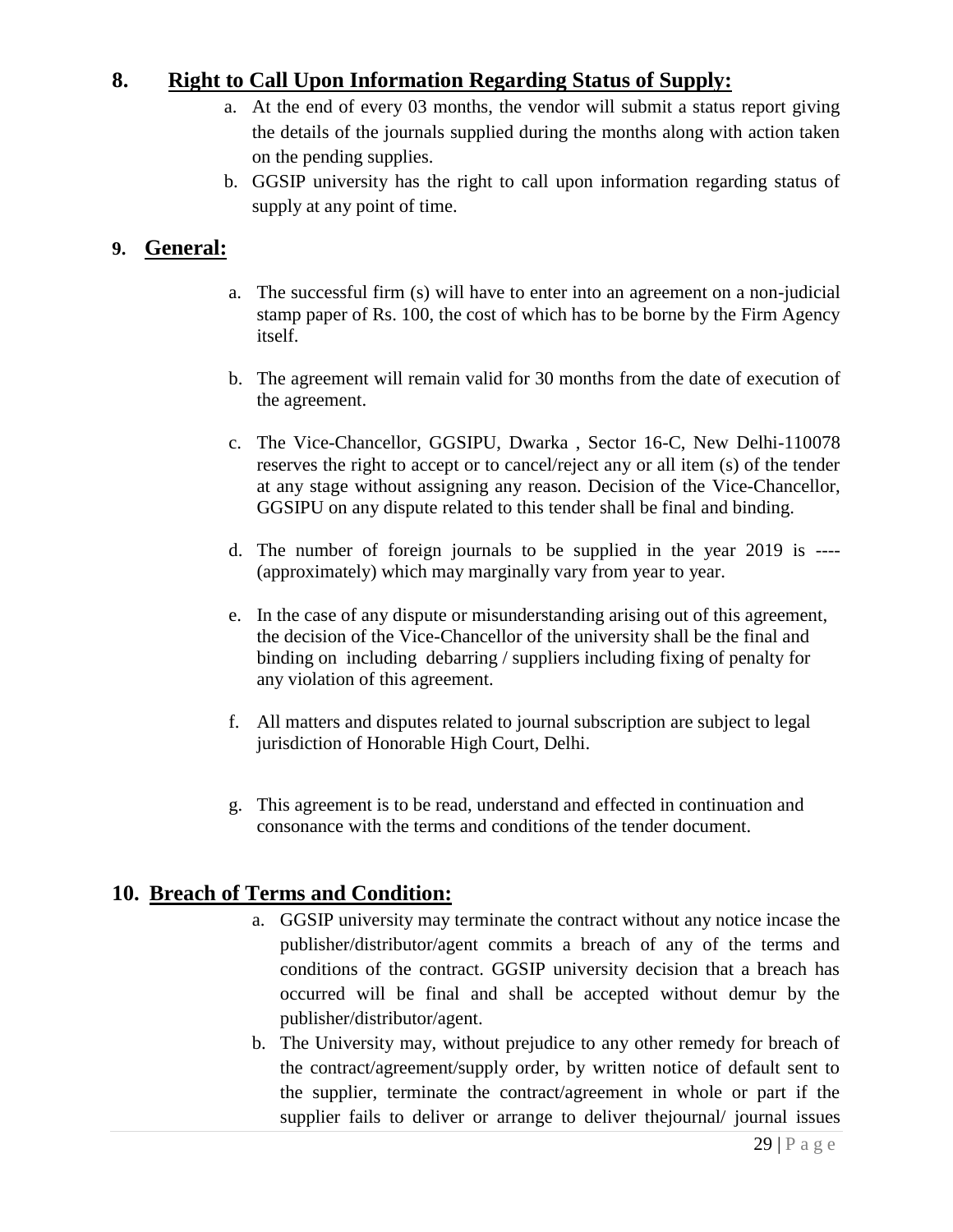within three months from the dates of their publication, or within any extension thereof granted by the University. In such case(s) of termination, the University will not take any responsibility for the costs incurred by the supplier for the supply of the undelivered journals, which are covered under the termination and no payments will be made for recouping such costs.

- c. In the event, the University terminates the contract/agreement /supply order in Whole or in part, the University may procure those undelivered journals through other Supplier(s) upon such terms and in such manner, as it deems appropriate. However, the Supplier shall continue to supply other journals ordered with it, which are not covered under the termination.
- d. If the contract/agreement/supply order is terminated in whole or in part, by the university for failure of the supplier and materials are procured by the university from some other source, the university shall be entitled to recover the extra cost, if any, from the supplier.

### **11. Force Majeure:**

- a. For purpose of this Clause, Force Majeure shall mean fires, floods, natural disasters or other acts, that are unanticipated or unforeseeable, and not brought about at the instance of the party claiming to be affected by such event, or which, if anticipated or foreseeable, could not be avoided or provided for, and which has caused the non-performance or delay in performance, such as war, turmoil, strikes, sabotage, explosions, quarantine restriction beyond the control of either party. A party claiming Force Majeure shall exercise reasonable diligence to seek to overcome the Force Majeure event and to mitigate the effects thereof on the performance of its obligations under this Supply Order.
- b. If a Force Majeure situation arises, the supplier shall promptly notify the University in writing of such conditions and the cause thereof. Unless otherwise directed by the University in writing, the Supplier shall continue to perform its obligations under the Purchase Order as far as is reasonably practical, and shall seek all reasonable alternative means for performance not prevented by the Force Majeure event.

### **12. Arbitration and Settlement of Dispute:**

- a. Disputes/outstanding issues, if any should be resolved amicably by the parties to the contract.
- b. If after thirty (30) days from the commencement of such informal negotiations, University and the supplier are unable to resolve amicably the dispute, either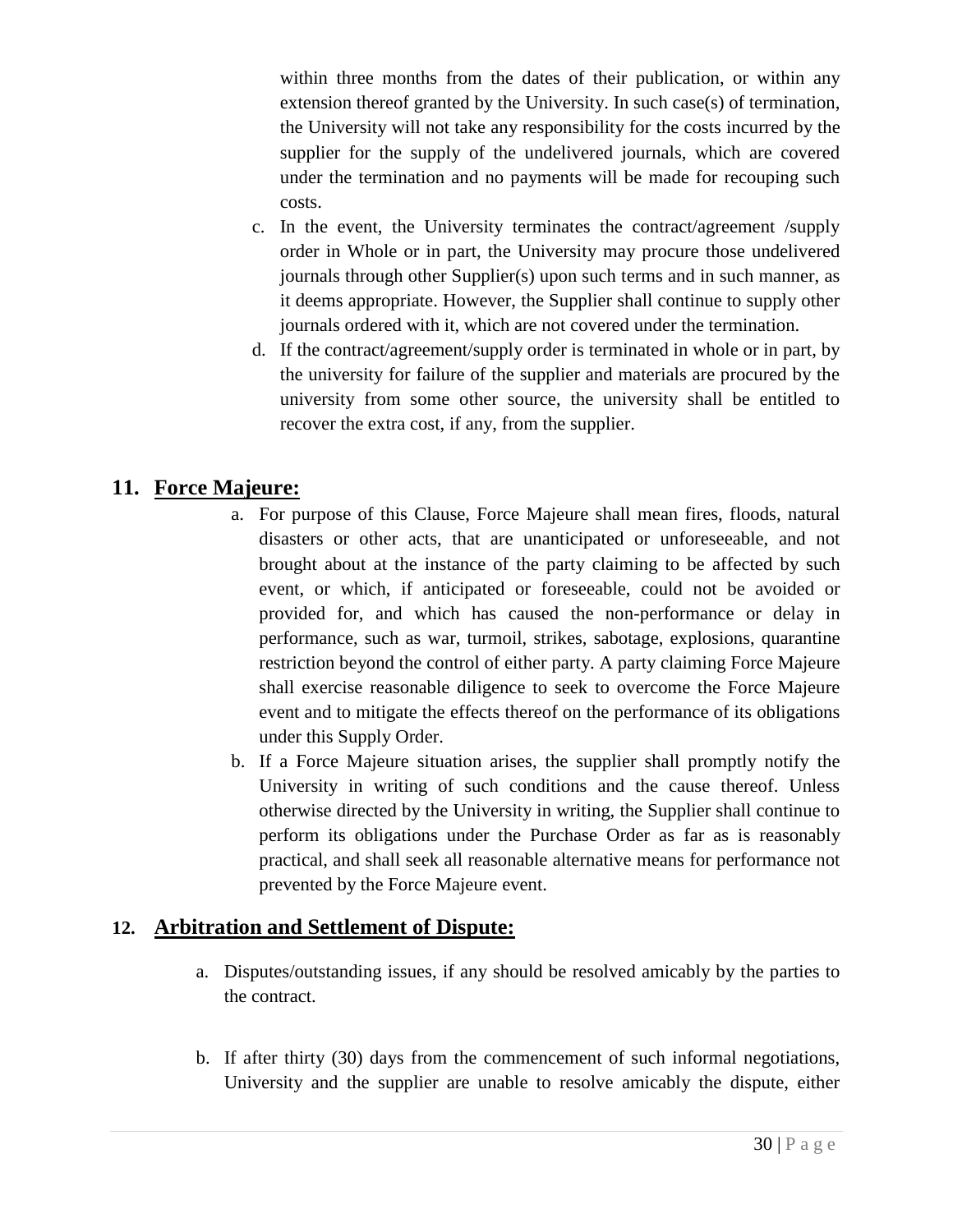party may require that the dispute be referred for resolution to the formal mechanisms as specified hereunder:

- c. Any dispute or differences whatsoever arising between the parties out of or relating to the supply of periodicals shall be settled by arbitration in accordance with the provisions of the Arbitration & Conciliation Act, 1996 and the award made in pursuance thereof shall be binding on the parties. The sole arbitrator shall be appointed by the Vice Chancellor, GGS Indraprastha University and it shall be no objection that arbitrator is employee of the university.
- d. The performance of the contractual obligations under this contract shall not stop for any reason whatsoever during the said dispute/proceedings, unless the vendor is specifically directed by University to desist from working in this behalf.
- e. The venue of arbitration shall be Delhi/ New Delhi. The language of proceedings shall be English. The Law governing the substantive issues between the parties shall be the Laws of India. All disputes are subject to the jurisdiction of the Delhi Courts only.
- f. Fees/charges etc., if any, payable to the arbitrator, shall be paid equally by both the parties. It is also a term of the contract that the arbitrator shall be deemed to have entered on the reference on the date he issues notice to both the parties calling them to submit their statement of claims and counter statement of claims.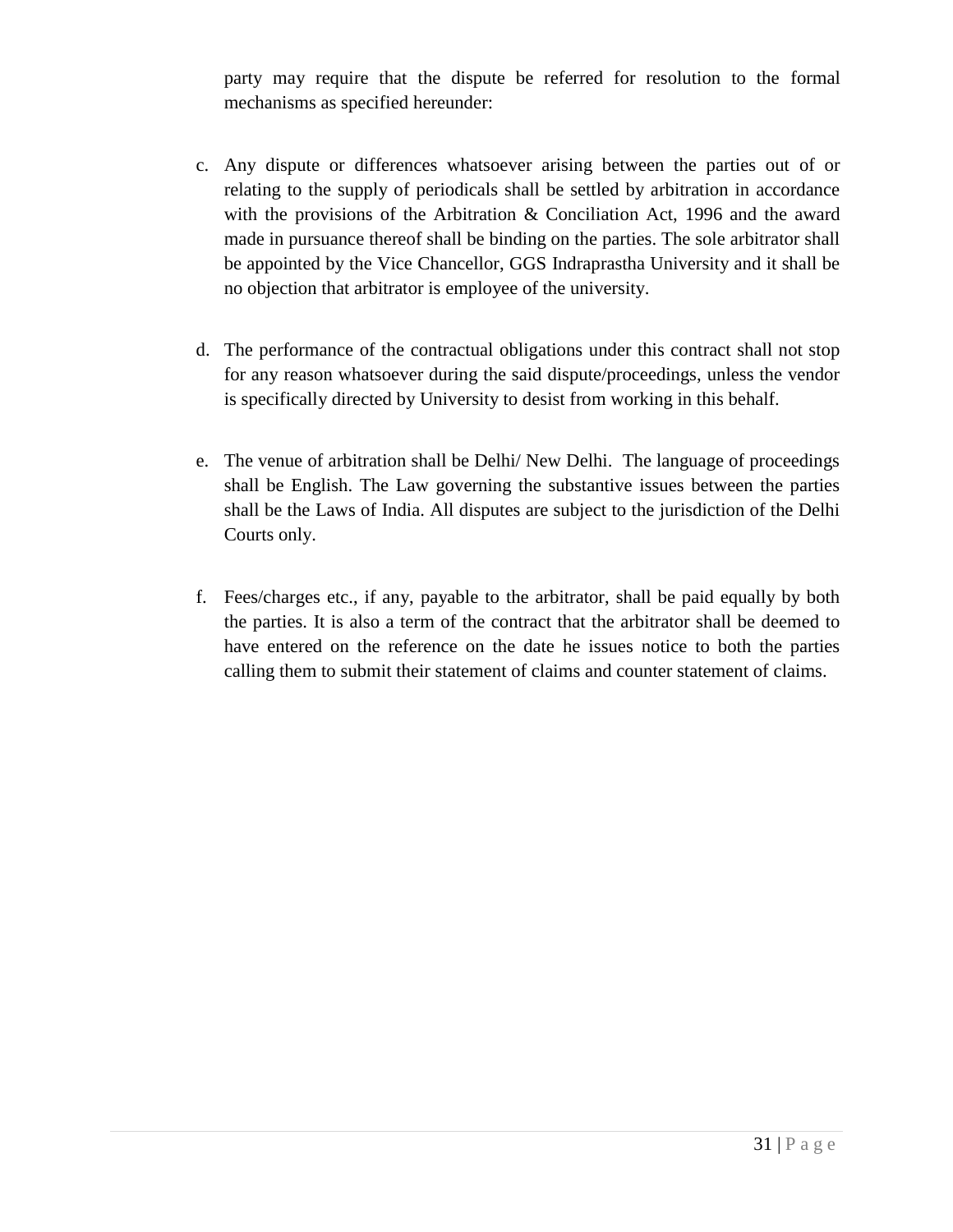### **Evaluation/Short Listing/Selection Criteria**

#### **(A) Basic Criteria for Evaluating Technical Bid**

- 1) Eligibility criteria for technical bid prescribed at para 14 (14.1to 14.7) in respect of experience in similar class of works completed, financial turnover, profitability and valid registrations, etc.
- 2) Details submitted by the vendor/Firm in "Performa for empanelment of Vendors" (Annexure-D).
- 3) The vendors who are having local office in Delhi/New Delhi (NCR Region) will be given the preference over others.
- 4) As the University requires uninterrupted supply of issues, only vendors who have been serving big Academic/Research libraries with order worth Rs.1Crore or more per year will be preferred.
- 5) Vendor having more Gross Annual Turnover (Average of 3 Years will be taken into account) will be preferred over others.
- 6) Vendor having more Amount of business with single library will be preferred over others.
- 7) Satisfactory service provided by the vendor/s in the past and the experience of UIRC, GGSIP University/other Academic and Research library will be taken into account for short listing.
- 8) **The vendor should also be ready to supply journals of Indian publishers. Non acceptance of Indian publishers will disqualify from the selection process.**
- 9) The Vendor taking less time for delivery after publication will be preferred over other vendors.
- 10) The Vendor agreed to airlift and deliver the issues by hand will be preferred over registered post or any method of delivering the issues.

#### **(B) Short Listing/ Selection Criteria**

- 1) The vendor/Firm supplying the journals will be shortlisted, on the basis of total marks obtained as per Annexure-L.
- 2) In case of tie between two or more vendors/firms during the process, the firm will be shortlisted on the basis of Point No.1 below and tie again will be on the basis of Point No.2 and tie again on the basis of Point No.3, the shortlisting will be done on the basis of following criteria:
	- 1. Vendor/firm that has its local office in Delhi/New Delhi/NCR region will be short listed over the other competing vendor or firm.
	- 2. Vendor/firm that has higher Gross Annual Turnover over the other competing vendor or firm will be short listed.
	- 3. Vendor/firm that has longer journal subscription experience over the other competing vendor or firm will be short listed.
- 3) Even though any vendor may satisfy the above requirements, he/she would be liable to disqualification if he/she has:-
	- Made misleading or false representation or deliberately suppressed the information in the forms, statements and enclosures required in the eligibility criteria document.
	- Record of poor performance such as abandoning work, not properly completing the contract, or financial failures/weaknesses etc.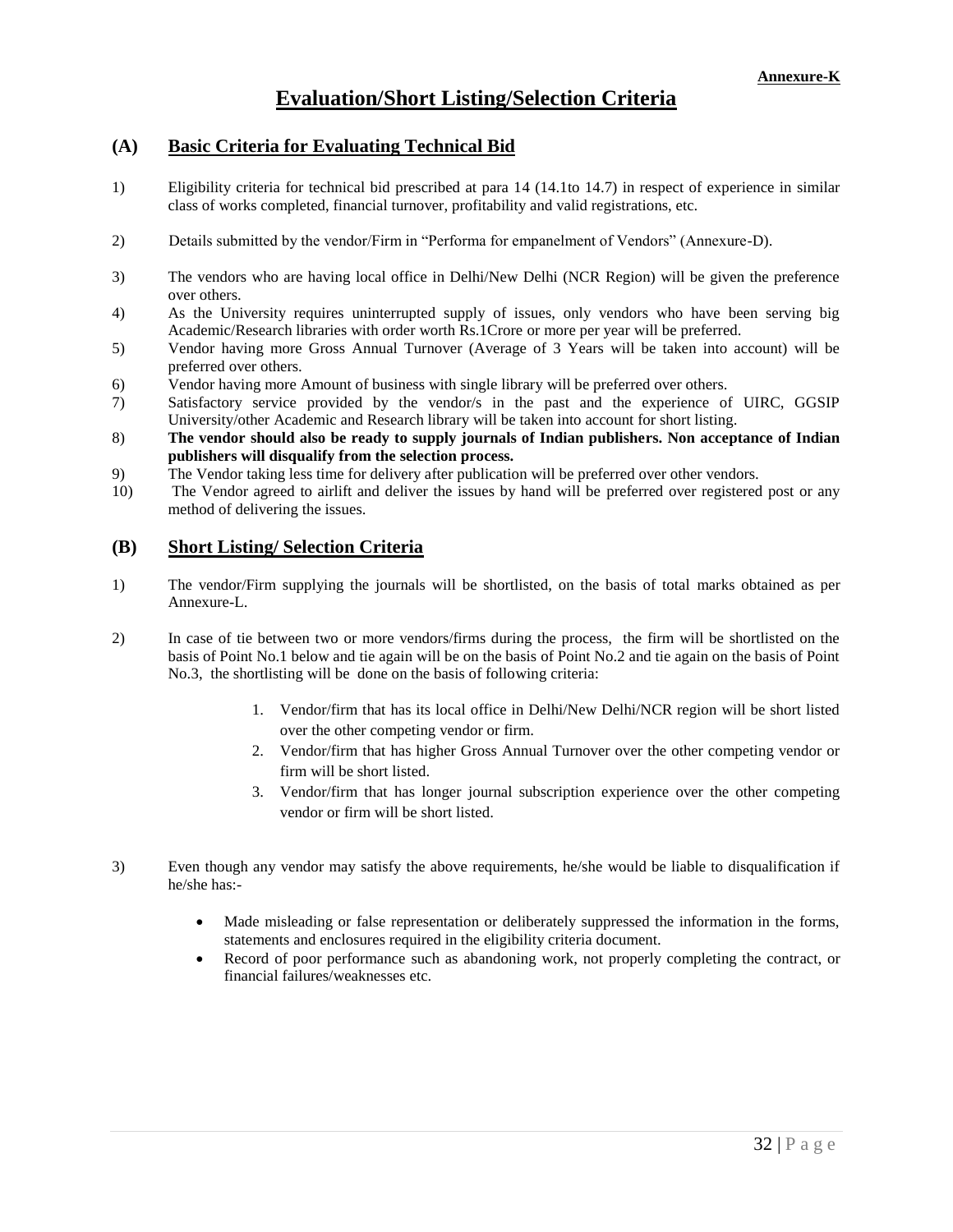### **The criteria for evaluation of technical bid for the supply of Foreign/Indian periodicals to UIRC, GGSIPU**

| $\overline{\mathbf{S}}$ .<br>No. | $\overline{C}$ riteria                        | Sub-criteria                | <b>Maximum</b><br><b>Marks</b><br>alloted | <b>Marks</b><br><b>Obtained</b> | Remark/<br><b>Evaluation</b><br>/Assessment of<br><b>Committee</b> |
|----------------------------------|-----------------------------------------------|-----------------------------|-------------------------------------------|---------------------------------|--------------------------------------------------------------------|
| $\mathbf{1}$                     | Local office in Delhi/New Delhi/NCR           |                             | 10                                        |                                 |                                                                    |
| $\overline{2}$                   | Number of regular manpower deployed in        | $0 - 50$                    | $\overline{2}$                            |                                 |                                                                    |
|                                  | local office (Delhi/New Delhi/NCR region)     | 51-100                      | $\overline{3}$                            |                                 |                                                                    |
|                                  |                                               | 101-150                     | $\overline{4}$                            |                                 |                                                                    |
|                                  |                                               | More than 150               | 6                                         |                                 |                                                                    |
| $\overline{3}$                   | Amount of business with single library/per    | 1-2 crore                   | $\overline{2}$                            |                                 |                                                                    |
|                                  | year                                          | 2-3 crore                   | 3                                         |                                 |                                                                    |
|                                  |                                               | 3-4 crore                   | $\overline{4}$                            |                                 |                                                                    |
|                                  |                                               | More than 4 crore           | 6                                         |                                 |                                                                    |
| $\overline{4}$                   | Mode of supply of journals                    | <b>Hand Delivery</b>        | 8                                         |                                 |                                                                    |
|                                  |                                               | By Post/Speed Post          | $\overline{4}$                            |                                 |                                                                    |
| 5                                | Time taken for delivery after publication     | $1-20$ days                 | 5                                         |                                 |                                                                    |
|                                  |                                               | 21-40 days                  | 3                                         |                                 |                                                                    |
|                                  |                                               | $\overline{4}$ 1-60 days    | $\overline{c}$                            |                                 |                                                                    |
| 6                                | <b>Gross Annual Turn Over</b>                 | 10-20 crore                 | $\overline{2}$                            |                                 |                                                                    |
|                                  |                                               | $21-30$ crore               | 3                                         |                                 |                                                                    |
|                                  |                                               | 31-40 crore                 | $\overline{4}$                            |                                 |                                                                    |
|                                  |                                               | More than 40 crore          | 7                                         |                                 |                                                                    |
| $\overline{7}$                   | Vendor total experience in supplying          | 5-10 years                  | $\overline{2}$                            |                                 |                                                                    |
|                                  | journals to Indian libraries                  | $11-20$ years               | 3                                         |                                 |                                                                    |
|                                  |                                               | $21-30$ years               | $\overline{4}$                            |                                 |                                                                    |
|                                  |                                               | More than 30 years          | 6                                         |                                 |                                                                    |
| $\,8\,$                          | Vendor having FPBAI membership number         | _______________________     | 3                                         |                                 |                                                                    |
| $\overline{9}$                   | Vendor having DSBPA membership number         | ___________________________ | 3                                         |                                 |                                                                    |
| 10                               | Vendor having AIPBS membership number         | _______________________     | 3                                         |                                 |                                                                    |
| $\overline{11}$                  | Subscription agent of libraries in Delhi/NCR  | 1-10 libraries              | $\overline{c}$                            |                                 |                                                                    |
|                                  | in last three years                           | 11-20 libraries             | $\overline{3}$                            |                                 |                                                                    |
|                                  |                                               | 21-30 libraries             | $\overline{4}$                            |                                 |                                                                    |
|                                  |                                               | More than 30 libraries      | $\overline{5}$                            |                                 |                                                                    |
| 12                               | Service satisfaction letter from libraries in | 1-10 libraries              | $\overline{2}$                            |                                 |                                                                    |
|                                  | Delhi/NCR in last three years                 | 11-20 libraries             | $\overline{3}$                            |                                 |                                                                    |
|                                  |                                               | 21-30 libraries             | $\overline{4}$                            |                                 |                                                                    |
|                                  |                                               | More than 30 libraries      | $\overline{5}$                            |                                 |                                                                    |
| 13                               | <b>Total Marks</b>                            |                             | 130                                       |                                 |                                                                    |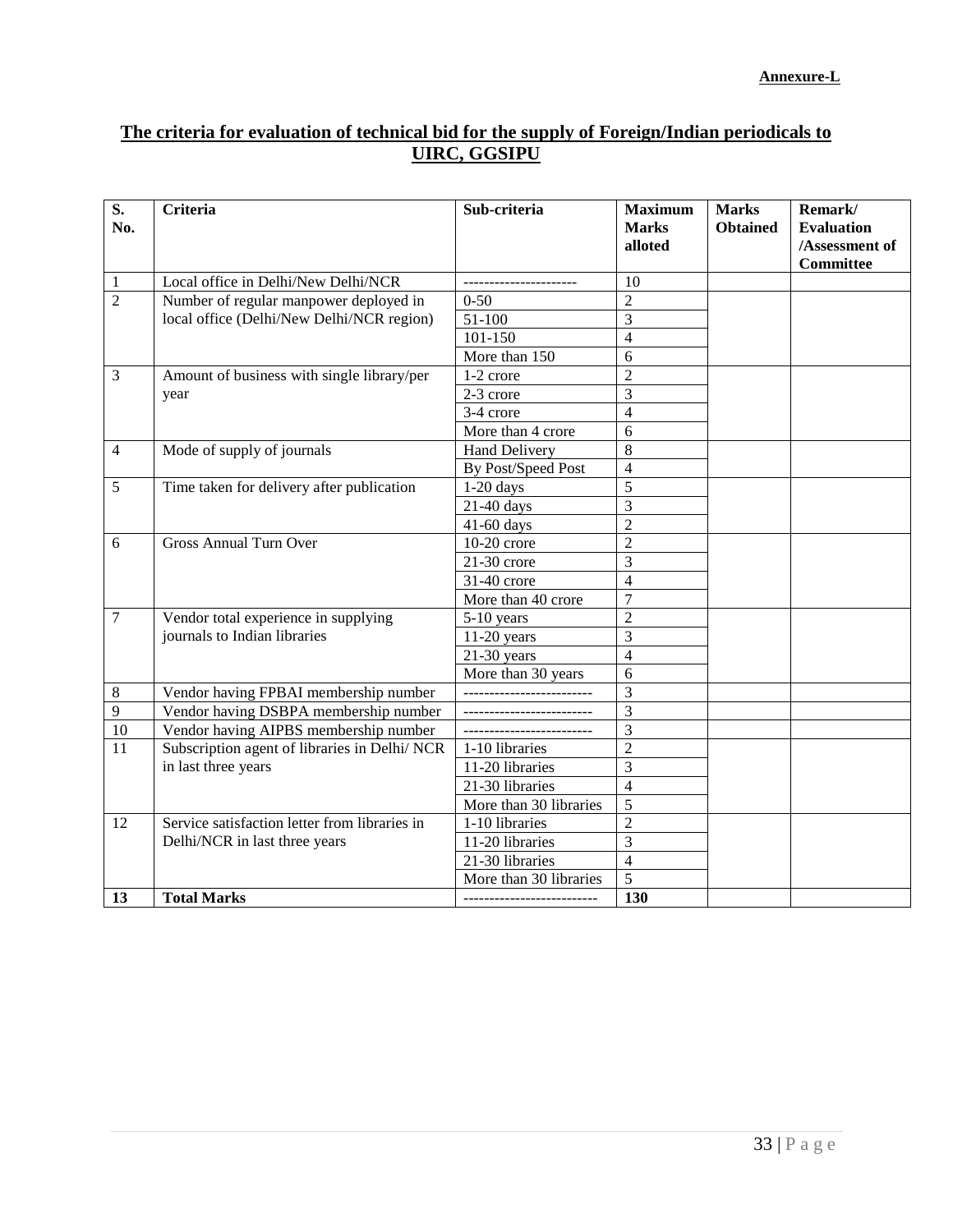| <b>S. No.</b> | <b>Journal Title</b>                           |
|---------------|------------------------------------------------|
| 1             | AA School Journal                              |
| 2             | Academy of Management Journal                  |
| 3             | Academy of Management Review                   |
| 4             | <b>Accident Claims Journal</b>                 |
| 5             | Adaptation (OUP)                               |
| 6             | Administrative Science Quarterly               |
| 7             | Advertising Age                                |
| 8             | Afaqs Reporter                                 |
| 9             | Air Civil Cases : All India High Court Cases   |
| 10            | All India Arbitration Law Reporter             |
| 11            | All India Reporter                             |
| 12            | <b>AMBIO</b>                                   |
| 13            | American Economic Journal: Applied Economics   |
| 14            | American Economic Review                       |
| 15            | Annals of Library & Information Studies        |
| 16            | Annual survey of Indian Law                    |
| 17            | Architectural Record                           |
| 18            | Architectural Review                           |
| 19            | Architecture +Design                           |
| 20            | Architecture & Urbanism                        |
| 21            | Ariel: A Review of English Literature          |
| 22            | Art & Deal                                     |
| 23            | Art India                                      |
| 24            | Asian Journal of communication                 |
| 25            | Asian Journal of Water Environment & Pollution |
| 26            | <b>Better Photography</b>                      |
| 27            | Bio Technique                                  |
| 28            | <b>Bioinformatics</b>                          |
| 29            | Biospectrum                                    |
| 30            | <b>British Journal of Educational Studies</b>  |
| 31            | <b>Bulletin of Economic Research</b>           |
| 32            | <b>Business India</b>                          |
| 33            | <b>Business Today</b>                          |
| 34            | Cambridge Journal of Economics                 |
| 35            | Camera Obscura                                 |
| 36            | Cancer Research                                |
| 37            | Capital Market                                 |
| 38            | Caravan                                        |
| 39            | Chartered Secretary                            |
| 40            | Chem Engineering                               |
| 41            | <b>Chemical Engineering Education</b>          |
| 42            | Chemical Engineering World                     |
| 43            | <b>Chemical Industry Digest</b>                |

### **Tentative List of Print Journals to be Subscribed for UIRC, GGSIPU**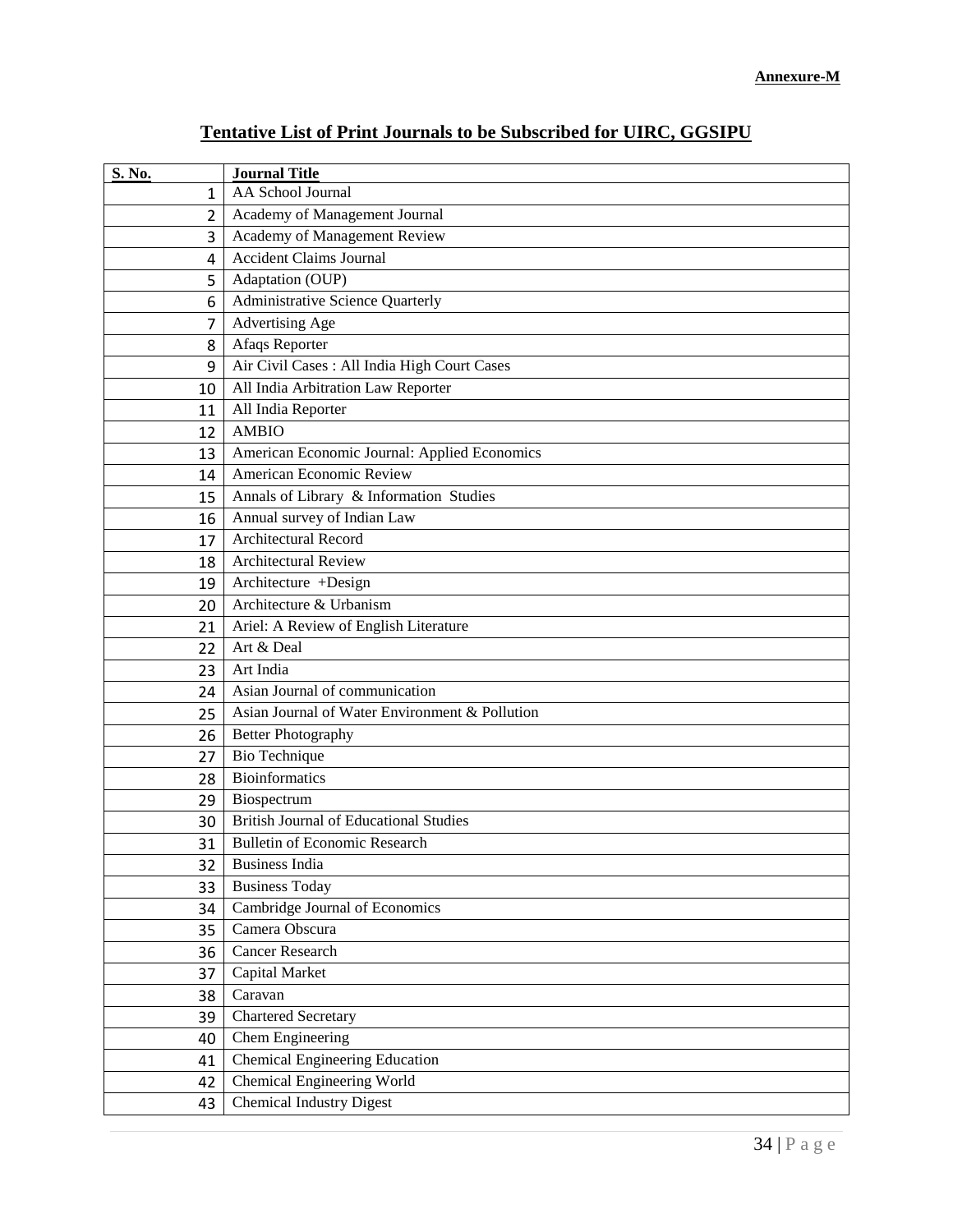| 44 | Chemical Weekly                                                          |
|----|--------------------------------------------------------------------------|
| 45 | Chemistry & Industry                                                     |
| 46 | Chemosphere                                                              |
| 47 | Cinema Journal                                                           |
| 48 | Civil Engineering & Construction Review                                  |
| 49 | <b>Clinical Cancer Research</b>                                          |
| 50 | Collnet Journal of Scientometrics & Information Management               |
| 51 | Columbia Journalism Review                                               |
| 52 | <b>Communication Research Trends</b>                                     |
| 53 | <b>Communication Today</b>                                               |
| 54 | Company Law Journal                                                      |
| 55 | Comparative Educational Review                                           |
| 56 | <b>Competition Sucess Review</b>                                         |
| 57 | <b>Competition Affairs</b>                                               |
| 58 | Computer Journal                                                         |
| 59 | <b>Construction &amp; Building Materials</b>                             |
| 60 | Consulting Ahead: A comprehensive journal on consulting (Journal of CDC) |
| 61 | Contemporary Educational Dialogue                                        |
| 62 | Context: Build Living & Natural                                          |
| 63 | Corporate Law Adviser                                                    |
| 64 | <b>Corporate Professional Today</b>                                      |
| 65 | Critical Review in Biotechnology                                         |
| 66 | Critical Reviews in Microbiology                                         |
| 67 | <b>CSIR News</b>                                                         |
| 68 | <b>Current Central Legislation</b>                                       |
| 69 | <b>Current Science</b>                                                   |
| 70 | Dalal Street: Investment Journal                                         |
| 71 | Decision                                                                 |
| 72 | Delhi Law Times                                                          |
| 73 | DESIDOC Bulletin of Information Technology                               |
| 74 | Detail: Journal of Architecture                                          |
| 75 | Dialogue (Punjab university)                                             |
| 76 | Discover                                                                 |
| 77 | Domus                                                                    |
| 78 | Down to Earth                                                            |
| 79 | Economic and Political Weekly                                            |
| 80 | Economic and Political Weekly                                            |
| 81 | Editor & Publisher                                                       |
| 82 | <b>Educational Theory</b>                                                |
| 83 | Electronic For You                                                       |
| 84 | <b>ELLE</b> Decor                                                        |
| 85 | <b>EMBO</b> Journal                                                      |
| 86 | <b>EMBO</b> Reports                                                      |
| 87 | Empirica                                                                 |
| 88 | <b>Empirical Economics</b>                                               |
| 89 | Energy & Buildings                                                       |
| 90 | Environment & Behaviour                                                  |
| 91 | Environment & Urbanization                                               |
| 92 | Environment & Urbanization Asia                                          |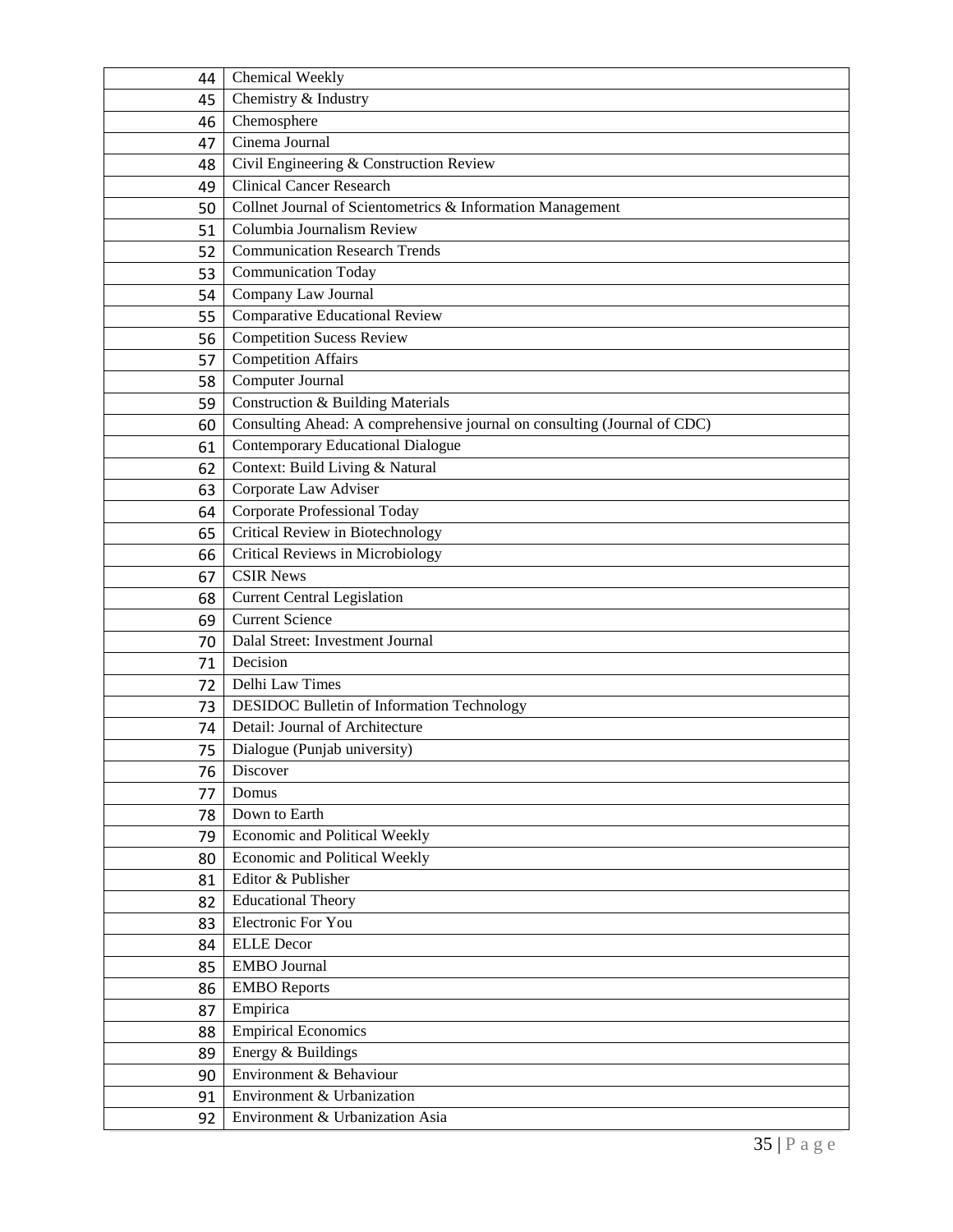| 93  | <b>Environment International</b>                |
|-----|-------------------------------------------------|
| 94  | <b>Environmental Pollution</b>                  |
| 95  | Essays and Studies (Jadavpur University)        |
| 96  | Euromoney                                       |
| 97  | Ex Imp Times                                    |
| 98  | Film and Literature Review                      |
| 99  | Film Quarterly                                  |
| 100 | Finance India                                   |
| 101 | Foreign Trade Review                            |
| 102 | Geophysical Research Letters                    |
| 103 | <b>GIS</b> Development                          |
| 104 | <b>Global Business Review</b>                   |
| 105 | Global Journal of Flexible Systems Management   |
| 106 | Governance now                                  |
| 107 | Grassroots                                      |
| 108 | Hardnews                                        |
| 109 | <b>Harvard Business Review</b>                  |
| 110 | Harvard Design Magazine                         |
| 111 | <b>Harvard Educational Review</b>               |
| 112 | Howard Journal of Communication                 |
| 113 | <b>Hydrocarbon Processing</b>                   |
| 114 | <b>IASLIC Bulletin</b>                          |
| 115 | <b>IETE Journal of Education</b>                |
| 116 | <b>IETE Journal of Research</b>                 |
| 117 | <b>IETE Technical Review</b>                    |
| 118 | Indian Journal of Fertilizer                    |
| 119 | Indian Journal of Marketing                     |
| 120 | Indian Architect & Builder                      |
| 121 | <b>Indian Banker</b>                            |
| 122 | <b>Indian Concrete Journal</b>                  |
| 123 | Indian Economic Journal                         |
| 124 | <b>Indian Educational Review</b>                |
| 125 | Indian Foreign Affairs Journal                  |
| 126 | <b>Indian Forester</b>                          |
| 127 | Indian Infrastructure                           |
| 128 | Indian Journal of Biotechnology                 |
| 129 | Indian Journal of Experimental Biology          |
| 130 | Indian Journal of Library & Information Science |
| 131 | Indian Journal of Biochemistry and Biophysics   |
| 132 | Indian Journal of Environment Protection        |
| 133 | <b>Indian Journal of Gender Studies</b>         |
| 134 | Indian Journal of Labour Economic               |
| 135 | Indian Journal of Microbiology                  |
| 136 | Indian Journal of Public Administration         |
| 137 | Indian Journal of Pure and Applied Mathematics  |
| 138 | Indian Journal of Pure and Applied Physics      |
| 139 | Indian Journal of Teacher Education             |
| 140 | Indian Journal of Training & Development        |
| 141 | <b>Indian Literature</b>                        |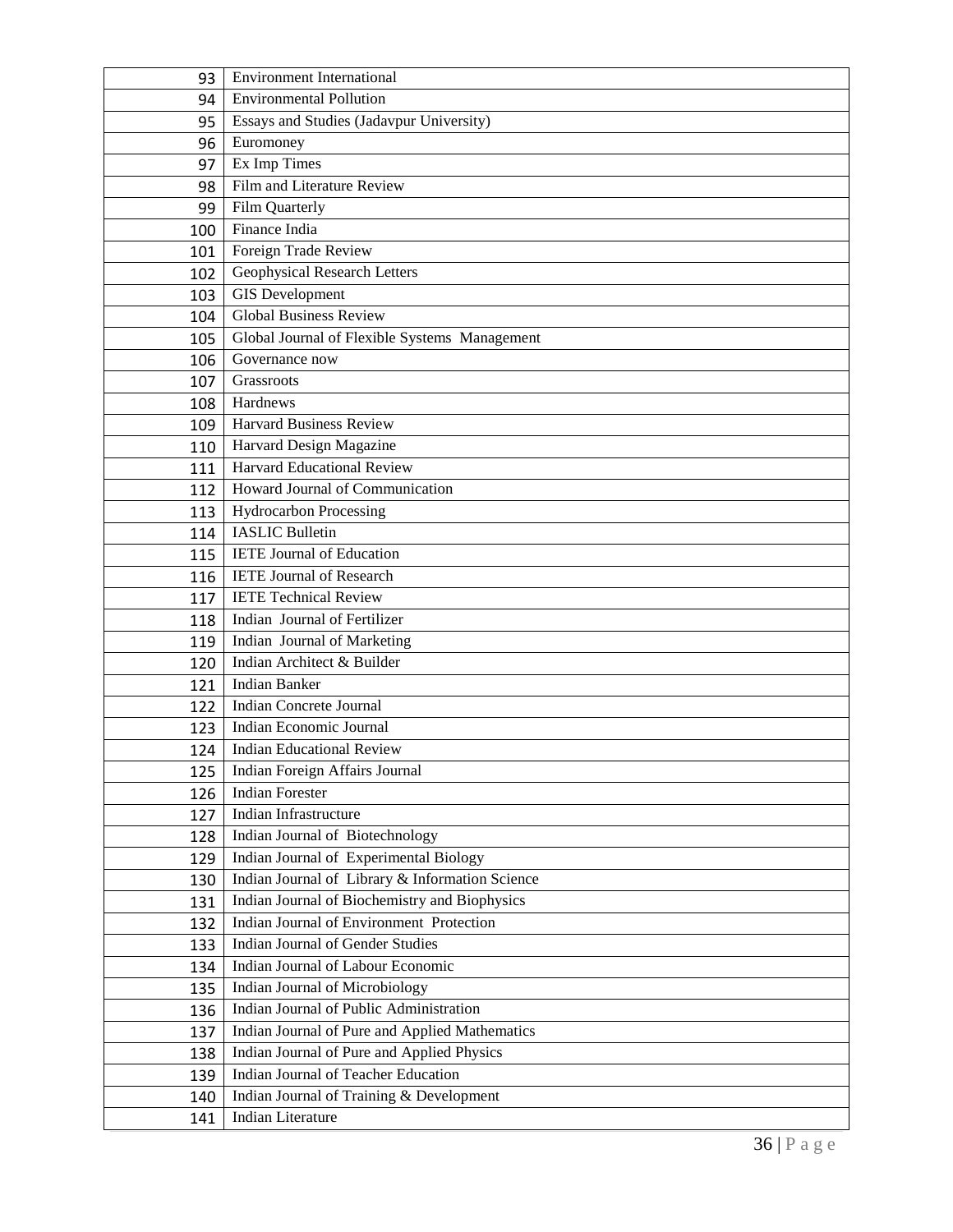| 142 | <b>Indian Management</b>                                     |
|-----|--------------------------------------------------------------|
| 143 | <b>Interior Design</b>                                       |
| 144 | International Journal of Environmental Science & Technology  |
| 145 | International Journal of Web Services Research               |
| 146 | <b>International Forestry Review</b>                         |
| 147 | International Journal of Advertising                         |
| 148 | International Journal of Image & Graphics                    |
| 149 | International Journal of Media & Cultural Politics           |
| 150 | International Journal of Semantic Web & Informational System |
| 151 | <b>International Journal of Sensor Networks</b>              |
| 152 | International Review of Education                            |
| 153 | Investor                                                     |
| 154 | Japan Architect                                              |
| 155 | Journal of Advertising                                       |
| 156 | Journal of Applied Journalism & Media Studies                |
| 157 | Journal of Human Values                                      |
| 158 | Journal of Management Research                               |
| 159 | Journal of Academy Marketing Science                         |
| 160 | Journal of Advertising Research                              |
| 161 | Journal of Applied Behavior Science                          |
| 162 | Journal of Applied Psychology                                |
| 163 | Journal of Biological chemistry                              |
| 164 | Journal of Biosciences                                       |
| 165 | Journal of Brand Management                                  |
| 166 | Journal of Chemical Education                                |
| 167 | Journal of Chemical Engineering of Japan                     |
| 168 | Journal of Communication Studies                             |
| 169 | Journal of Comparative Literature and Aesthetic              |
| 170 | Journal of Consumer Research                                 |
| 171 | Journal of Development Studies                               |
| 172 | Journal of Development Studies                               |
| 173 | Journal of Discrete Mathematical Science & Cryptography      |
| 174 | Journal of Economic Literature                               |
| 175 | Journal of Economic Perspective                              |
| 176 | Journal of Educational Planning and Administration           |
| 177 | Journal of Energy Resource Technology                        |
| 178 | Journal of Entrepreneurship                                  |
| 179 | Journal of Environment Engineering                           |
| 180 | Journal of Environmental Sciences                            |
| 181 | Journal of Experimental Botany                               |
| 182 | Journal of Geophysical Research : Bio-geosciences            |
| 183 | Journal of Hazardous Materials                               |
| 184 | Journal of Heterocyclic Chemistry                            |
| 185 | Journal of Indian Institute of Architect                     |
| 186 | Journal of Information & Optimization Science                |
| 187 | Journal of Institute of Town Planners                        |
| 188 | Journal of Intellectual Property Rights                      |
| 189 | Journal of Interdisciplinary Mathematics                     |
| 190 | Journal of International Communication                       |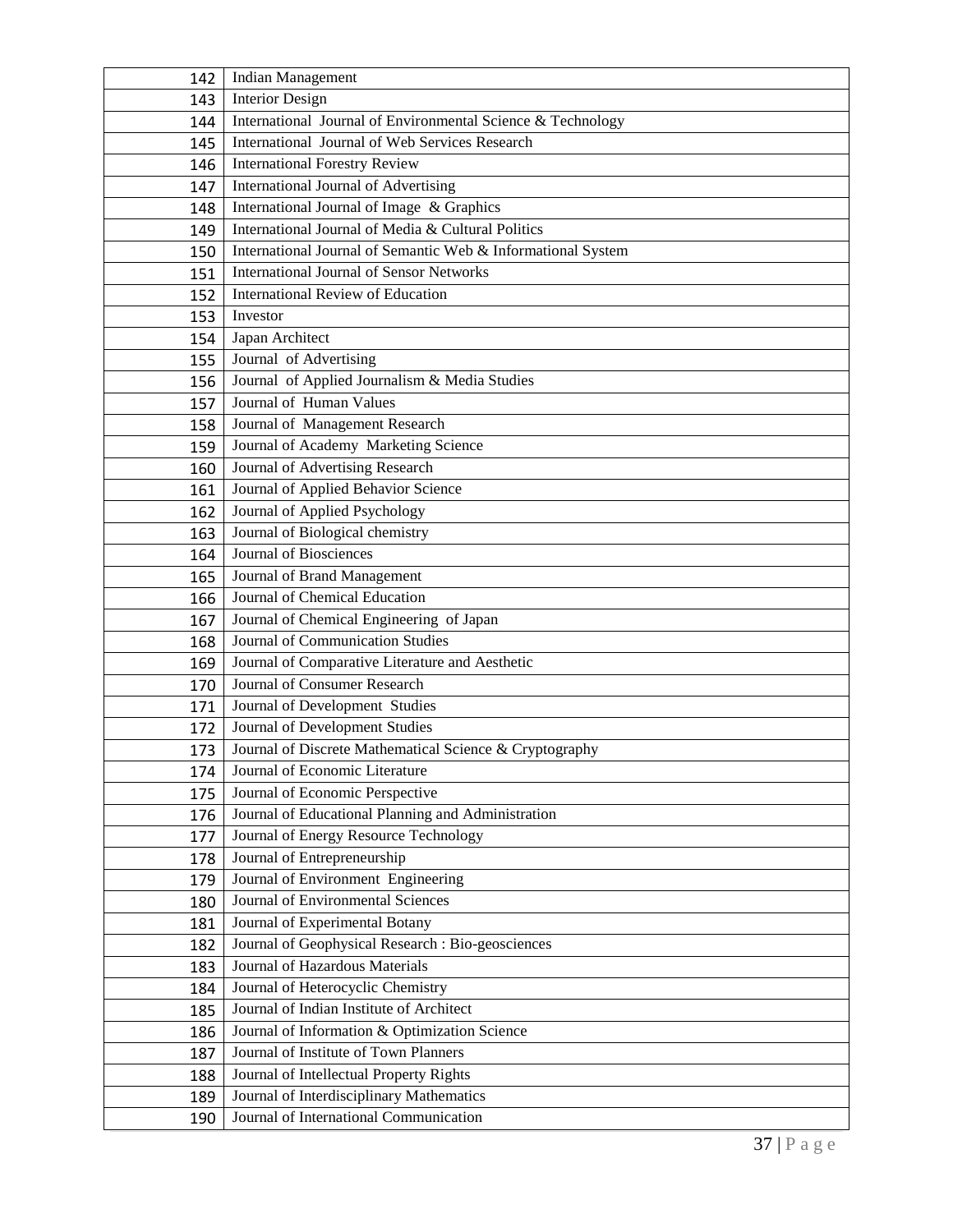| 191        | Journal of International Marketing                                                           |
|------------|----------------------------------------------------------------------------------------------|
| 192        | Journal of Librarianship & Information Science                                               |
| 193        | Journal of London School of Economics                                                        |
| 194        | Journal of Management                                                                        |
| 195        | Journal of Management Information system                                                     |
| 196        | Journal of Marketing                                                                         |
| 197        | Journal of Marketing Research                                                                |
| 198        | Journal of Media Economics                                                                   |
| 199        | Journal of Nano Science and Nano Technology                                                  |
| 200        | Journal of National Development                                                              |
| 201        | Journal of Political Economy                                                                 |
|            | Journal of Popular Culture (Wiley Blackwell)                                                 |
| 202        | Journal of Aesthetic and Culture<br>Journal of Private International Law                     |
| 203        |                                                                                              |
| 204        | Journal of Public Relations Research<br>Journal of School of Language (JNU)                  |
| 205        | Journal of Social and Economic Development                                                   |
| 206        | Journal of Teacher Education                                                                 |
| 207        | Journal of the Fantastic in the Arts                                                         |
| 208        |                                                                                              |
| 209        | Journal of the Moving Image (Jadavpur University)<br>Journal of Urban Planning & Development |
| 210<br>211 | Journal of World Intellectual Property                                                       |
| 212        | Journalism & Mass Communication Educator                                                     |
| 213        | Journalism & Mass Communication Quarterly                                                    |
| 214        | Kerala Law Times                                                                             |
| 215        | Kurukshetra                                                                                  |
| 216        | Labour & Industrial Cases                                                                    |
| 217        | Landscape Journal                                                                            |
| 218        | Library Journal                                                                              |
| 219        | Library Technology Report                                                                    |
| 220        | <b>Lighting India</b>                                                                        |
| 221        | Literature Film Quarterly                                                                    |
| 222        | Literature Film Quarterly                                                                    |
| 223        | LittCritt                                                                                    |
| 224        | Management Review                                                                            |
| 225        | Management Today                                                                             |
| 226        | Marketing Insights                                                                           |
| 227        | Media Asia                                                                                   |
| 228        | Media Watch                                                                                  |
| 229        | <b>MIS</b> Quarterly                                                                         |
| 230        | MIT Sloan Management Review                                                                  |
| 231        | Molecular Cellular Biology                                                                   |
| 232        | Molecular Plant Microbe Interactions                                                         |
| 233        | National Geographic                                                                          |
| 234        | Neural Computation                                                                           |
| 235        | New Scientist                                                                                |
| 236        | Newspaper Research Journal                                                                   |
| 237        | Non Profit & Voluntary Sector                                                                |
| 238        | Online: Online Searcher                                                                      |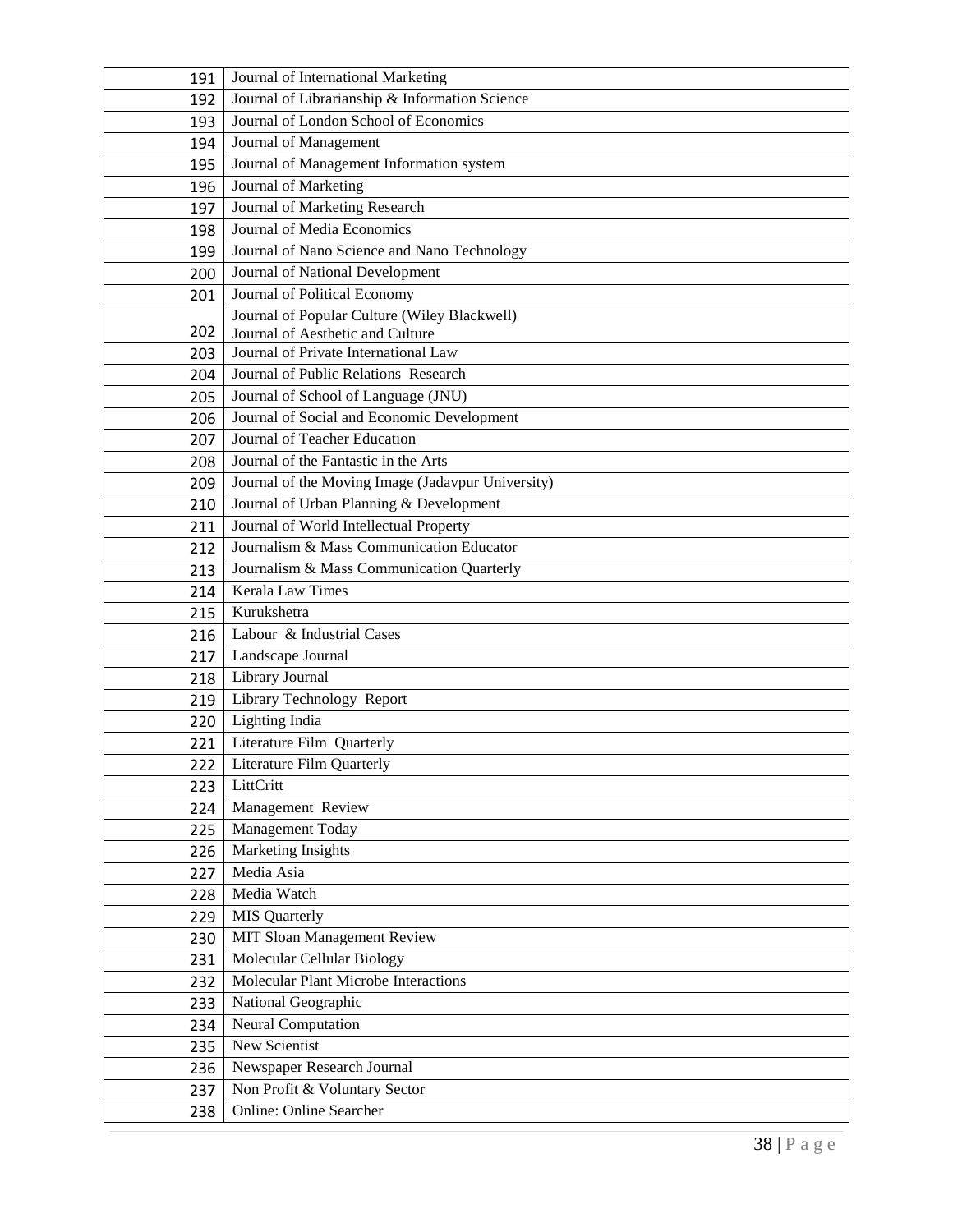| 239 | Open Magazine                                                          |
|-----|------------------------------------------------------------------------|
| 240 | Open Source for You                                                    |
| 241 | <b>Oxford Economic Papers</b>                                          |
| 242 | Parmana Journal of Physics                                             |
| 243 | Patent and Trade Marks Cases                                           |
| 244 | PC Quest                                                               |
| 245 | Photonirvachak                                                         |
| 246 | Physics Today                                                          |
| 247 | Physics World                                                          |
| 248 | Physiology & Molecular Biology of Plants                               |
| 249 | Plant Cell                                                             |
| 250 | <b>Plant Physiology</b>                                                |
| 251 | <b>PNAS</b>                                                            |
| 252 | <b>Pollution Research</b>                                              |
| 253 | Prajnan                                                                |
| 254 | Pratiyogita Darpan                                                     |
| 255 | Proceedings of Chemical science : Journal of Chemical Science          |
| 256 | Productivity: A quarterly journal of the national productivity council |
| 257 | Quarterly Journal of Economics                                         |
| 258 | Rang Manch                                                             |
| 259 | <b>RBI</b> Bulletin                                                    |
| 260 | Refocus Magazine                                                       |
| 261 | Resonance                                                              |
| 262 | Science                                                                |
| 263 | Science of Total Environment                                           |
| 264 | Science Reporter                                                       |
| 265 | Sebi & Corporate Laws                                                  |
| 266 | Seminar                                                                |
| 267 | <b>Smart Photography</b>                                               |
| 268 | Social Change                                                          |
| 269 | Social Enterprise                                                      |
| 270 | Society Interiors                                                      |
| 271 | Software World                                                         |
| 272 | South Asian Ensemble                                                   |
| 273 | South Asian Journal of Management                                      |
| 274 | South Asian Review                                                     |
| 275 | <b>SRELS Journal of Information Management</b>                         |
| 276 | Studies in Humanities and Social Science (IIAS, Shimla)                |
| 277 | <b>Studies in Indian Politics</b>                                      |
| 278 | Supreme Court Almanac                                                  |
| 279 | Supreme Court Reporter                                                 |
| 280 | Taxmann: Tax Law weekly<br>Tehelka                                     |
| 281 |                                                                        |
| 282 | The Chemical Engineer                                                  |
| 283 | The Economist                                                          |
| 284 | The Literary Criterion<br>Time                                         |
| 285 |                                                                        |
| 286 | Times Higher Education Supplement                                      |
| 287 | <b>University News</b>                                                 |